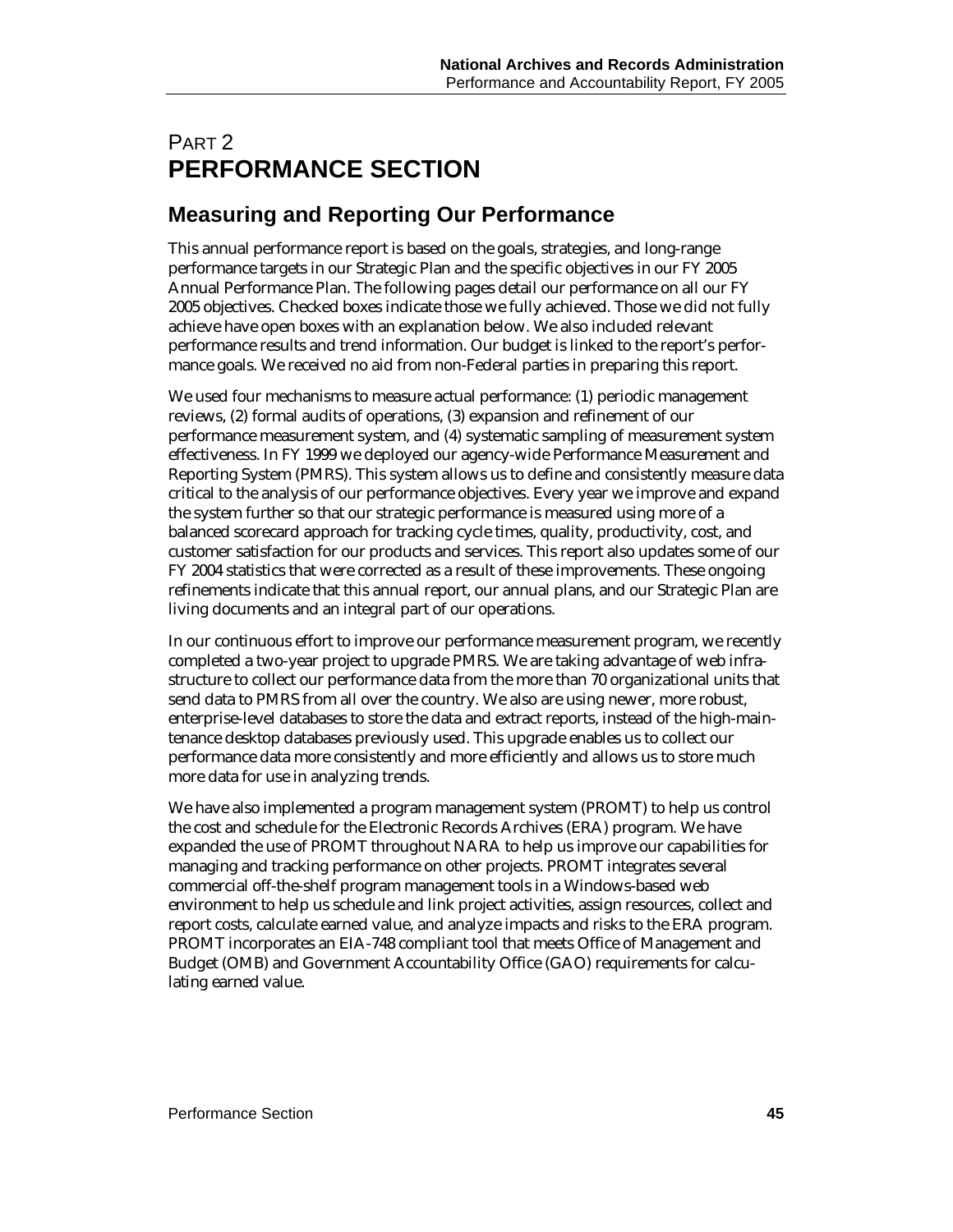# **FY 2005 Performance by Strategic Goal**

## *Strategic Goal 1: Records Management*

*Essential evidence is created, identified, appropriately scheduled, and managed for as long as needed.* 

| <b>Long-Range</b><br><b>Performance Targets</b> | 1.1. By 2008, 95 percent of agencies view their<br>records management program as a positive tool<br>for asset and risk management.               |
|-------------------------------------------------|--------------------------------------------------------------------------------------------------------------------------------------------------|
|                                                 | 1.2. By 2008, 95 percent of approved capital asset<br>plans have approved records schedules by the<br>time those systems begin creating records. |
|                                                 | 1.3. By 2008, 95 percent of customers are<br>satisfied with NARA scheduling and appraisal<br>services.                                           |

**FY 2005 Resources Available to Meet This Goal:** \$17,029,000; 148 FTE

| 1.1 RECORDS MANAGEMENT REDESIGN                        |   |                                                                                                                                                                             |
|--------------------------------------------------------|---|-----------------------------------------------------------------------------------------------------------------------------------------------------------------------------|
| FY 2005 Objectives                                     | ☑ | Deliver the results promised on 95 percent of<br>targeted assistance partnership projects.                                                                                  |
|                                                        | □ | Survey Federal agencies to establish baseline<br>percentage of agencies that view their records<br>management programs as a positive tool for<br>asset and risk management. |
|                                                        | ☑ | Increase by 10 percent the number of records<br>management training participants who are<br>taking a NARA records management course for<br>the first time.                  |
|                                                        | ☑ | Conduct a records management study.                                                                                                                                         |
| <b>Results</b>                                         | ✔ | We delivered the results promised on 100<br>percent of targeted assistance partnership<br>projects.                                                                         |
|                                                        | ✔ | We increased the number of partnership projects<br>established with Federal agencies from 361 to<br>372.                                                                    |
| "The class was excellent, as were<br>the instructors." | ✔ | We trained 3,366 Federal agency staff in records<br>management and electronic records management.                                                                           |
|                                                        |   |                                                                                                                                                                             |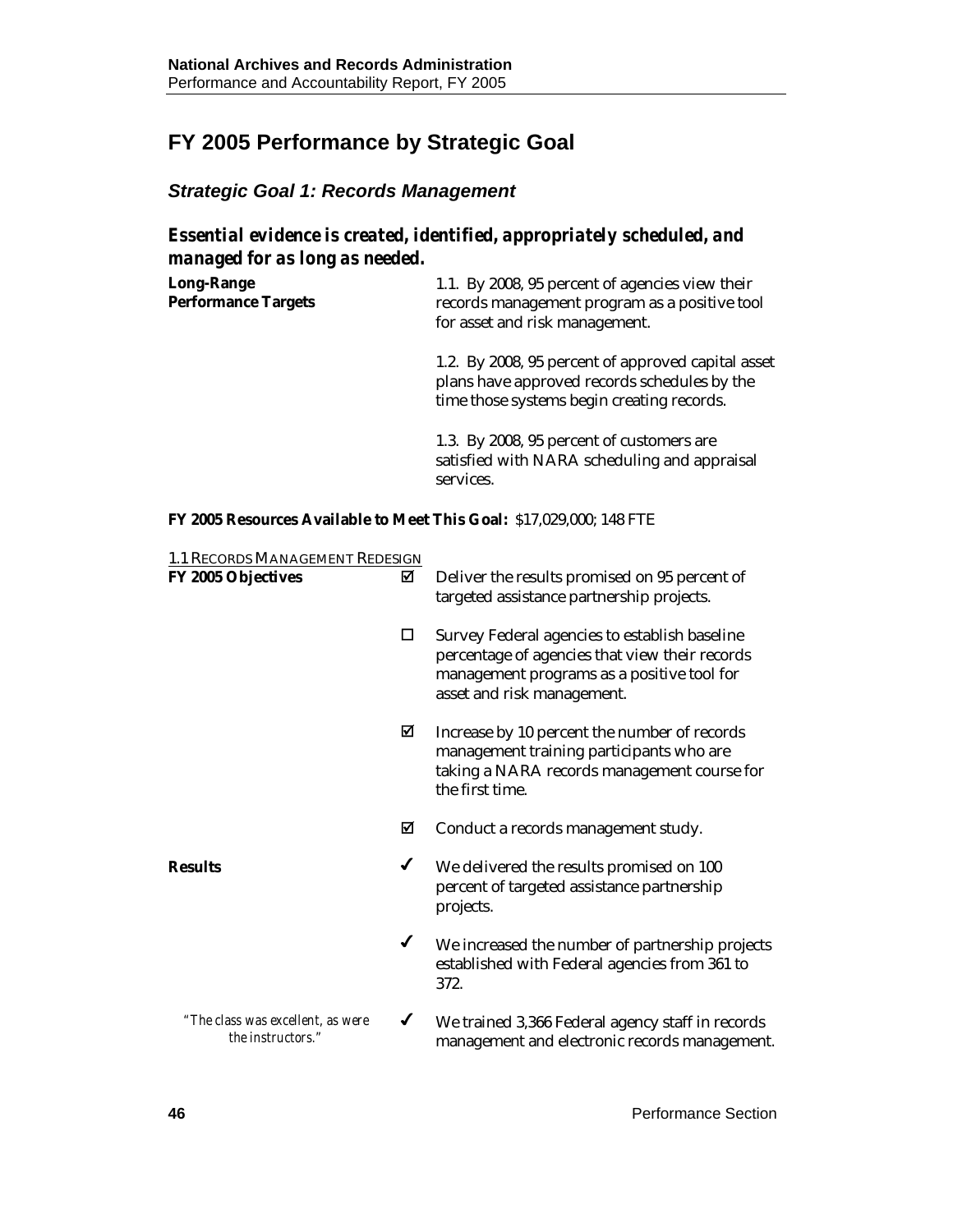$\checkmark$  We conducted a records management study of the headquarters office of the U.S. Air Force.

*Discussion* We completed the first full year of our new records management training program, redesigned to address new trends in records management and the ongoing revolution in information technology so that agency records professionals can play an important role in process design, IT capital planning, and information and knowledge management in their agencies. With a Records Management Training Officer now part of our NARA-wide records management team, we will continue to apply adult education concepts and explore alternative delivery approaches in our training efforts.

We provided records management training to 3,366 Federal agency staff across the country this year, a 19-percent decrease from last year. The number we train each year fluctuates, depending on availability of staff to perform training and the number of Federal agency staff available to attend training. While our overall number of trainees was lower this year, 1,069 participants, 32 percent of our total, were taking a course for the first time. The increase in first-time participants is due in large part to our new, improved classes and our new records management certification program.

During the first year of our new certification program, 47 individuals successfully completed training in Federal records management and were professionally certified. The certification program is designed to raise awareness and improve effectiveness of Federal records management, increase the level of professionalism of those managing Federal records, give Federal records professionals a set of benchmarks to gauge their professional development, and give NARA the ability to better assess the effectiveness of its training program. Participants who successfully pass a series of examinations receive NARA's Certificate of Federal Records Management Training, signed by the Archivist of the United States.

We completed a study of records management practices at the headquarters of the U.S. Air Force. This first study, and others to follow, will help us identify and analyze best practices and develop Government-wide recommendations and guidance.

Targeted assistance projects are established between NARA and Federal agencies to solve specific records management problems. We established 11 new projects with Federal agencies this year. Since the program began in 1999, we have established 372 projects, completed 279 projects, and assisted 107 Federal agencies and field offices.

An example of the kind of work addressed in our targeted assistance projects was the Wildland Fire Records Project, an interagency partnership project with the Department of Agriculture Forest Service, the Department of Interior Bureau of Indian Affairs, the Department of Interior Bureau of Land Management, the Department of Interior U.S. Fish and Wildlife Service, and the Department of Interior National Park Service. The project developed records management tools to control and preserve both paper and electronic wildland fire records during a fire incident and afterwards. These tools include approved records disposition schedules that cover multiple agencies, file classification schemes, briefings, and pilot training. Briefings and training were presented to more than 500 personnel from the five Federal agencies, as well as tribal organizations and state and local agencies. These standards and tools will allow the agencies to support fire operations more effectively and protect rights and interests of stakeholders. Just as important,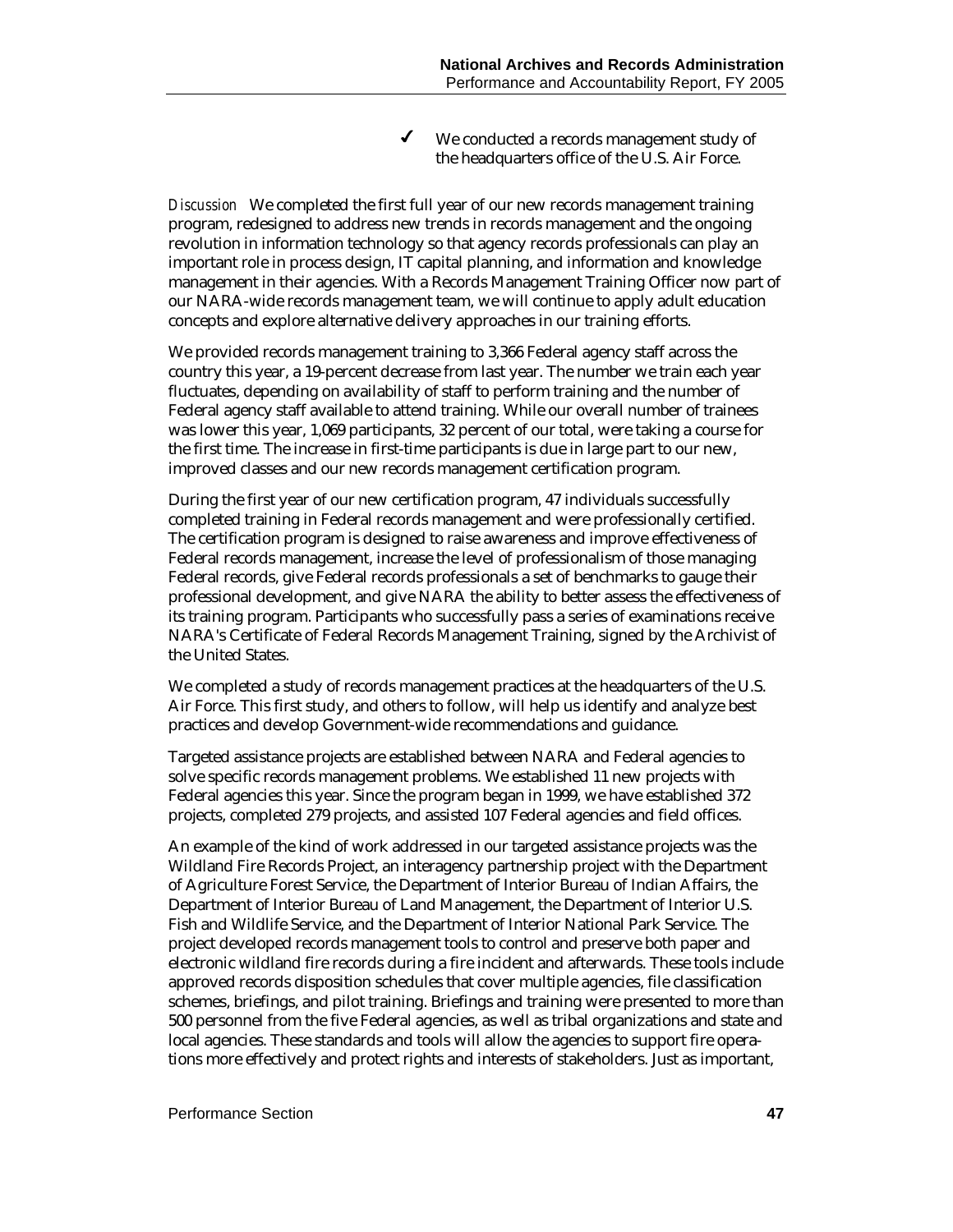they will allow fire agencies to permanently preserve records supporting scientific and historical research, implementation of National Fire Policy, and planning under the National Environmental Policy Act.

We intended to conduct a survey asking Federal staff how they view the role of their agency management programs during FY 2005 and are continuing to investigate costeffective means for doing so.

| <b>Performance Data</b>                                                                                                                                                       | 2000  | 2001  | 2002  | 2003  | 2004  | 2005  |
|-------------------------------------------------------------------------------------------------------------------------------------------------------------------------------|-------|-------|-------|-------|-------|-------|
| Performance target for annual percent of targeted<br>assistance partnership projects delivering the results<br>promised                                                       |       | 75    | 85    | 90    | 95    | 95    |
| Annual percent of targeted assistance partnership<br>projects delivering the results promised                                                                                 | 100   | 100   | 100   | 100   | 100   | 100   |
| Annual number of targeted assistance partnership<br>projects initiated                                                                                                        | 123   | 63    | 77    | 58    | 13    | 11    |
| Annual number of targeted assistance partnership<br>projects completed                                                                                                        | 37    | 58    | 76    | 67    | 26    | 13    |
| Annual number of targeted assistance partnership<br>projects completed, delivering the promised<br>results                                                                    | 37    | 58    | 76    | 67    | 26    | 13    |
| Cumulative number of targeted assistance<br>partnership projects initiated with Federal<br>agencies                                                                           | 156   | 213   | 290   | 348   | 361   | 372   |
| Cumulative number of targeted assistance<br>partnership projects completed with Federal<br>agencies                                                                           | 39    | 97    | 173   | 240   | 266   | 279   |
| Performance target for percent increase in the number<br>of records management training participants who are<br>taking a NARA records management course for the<br>first time |       |       |       |       |       | 10    |
| Percent of records management training<br>participants taking a NARA records management<br>course for the first time.                                                         |       |       |       |       | 11    | 32    |
| Number of Federal agency staff receiving NARA<br>training in records management and electronic<br>records management                                                          | 3,506 | 2,506 | 3,746 | 3,497 | 4,166 | 3,366 |
| Number of records management training<br>participants who are taking a NARA records<br>management course for the first time                                                   |       |       |       |       | 442   | 1,069 |
| Number of records management training<br>participants certified this year.                                                                                                    |       |       |       |       |       | 47    |

*FY 2006 Performance Plan Evaluation*NARA's *Strategic Directions for Federal Records Management* (2003) established the strategies we are using to improve records management across the Government and achieve Goal 1. We have begun to implement these strategies through a unified NARA program to support Federal records management.

In FY 2006 and beyond, the NARA records management program will make more effective use of our resources through improved and expanded communications with stakeholders, records management guidance and training, and assistance to Federal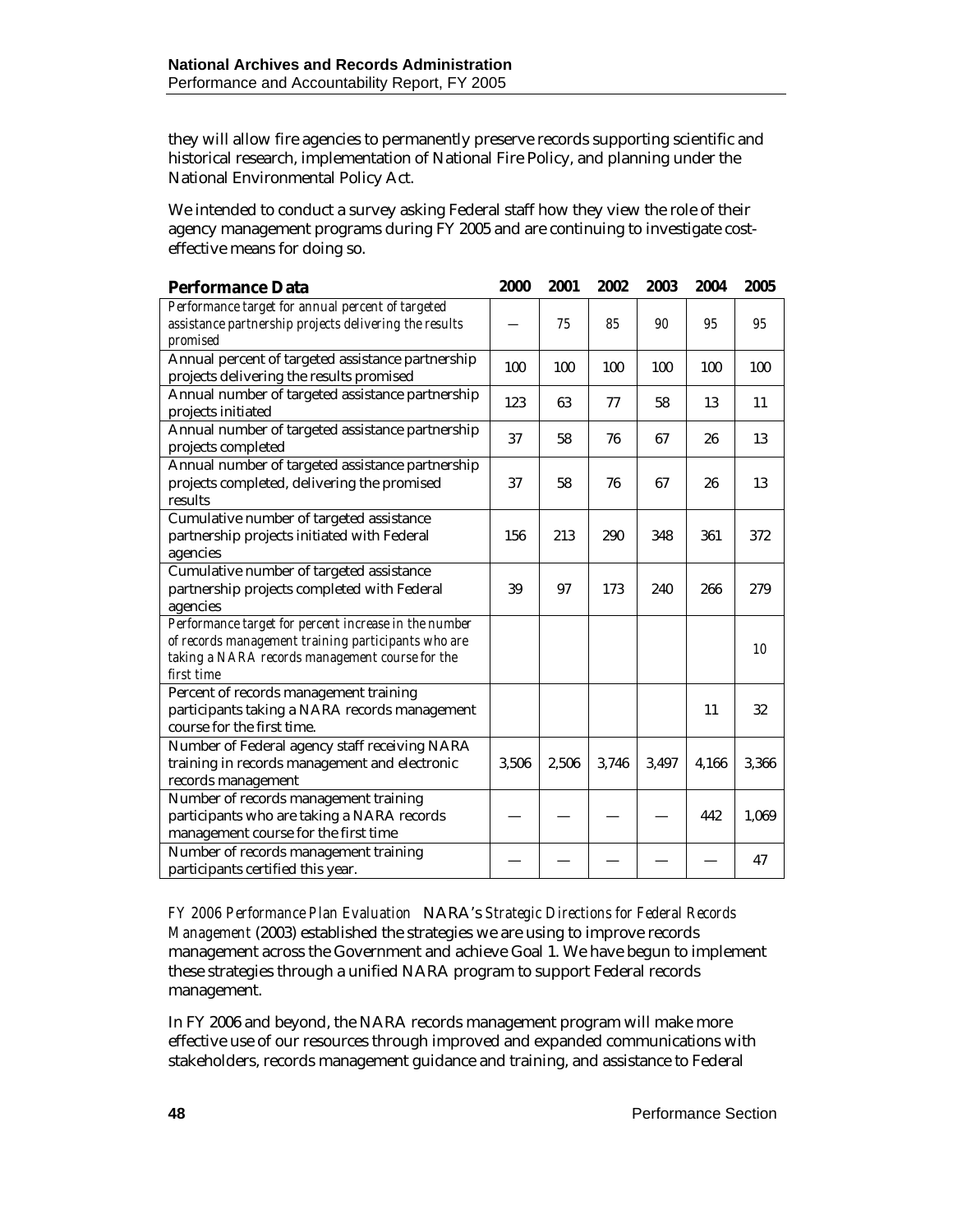agencies. We are working to find ways to minimize routine records scheduling activities and to develop planning and evaluation tools and automated tools to support records management. We are exploring ways to provide agencies with modern records center services and to preserve permanent records, focusing on electronic records. We will also use our authority to inspect agency records and records management programs, to conduct studies, and to report to Congress on Federal recordkeeping.

We will develop a cost-effective approach to measure how Federal staff view their agency records management programs and plan on developing and issuing the survey in FY 2006.

We will use the results of this survey to help us determine what additional advocacy activities for Federal records management programs and training of Federal records managers are required. With our online training and a professional certification program now under way, we have seen an increase in Federal agency staff taking training for the first time. We expect this trend to continue. We also expect a steady increase in the number of people who seek professional certification.

A status of the initiatives we are undertaking is provided in the section of this report entitled "Status of NARA Records Management" on page 92. A report highlighting the progress of individual agencies in managing and preserving their records, entitled "Federal Records Management Evaluations," is available on page 96.

#### 1.2 SCHEDULES FOR CAPITAL ASSET PLANS

| FY 2005 Objectives | ⊠            | In coordination with OMB, develop a multi-<br>pronged approach to embedding records<br>management requirements into the capital<br>planning and acquisition process.               |
|--------------------|--------------|------------------------------------------------------------------------------------------------------------------------------------------------------------------------------------|
|                    | ☑            | Conduct needs assessment of Government and<br>IT industry for the development of select records<br>management service components for the Federal<br>Enterprise Architecture (FEA). |
|                    | ⊠            | Develop high-level requirements for candidate<br>records management service components.                                                                                            |
|                    | □            | Complete a cooperative records project for at<br>least one FEA Business Reference Model (BRM)<br>Subfunction.                                                                      |
| <b>Results</b>     | ✔            | We developed a set of high-level requirements<br>for records management service components.                                                                                        |
|                    | $\checkmark$ | We are participating in the Office of Personnel<br>Management's (OPM) electronic Official<br>Personnel File (e-OPF) project.                                                       |

*Discussion* We pursued a number of avenues for institutionalizing agency incorporation of records management requirements into IT system planning, including incorporating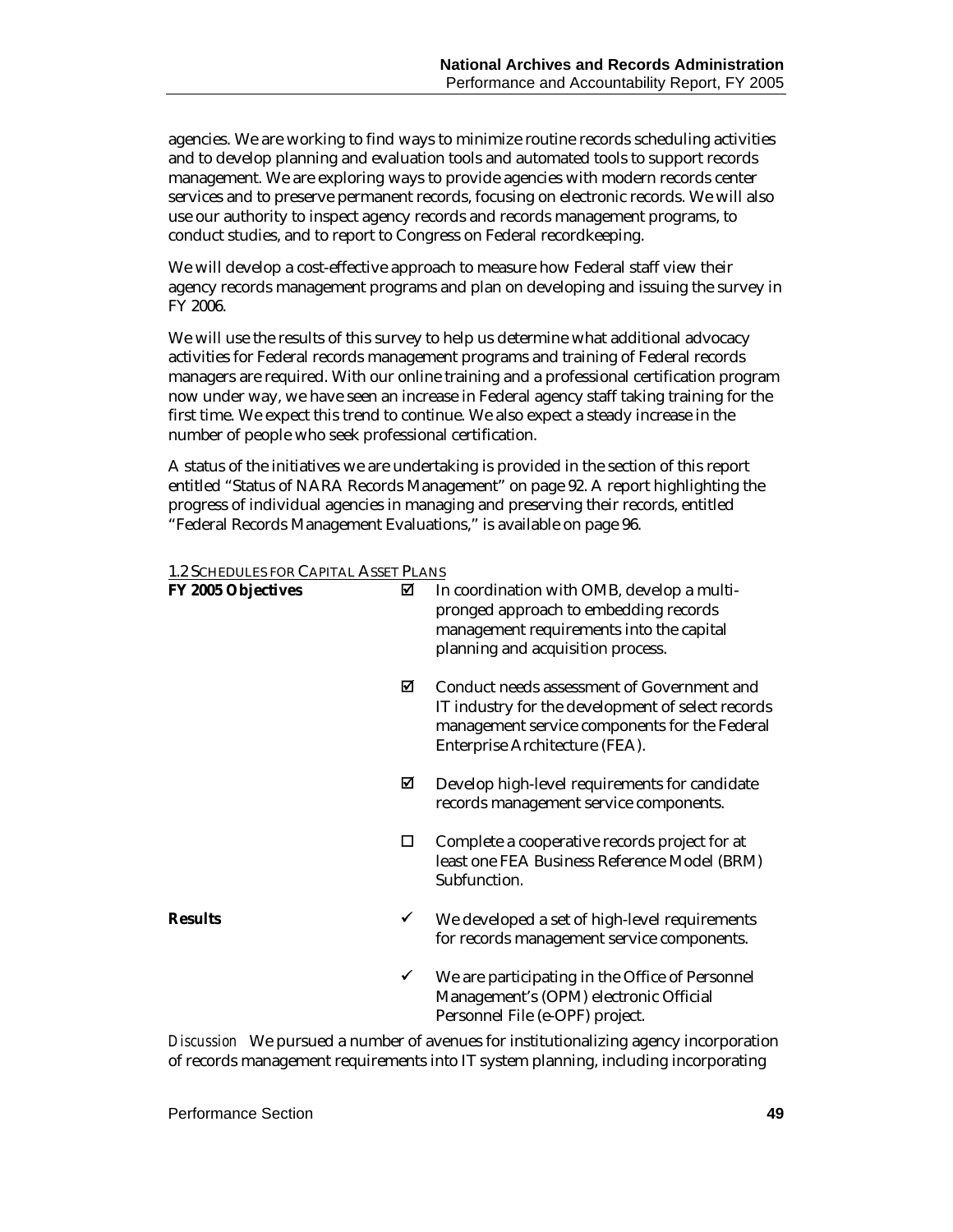certain requirements in the Federal Acquisitions Regulations (FAR) and establishing a Records Management (RM) Profile in the Federal Enterprise Architecture (FEA). We identified these approaches under the auspices of the Interagency Committee on Government Information (ICGI) and through the Electronic Records Policy Working Group (ERPWG), an interagency group chaired by NARA. We met with the General Services Administration (GSA) FAR Secretariat and determined that we need to develop comprehensive programmatic guidance for use as a reference in any revision to the FAR. To fulfill this requirement, we are working on a web-based Records Management Handbook that we will deploy using the online Electronic Records Management (ERM) Toolkit. The Toolkit, scheduled for a prototype deployment in FY 2006, will be a NARAmanaged Internet portal that will share ERM tools Government-wide. This year we completed a draft of the RM Profile and have vetted the draft internally and externally through a number of organizations, including the Federal Records Council.

We continued supporting the President's e-Government initiatives through the ERM Initiative, providing practical recordkeeping guidance and tools to Federal agencies for managing electronic records. NARA is partnering on this initiative with the Department of Defense, the Environmental Protection Agency, and other agencies.

We are the lead agency for the ERM Initiative project to develop records management service components. To identify core records management requirements that could be supported by records management service components, we held a series of facilitated workshops with records management and enterprise information architecture stakeholders from 18 Federal agencies, NARA subject matter experts, and industry and academic experts. These collaborative sessions resulted in a set of records management activity names, an initial high-level set of functional requirements, and a prioritized list of component activities. These requirements serve as a baseline and starting point for the procurement and development of records management service components.

NARA is using the OMB's FEA Business Reference Model (BRM) to develop cooperative records management projects for agencies with common lines of business. Our goal with these projects is to produce common records schedules, standardized records management processes, and other common products. We are participating in OPM's e-OPF project to digitize Federal employee Official Personnel Files, a project that has significant records management implications. We have commented on OPM's Detailed Requirements Analysis for NARA/National Personnel Records Center (NPRC) e-OPF and on the e-OPF Process Guidance. We are working with OPM's e-OPF policy working group to address recordkeeping requirements required by NARA and have provided them with general transfer guidance. We provided OPM with links to the applicable imaging standards published by the Association for Information and Image Management (AIIM) and the International Organization for Standardization (ISO) to ensure OPM contractors are scanning records in accordance with NARA requirements as well as industryrecognized quality conversion standards. We also began the re-appraisal of the OPF to determine the appropriate disposition recommendation. As the e-OPF project moves forward we will continue to develop relevant disposition and technical guidance.

*FY 2006 Performance Plan Evaluation*The ERM Initiative will continue to promote the expansion of Government-wide electronic records management with additional guidance products. We will work with the Department of Defense to extend the DoD 5015.2-STD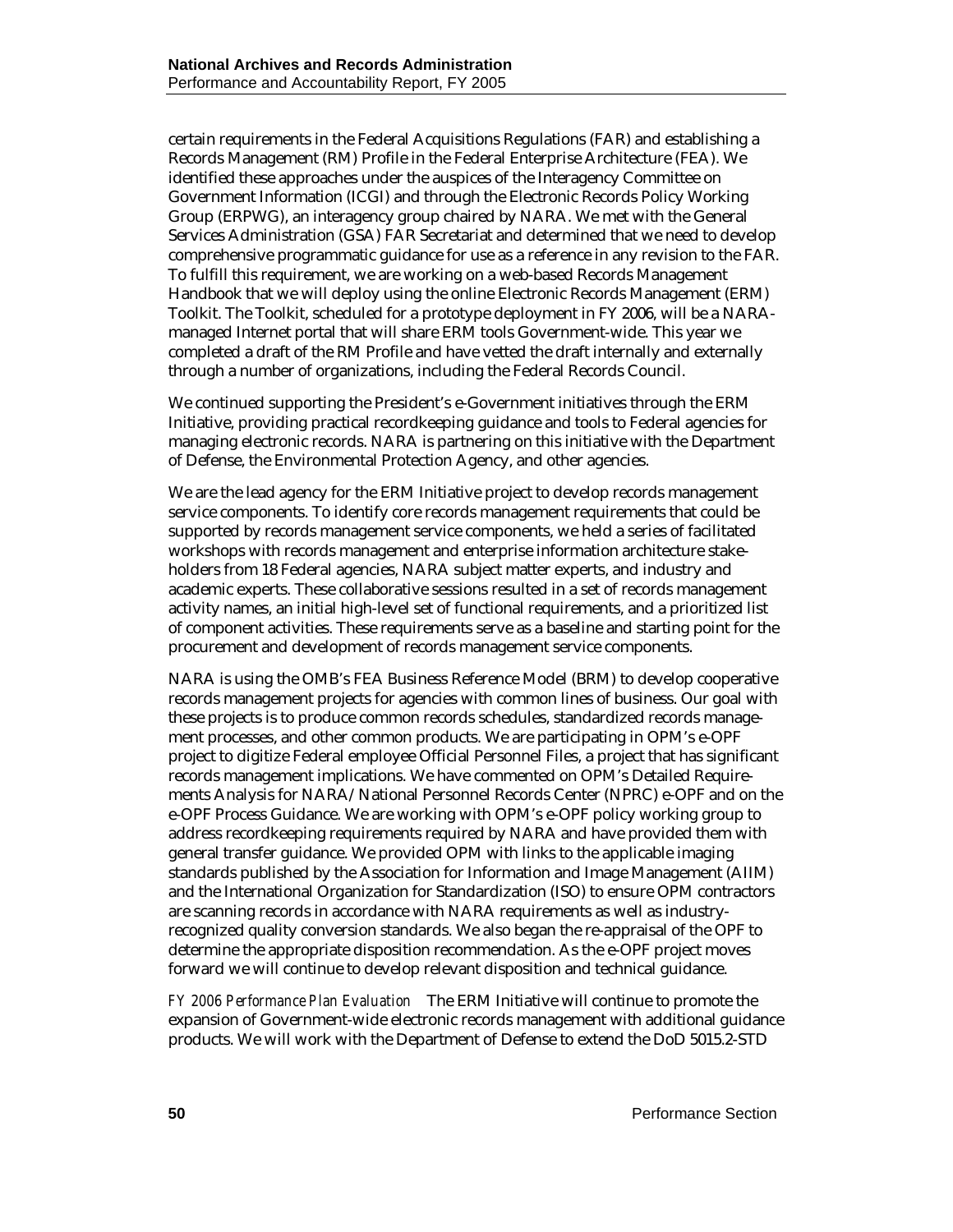and interoperability specifications. Future transitional products will be developed under the auspices of ICGI.

| <b>Performance Data</b>                                                              | 2004 | 2005 |
|--------------------------------------------------------------------------------------|------|------|
| Number of Federal Enterprise Architecture Business Reference Model sub-              | 153  | 163  |
| functions                                                                            |      |      |
| Performance target for cumulative number of Federal Enterprise Architecture Business |      |      |
| Reference Model sub-functions covered by cooperative records projects                |      |      |
| Cumulative number of Federal Enterprise Architecture Business Reference Model        |      |      |
| sub-functions covered by cooperative records projects                                |      |      |

1.3 SCHEDULING AND APPRAISAL SERVICES

| FY 2005 Objectives | ◻            | Process records schedule items within a median<br>time of 200 calendar days or less.                                        |
|--------------------|--------------|-----------------------------------------------------------------------------------------------------------------------------|
|                    | ⊠            | Prototype automated workflow and collabo-<br>ration tools to support the redesigned scheduling<br>and appraisal process.    |
|                    | □            | Increase by 10 percent the number of Federal<br>agencies that are satisfied with NARA<br>scheduling and appraisal services. |
| <b>Results</b>     | $\checkmark$ | We processed records schedule items within a<br>median time of 372 calendar days.                                           |
|                    | $\checkmark$ | We prototyped automated workflow and<br>collaboration tools to support the redesigned<br>scheduling and appraisal process.  |
|                    | ✔            | We released to Federal Records Officers the<br>results of our first customer satisfaction survey.                           |

*Discussion* We continue working steadily on processing records schedules. Because this measure is affected by the age and item count of specific records schedules, performance tends to fluctuate and is not necessarily predictive of the effort involved in completing records schedules. A factor in our inability to meet this year's goal was the statistical impact of two schedules with substantial numbers of items that took significant amounts of time to approve. To some degree, our prioritization of work on other important records management initiatives under way this year, such as the new records management training curriculum and national records management projects, impacted our ability to process records schedules. This demand will likely continue until some of these initiatives are self-sustaining.

We worked to conclude a two-year Business Processing Reengineering effort of our records lifecycle business processes. Many of these redesigned processes will be built into the Electronic Records Archives (ERA). Using the new process models, we began to identify and further define key process business rules that need to be incorporated into the system to enable automation and support effective workflow. These business rules will be used to meet ERA build requirements, and work in support of the ERA Require-

Performance Section **51**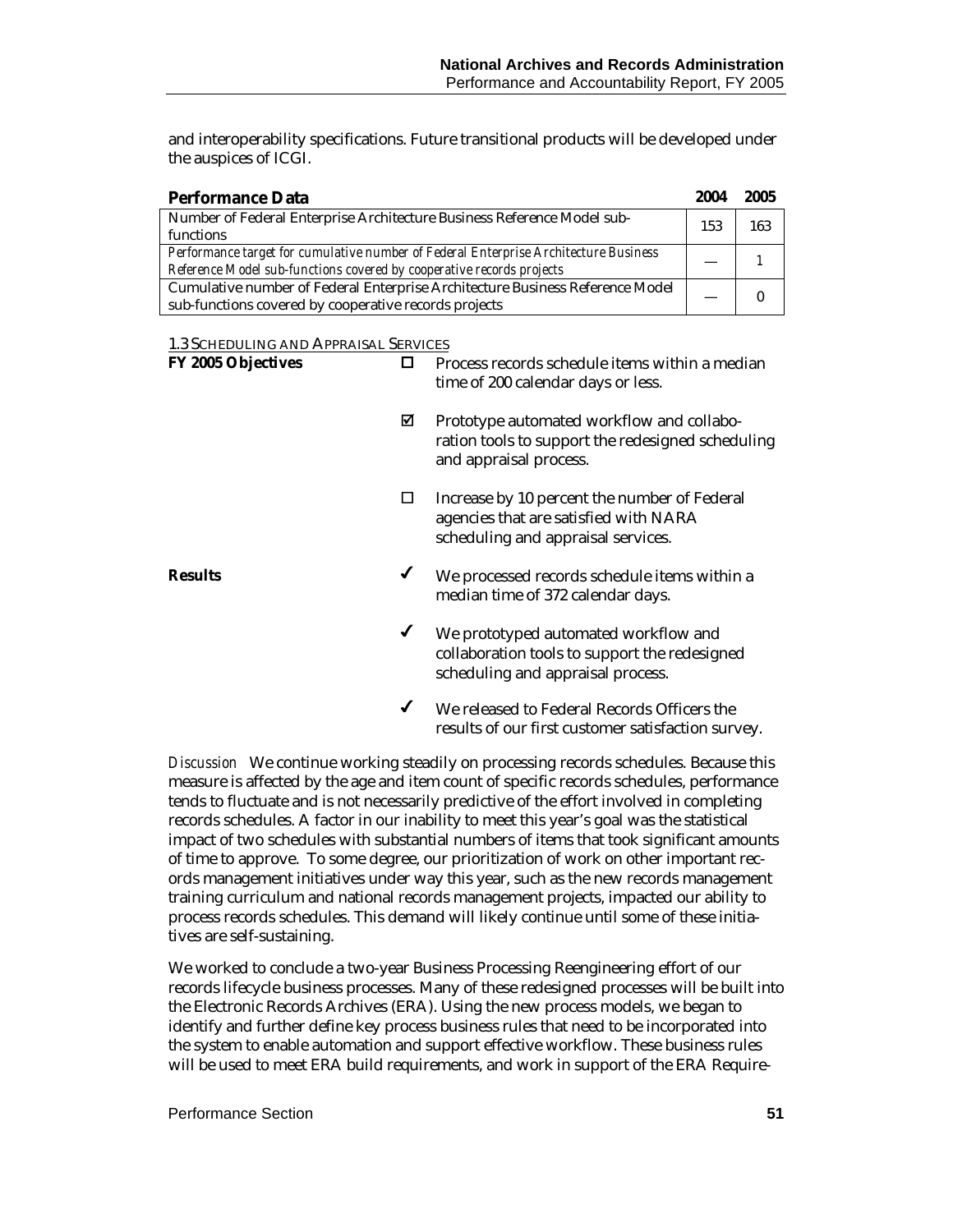ments Management Plan will continue into FY 2006. The achievement of the "to-be" model will take several years and will require the maturation of NARA's enterprise architecture.

In FY 2005 the two competing ERA vendors, as part of the Systems Analysis and Design Phase, demonstrated their prototypes of the ERA system. These successful prototype demonstrations ensure that NARA will have a conceptual model to use for actual system implementation upon conclusion of this phase of development.

A 2004 survey we conducted established a baseline measurement of Federal agencies' level of satisfaction with NARA's scheduling and appraisal services. Over the long term, repeated surveys will demonstrate improvement in customer satisfaction with NARA's redesigned scheduling and appraisal services. We conducted our initial survey in late FY 2004, then spent much of the past year analyzing and reporting the results of the survey. In response to the results of the survey, we reaffirmed our efforts to improve the timeliness of records schedule approvals and the utility of our scheduling guidance and announced that we will begin monthly schedules status reports to agencies to keep them informed about the progress of their records schedules throughout the approval process.

| <b>Performance Data</b>                                                                       | 2000  | 2001  | 2002  | 2003  | 2004  | 2005       |
|-----------------------------------------------------------------------------------------------|-------|-------|-------|-------|-------|------------|
| Performance target for median time for records<br>schedule items completed (in calendar days) |       | 260   | 240   | 225   | 220   | <i>200</i> |
| Median time for records schedule items<br>completed (in calendar days)                        | 283   | 237   | 470   | 155   | 253   | 372        |
| Average age of schedule items at completion (in<br>calendar days)                             | 461   | 410   | 532   | 274   | 332   | 339        |
| Number of schedule items completed                                                            | 5.664 | 4.728 | 9.374 | 4.686 | 3.182 | 4,260      |
| Cost per records schedule item completed                                                      |       |       |       |       |       | \$256      |
| Number of records schedule items completed<br>within 120 calendar days of submission to NARA  | 1,229 | 659   | 1,999 | 1,573 | 507   | 681        |
| Percent of records schedule items completed<br>within 120 calendar days of submission to NARA | 22    | 14    | 21    | 34    | 16    | 15         |
| Percent of Federal agencies that are satisfied with<br>NARA scheduling and appraisal services |       |       |       |       | 57    |            |

*FY 2006 Performance Plan Evaluation*We have set our FY 2006 target for closing out records schedules at a median time of 180 calendar days or less. This target reflects that only gradual change is possible now. However, with the implementation of new processes that we are addressing through the Lifecycle Business Process Reengineering and the deployment of the Electronic Records Archives, major improvements will be possible in the future.

We will repeat our customer survey in FY 2006 to measure the impact of our efforts to improve agencies' level of satisfaction with our scheduling and appraisal services.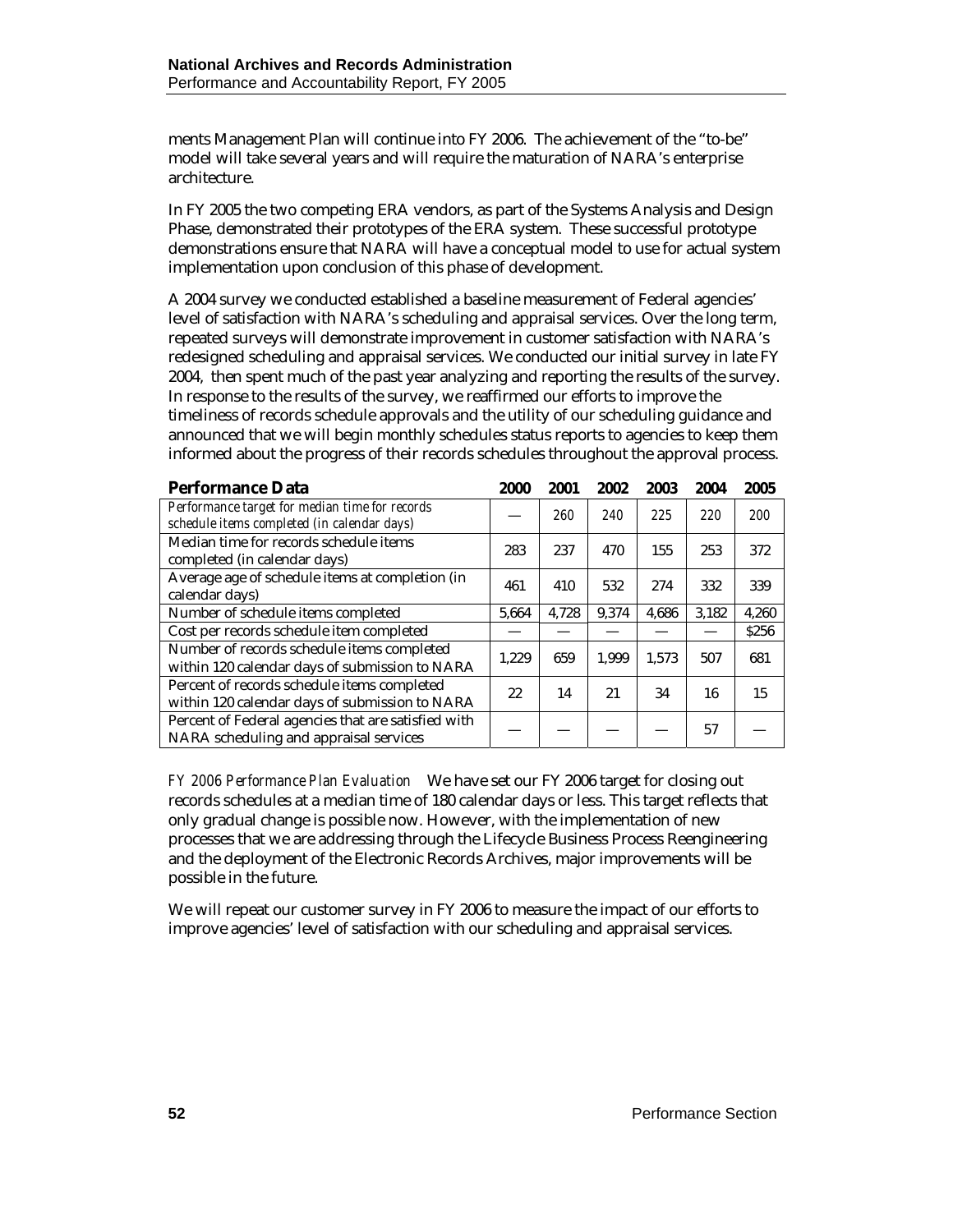### *Strategic Goal 2: Electronic Records*

#### *Electronic records are controlled, preserved, and made accessible as long as needed.*

| <b>Long-Range</b><br><b>Performance Targets</b> | 2.1. By 2008, NARA's Federal Records Center<br>Program accepts and services electronic records.                                                      |
|-------------------------------------------------|------------------------------------------------------------------------------------------------------------------------------------------------------|
|                                                 | 2.2. By 2008, 80 percent of scheduled archival<br>electronic records are accessioned by NARA at<br>the scheduled time.                               |
|                                                 | 2.3. By 2008, 80 percent of archival electronic<br>records are managed at the appropriate level of<br>service.                                       |
|                                                 | 2.4. By 2008, the median time from the transfer<br>of archival electronic records to NARA until they<br>are available for access is 35 days or less. |
|                                                 | 2.5. By 2008, the per megabyte cost of managing<br>archival electronic records through the Electronic<br>Records Archives decreases each year.       |

#### **FY 2005 Resources Available to Meet This Goal:** \$53,196,000; 86 FTE

#### 2.1 SERVICING ELECTRONIC RECORDS IN NARA RECORDS CENTERS

| <b>FY 2005 Objectives</b> | ☑      | Enhance remote servicing capability for elec-<br>tronic Official Military Personnel Files for the<br>Army.                                                             |
|---------------------------|--------|------------------------------------------------------------------------------------------------------------------------------------------------------------------------|
|                           | ⊠      | Establish detailed requirements for the eventual<br>migration of electronic Official Military Person-<br>nel Files to the Electronic Records Archives (ERA)<br>system. |
|                           | ⊠      | Develop Record Center Program business model<br>for electronic records.                                                                                                |
|                           | $\Box$ | Complete pilot program to store backup and<br>inactive copies of agency electronic media in<br>selected records center locations.                                      |
|                           |        | Complete a pilot assessment for converting<br>agency records into digital formats on electronic<br>record media.                                                       |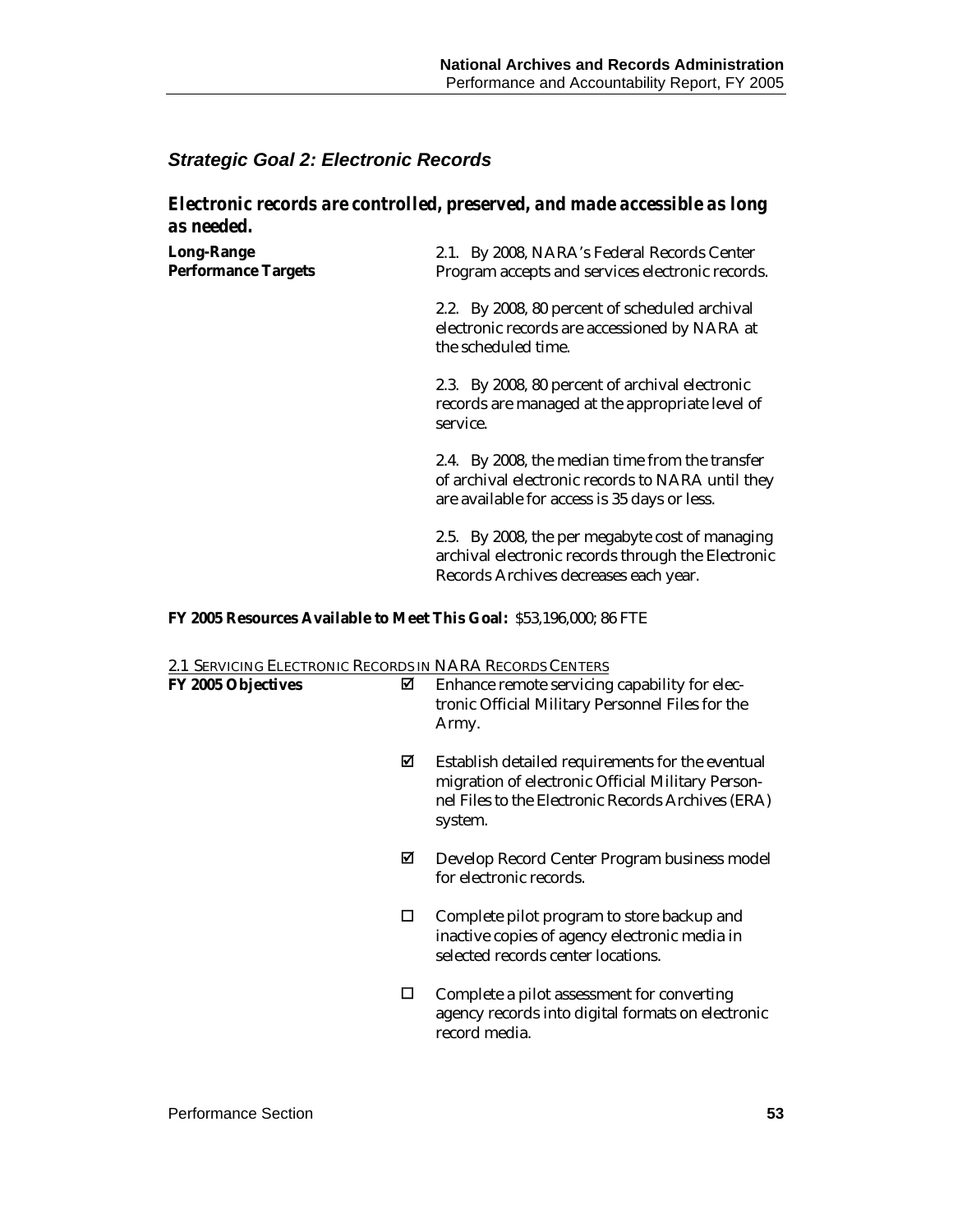- Develop concept of operations and functional requirements for a Records Center Program Operations System.
- Award contract for building a Records Center Program Operations System.
- **Results** ★ We established detailed requirements for the eventual migration of electronic Official Military Personnel Files to ERA.
	- $\checkmark$  We developed a business model for electronic records for the Federal Records Center Program.
	- We developed a concept of operations and draft functional requirements for a Records Center Program Operations System.

*Discussion* Since the beginning of FY 2000, NARA's Federal Records Center Program (FRCP) has been fully reimbursable, which allows us to be more flexible in responding to agency records needs and requires us to meet those needs in a cost-effective and efficient way. Our ability to provide our records center customers with responsive services for electronic records is closely tied to our Electronic Records Archives program. Until ERA is ready and can provide online servicing, we will test the delivery of new offline services for electronic records, and we have developed a five-year action plan to pilot new services.

In cooperation with the Department of Defense Joint Requirements and Integration Office (JR&IO), we visited electronic OMPF operational sites of the Departments of the Army, Navy, Air Force, Marine Corps, and the U.S. Coast Guard (USCG) of the Department of Homeland Security. Earlier this year JR&IO staff briefed members of our staff on the Defense Integrated Military Human Resources System (DIMHRS). The military departments and the USCG completed OMPF load surveys, describing system functions, volumes, and migration time lines. We also obtained test and sample data from the system owners. As a result of these data collections and our interactions with the military departments and USCG, we produced detailed requirements for the eventual migration of electronic OMPFs.

In late FY 2004 we selected a contractor to conduct an industry market analysis and help a NARA team develop a competitive strategy for our FRCP to enter the electronic records services market. We hosted a customer focus group to validate customer wants and needs. We accepted the final draft of the business model and have begun the process to identify and analyze next steps for implementing the business plan's recommendations. We also evaluated the possibilities and advantages of the FRCP providing electronic records services to Federal agencies, including collaboration opportunities between the FRCP and other NARA lines of business.

We validated design, construction, and environmental requirements for facilities to receive and store physical media for temporary electronic records and are incorporating these requirements into our pilot assessments of the storage of electronic media. The pilot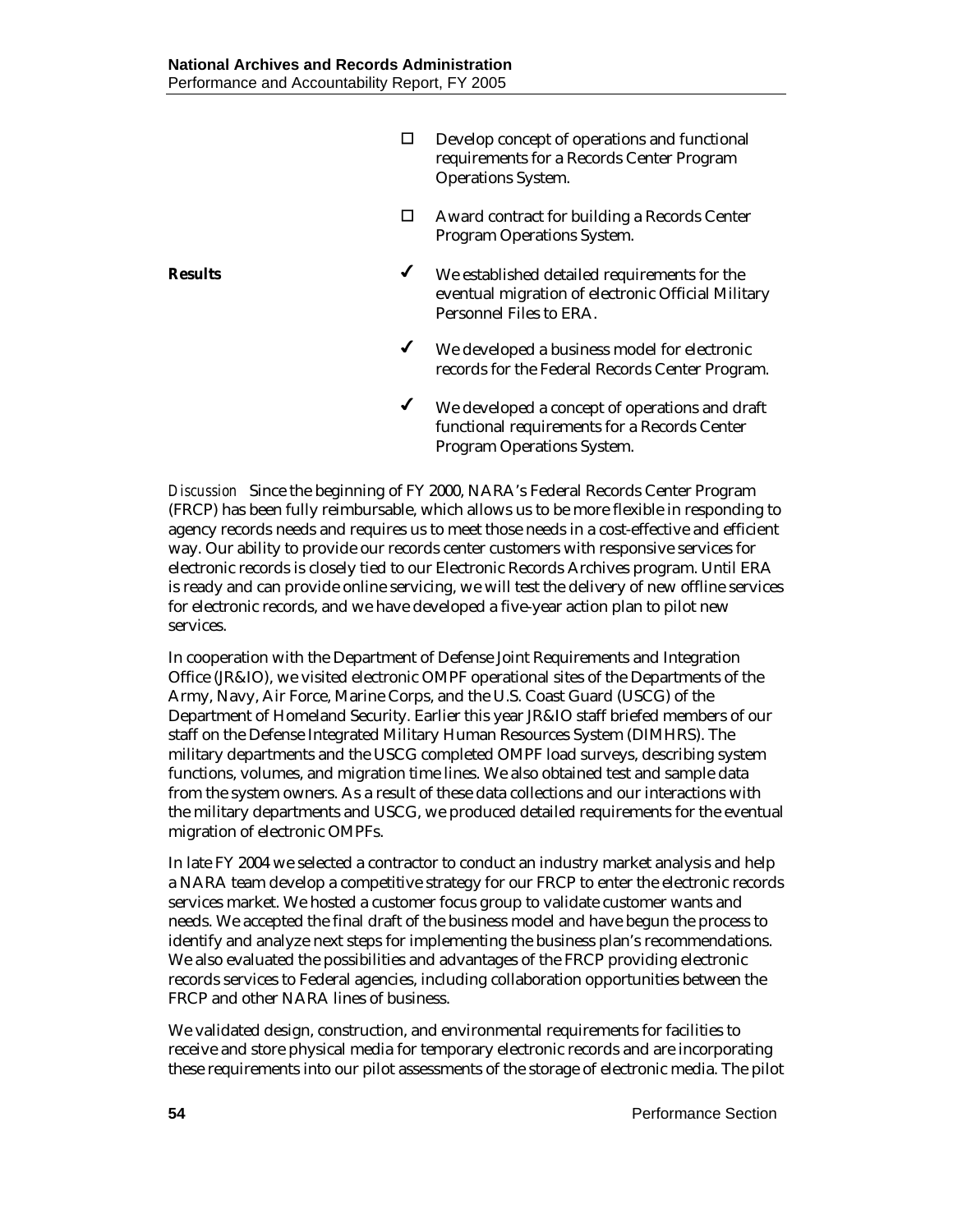in the Central Plains Region, Kansas City, MO, began on schedule. We finalized initial procedures for the transfer and receipt of electronic storage media and will test these procedures over the course of this pilot. Our pilot at the Washington National Records Center in Suitland, MD, is behind schedule in part because of the prior need to develop electronic media storage requirements and because we needed to ensure the financial stability of the FRCP before making a commitment of additional resources. We are now proceeding with the design work and site assessment for the Suitland location and are on track to implement this pilot in FY 2006.

We began two separate pilots to establish a basic capability to provide scanning and digital conversion services for Federal agencies. One, the Production Scanning pilot, is in a testing phase while the other pilot, SmartScan, a "scan-on-demand" service, has already moved from testing to a fee-for-service activity. We have received the preliminary pilot findings for the SmartScan pilot and we are reviewing and analyzing these findings.

Our Records Center Program Operations System (RCPOS) will be the major information resource to manage the FRCP and will help us work more effectively with our customers. We will use RCPOS to manage our records center holdings and track customer service transactions on those holdings. Our development of RCPOS is running slightly behind the aggressive schedule we set for this system. We have worked through most of the initial steps for development of RCPOS, but the need to revise some of the design documents led us to delay finalizing subsequent documents needed for system design. We were also unable to award the contract to build RCPOS this fiscal year.

*FY 2006 Performance Plan Evaluation*We will use our business model for the FRCP for electronic records services to deliver cost-effective, valuable services to our agency customers. The knowledge and experience from our pilots will be used to refine our services and prices for next year.

We will award a contract to a certified document imaging architect (CDIA) to gather and analyze findings from the two document conversion pilots. The contractor will incorporate potential and emerging conversion requirements for NARA's customers and explore production scanning as a potential service and conversion component of ERA. We will use the final pilot findings from both the Production Scan and SmartScan pilots, in conjunction with the CDIA contract deliverables, to establish a menu of scanning and digital conversion options and associated fees.

We will complete our requirements and our analysis of alternatives and award the contract to build RCPOS in early FY 2006.

#### 2.2 ACCESSIONING ELECTRONIC RECORDS

| FY 2005 Objectives |   | Establish business rules and priorities for putting<br>legacy records control schedules into an ERA<br>repository, and develop a plan for doing the<br>work. |
|--------------------|---|--------------------------------------------------------------------------------------------------------------------------------------------------------------|
|                    |   | Pre-accession two transfers of electronic records.                                                                                                           |
|                    | ☑ | Continue to identify and schedule Federal<br>agency systems that generate electronic records.                                                                |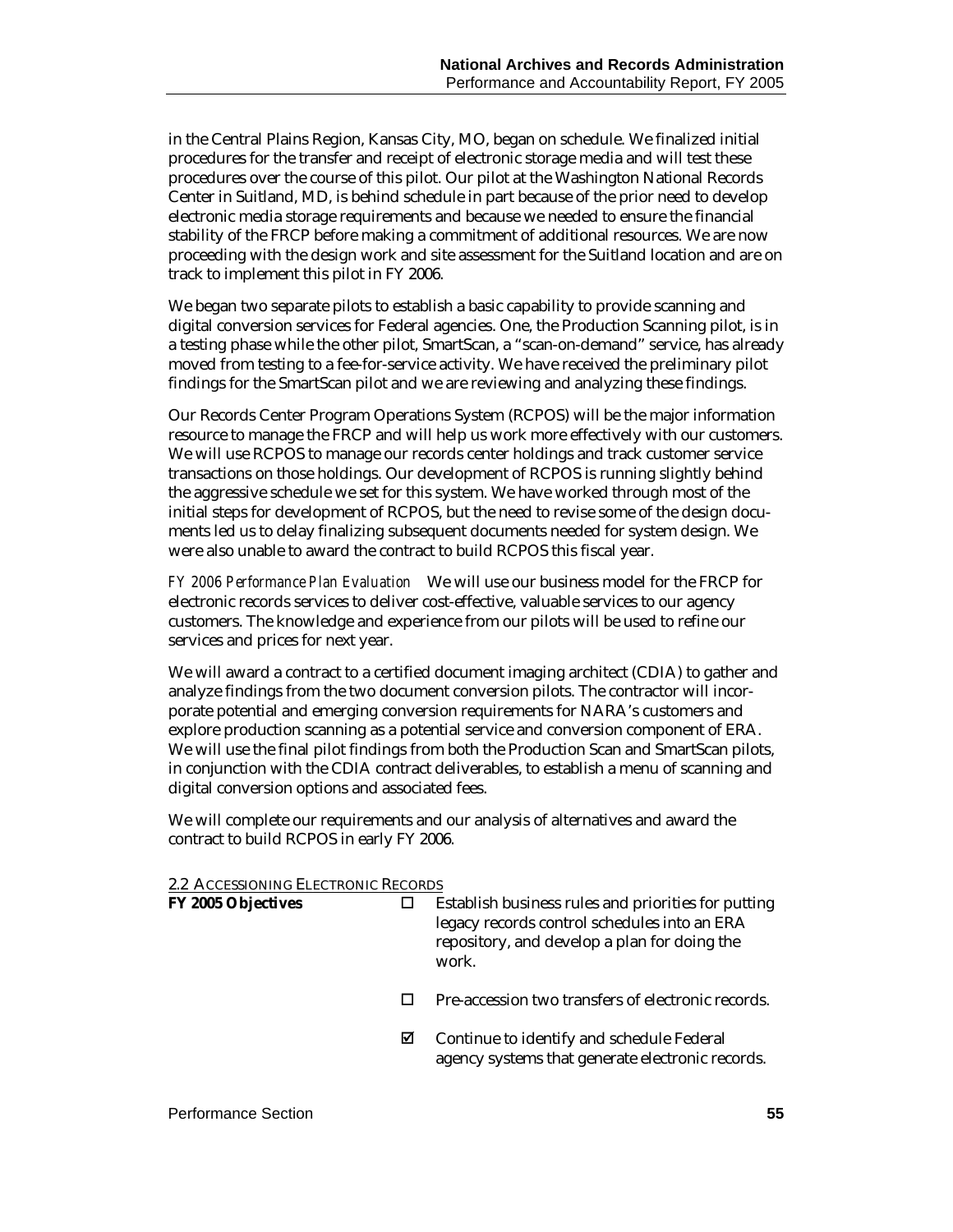- **Results** ★ We analyzed alternative approaches to put legacy records control schedules into an ERA repository.
	- We identified 245 electronic systems that generate electronic records that have not been scheduled.
	- $\checkmark$  We discussed pre-accessioning with six agencies.

*Discussion* We used our Resource Allocation methodology and the OMB BRM to target our assistance to Federal agencies. Last year we completed, based on the OMB BRM, an analysis of business processes, subfunctions, and agency activities across the Government, based on the OMB BRM, that are the most significant to protect legal rights, document government accountability, and preserve records that document the national experience. Using these criteria, we identified 13 business lines and 23 business subfunctions where we perceived the records to be at highest risk. We used this analysis to target our records management assistance to helping agencies with those subfunctions schedule their critical electronic records systems. We identified 245 electronic records systems this year and have developed schedules for 80 of these systems.

We discussed pre-accessioning electronic records with six agencies this year While we have approved a schedule that calls for the near-term physical transfer of electronic records, we have not yet been able to initiate the transfer with the agency. We expect that more agencies will consider pre-accessioning once we can point to concrete examples demonstrating the advantages of this initiative.

We investigated several alternative approaches to putting legacy records control schedules into an ERA repository. Due to the scope and complexity of the work, we have postponed developing a plan for doing the work until next year.

| <b>Performance Data</b>                                                                                  | 2001 | 2002 | 2003 | 2004  | 2005   |
|----------------------------------------------------------------------------------------------------------|------|------|------|-------|--------|
| Number of electronic records accessioned in one of the<br>new transfer formats (in logical data records) | --   |      |      | 100   | 29,840 |
| Size of accessioning backlog (in millions of logical data<br>records)                                    | --   |      |      | 529   | 369    |
| Number of electronic records transferred (in thousands<br>of files $)^*$                                 | 2.1  | 7.8  | 68.3 | 432.9 |        |
| Number of electronic records transferred (in millions of<br>logical data records)                        | --   |      |      | 533.6 | 85.3   |

*\* Figures represent the number of files transferred to NARA. The number of electronic records transferred, in logical data records, which is the preferred unit of measure, was not available until the Accession Management Information System upgrade was completed in 2004.* 

*FY 2006 Performance Plan Evaluation*We will continue to survey agencies to identify unscheduled electronic systems and, using our resource allocation model, will work with agencies to get those systems under approved records schedules. We do not anticipate that we will be able to address completely our significant backlog of archival electronic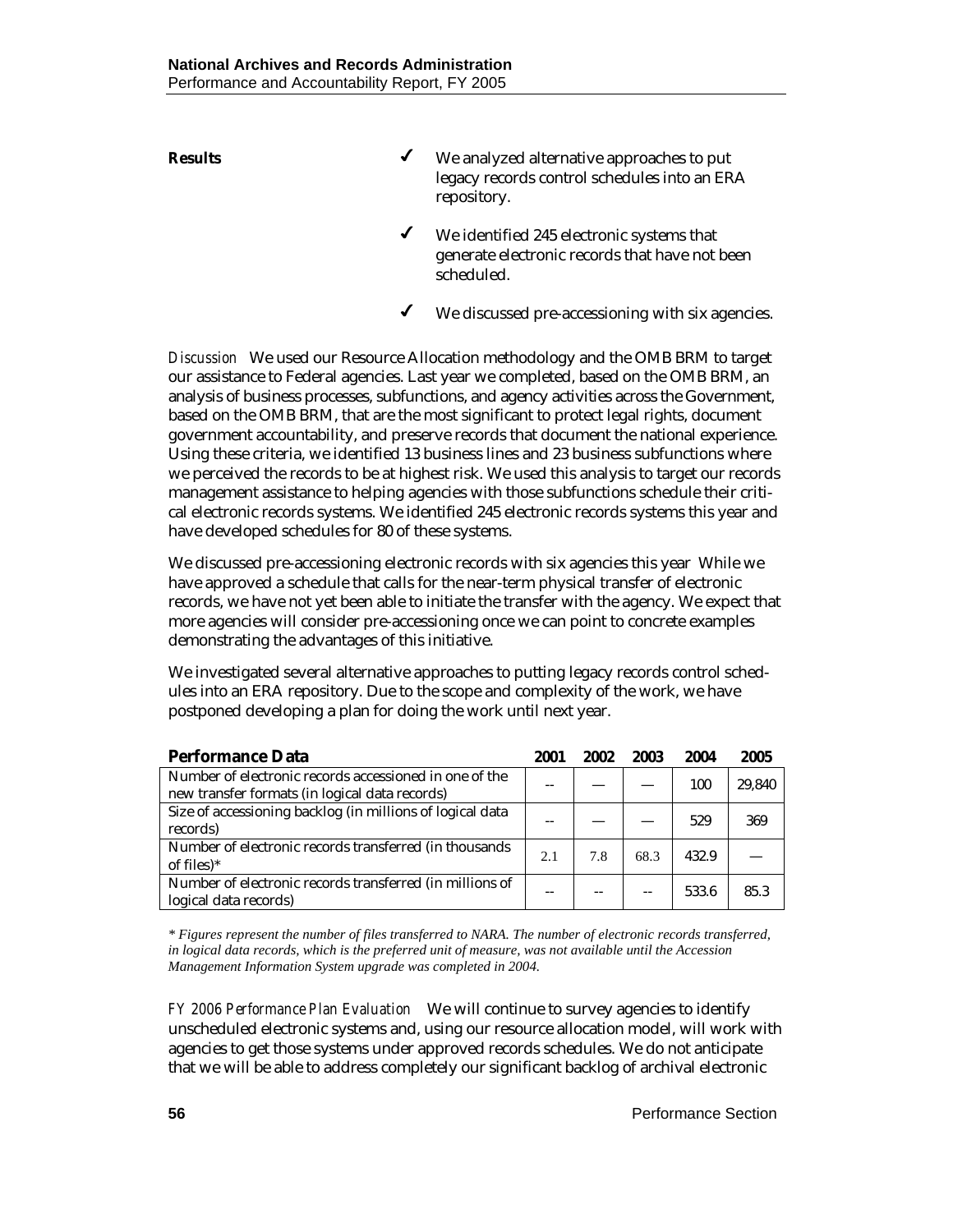records until ERA is available. Until then, we will make workflow improvements and minor enhancements to our system capabilities in an attempt to keep up.

| 2.3 MANAGING ELECTRONIC RECORDS                                     |              |                                                                                                                                    |
|---------------------------------------------------------------------|--------------|------------------------------------------------------------------------------------------------------------------------------------|
| <b>FY 2005 Objectives</b>                                           | ⊠            | Establish criteria for levels of service for archival<br>electronic records.                                                       |
|                                                                     | □            | Identify and respond to results of online survey<br>to improve customer usability of Access to<br>Archival Databases (AAD) system. |
|                                                                     | □            | Add State Department cables and digital photo-<br>graphs to AAD.                                                                   |
|                                                                     | □            | Improve AAD's customer satisfaction score to 65<br>on customer survey tool.                                                        |
|                                                                     | ☑            | Increase archival electronic holdings that are<br>accessible online by 20 percent over prior year.                                 |
|                                                                     | ☑            | Collect and preserve snapshots of Federal<br>Government web sites at the end of the first Bush<br>Presidential term.               |
| <b>Results</b>                                                      | ✔            | We established criteria for levels of service for<br>electronic records in our holdings.                                           |
| "The data files you have put online<br>are absolutely fantastic."   | $\checkmark$ | We added digital photographs to AAD from the<br><b>Federal Emergency Management Administration</b><br>(FEMA).                      |
| "I just found information about my<br>being a POW in WWII. Thanks." | $\checkmark$ | We increased our archival electronic holdings<br>that are accessible online by 20 percent.                                         |
|                                                                     | $\checkmark$ | We completed the harvest of Federal Govern-<br>ment web sites at the end of the first Bush<br>Presidential term.                   |

*Discussion* In FY 2004 we learned from an online survey of customer satisfaction and from independent experts that we needed to make significant revisions to the AAD user interface. We contracted with a web designer to help us implement many of the recommendations that came out of the reports. We completed a significant amount of the redesign and testing of the new site, but software issues prevented us from launching the redesigned AAD in FY 2005. We have resolved the software issues and will launch the redesigned AAD in the first quarter of FY 2006.

Among the more than 14 million logical data records added to AAD this year are digital photographs from FEMA. We had planned to add a collection of State Department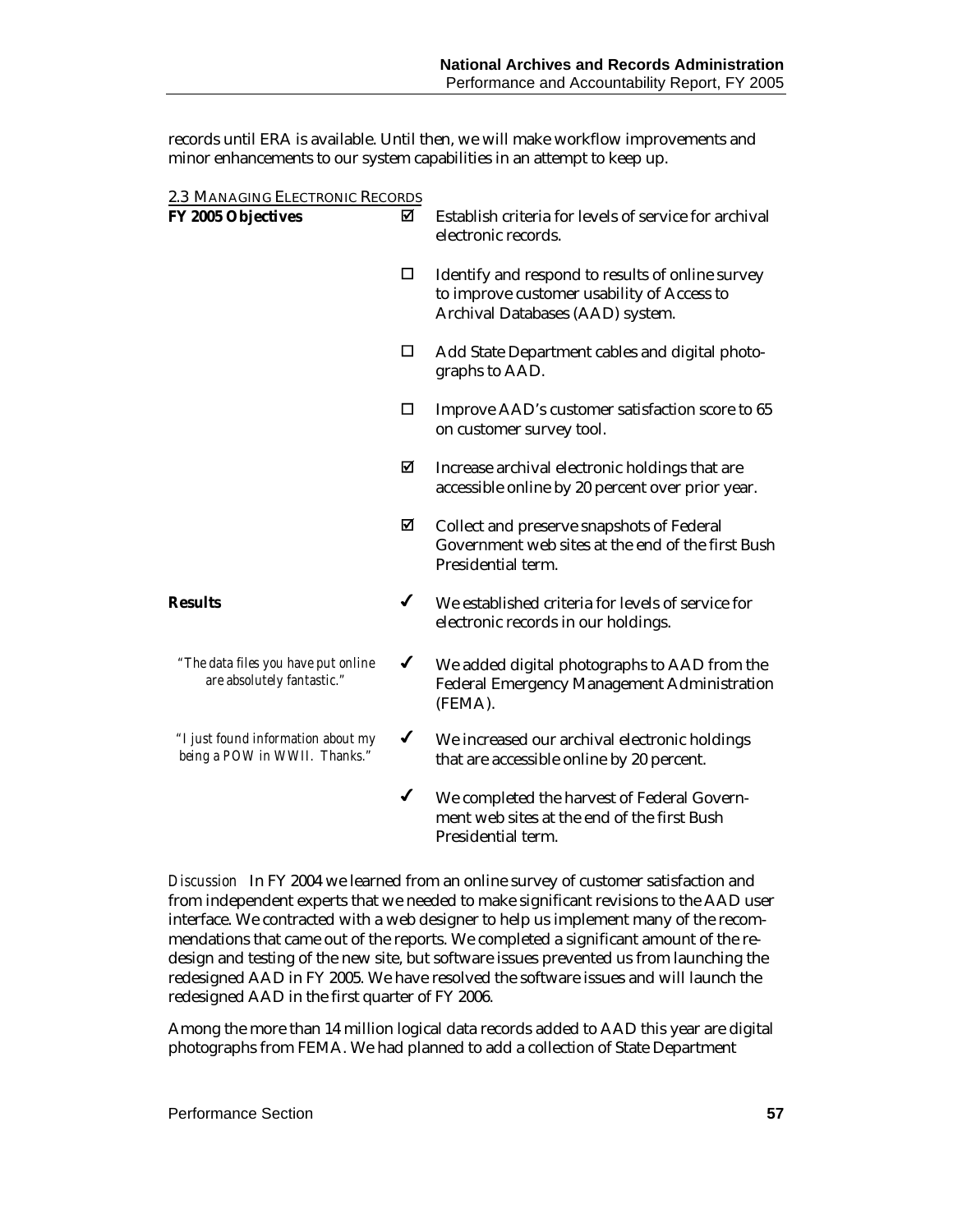cables, but we decided to wait until the redesigned AAD is rolled out. The redesigned site will offer enhanced searching capability that will enhance access to these cables.

To document the presence of Federal agencies on the Internet at the time the Presidential administration ended in January 2005, we took "snapshots" of Federal Government web sites. We have activated *[Webharvest.gov](http://www.webharvest.gov/)*, the new web site for Federal Agency public web sites "harvested" as they existed prior to January 20, 2005. Through this site we provide ongoing public access to these copied web sites and will help future researchers understand how today's Federal Government used the Internet to provide services and share information with the public.

We prepared criteria for levels of service for electronic records in our holdings. These levels of service will ensure that we establish appropriate preservation and access plans for incoming electronic records based on the content, expected reference activities, and technical characteristics of those records. By having varying levels of service, we will ensure that we provide appropriate service for all electronic records in a cost-effective manner.

| <b>Performance Data</b>                                                                                   | 2002  | 2003  | 2004  | 2005  |
|-----------------------------------------------------------------------------------------------------------|-------|-------|-------|-------|
| Performance target for percent increase in number of archival<br>electronic holdings accessible online    |       |       | 50    | 20    |
| Percent increase in number of archival electronic holdings<br>accessible online                           |       |       | 51    | 20    |
| Number of archival electronic holdings accessible online<br>(cumulative logical data records in millions) | 0     | 47    | 71    | 86    |
| Number of archival electronic holdings (cumulative logical<br>data records in millions)                   | 3.714 | 4.743 | 5.629 | 8,108 |
| Percent of electronic records available online                                                            | 0     |       | 1.4   | 1.1   |
| Number of online visits to AAD (in thousands of visits)                                                   |       | 489   | 551   | 526   |

*FY 2006 Performance Plan Evaluation*We will continue to add electronic holdings to AAD, and we will use the online customer satisfaction survey tool to evaluate the effectiveness of the redesigned AAD.

| 2.4 PROCESSING ELECTRONIC RECORDS |                                                                                                           |
|-----------------------------------|-----------------------------------------------------------------------------------------------------------|
| FY 2005 Objectives                | Process transfers of archival electronic records<br>within a median time of 250 calendar days or<br>less. |
| <b>Results</b>                    | We processed archival electronic records trans-<br>fers within a median time of 413 calendar days.        |

*Discussion* Our processing time improved from last year due to the deployment of an upgraded Accession Management Information System, which supports the overall accessioning process. We further improved our processing time through the implementation of a device that can provide unattended evaluation of 20 digital linear tapes (DLTs) at a time. We also completed a technical study to develop efficient network design for scaling our current systems and identified the various software products needed to validate the conformance of new format types acceptable to NARA. Several small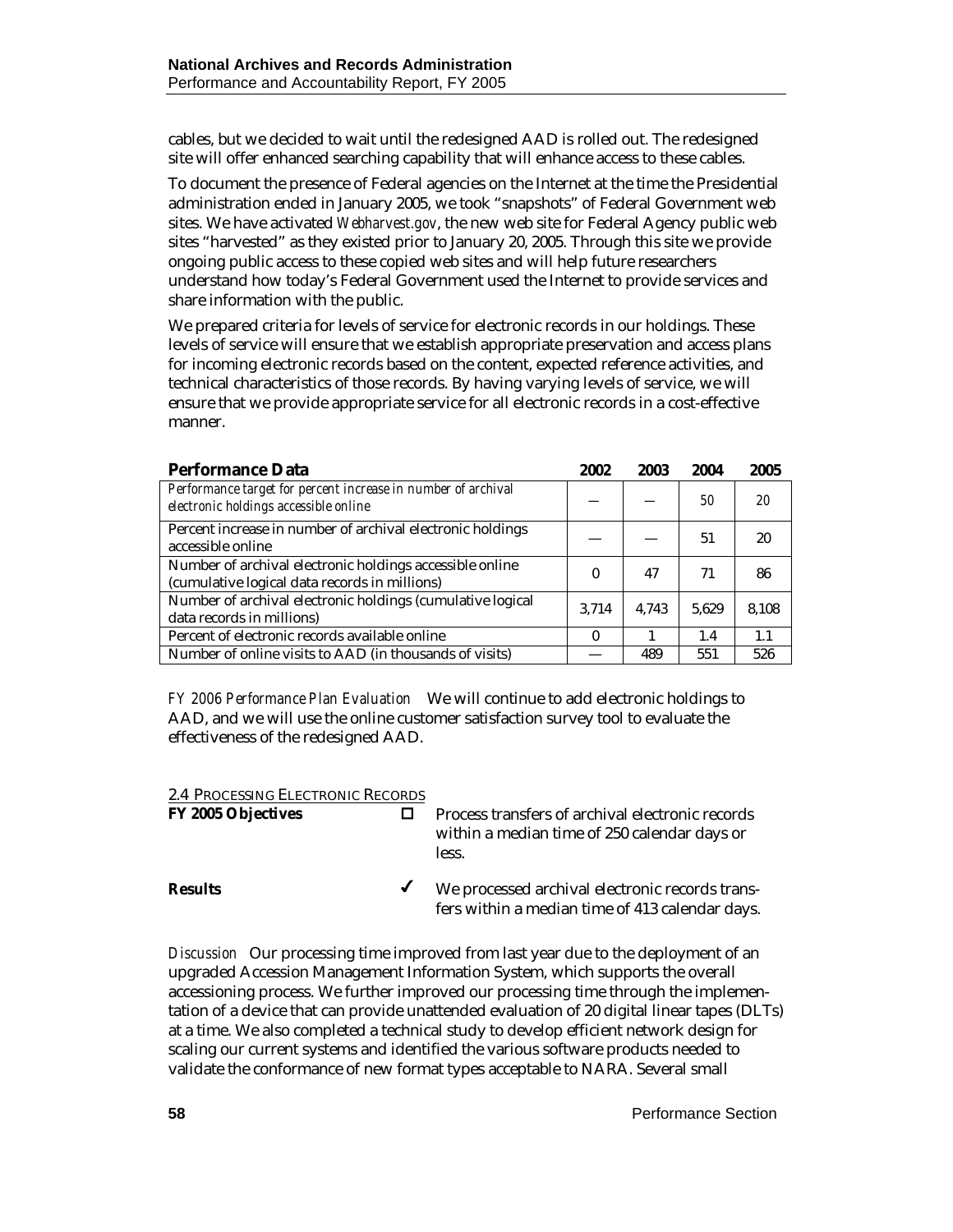hardware and software procurements will assist us in extending the use of our existing systems until deployment of ERA.

| <b>Performance Data</b>                                                                                              | 2001 | 2002 | 2003 | 2004         | 2005   |
|----------------------------------------------------------------------------------------------------------------------|------|------|------|--------------|--------|
| Performance target for median time to make archival<br>electronic accessions available for access (in calendar days) |      |      |      | 250          | 250    |
| Median time (in calendar days) for processing<br>electronic records accessions from the time of transfer<br>to NARA  |      |      | 450  | 736          | 413    |
| Number of electronic records transferred (in<br>thousands of files)*                                                 | 2.1  | 6.8  | 68.3 | 432.9        |        |
| Number of electronic records transferred (in millions<br>of logical data records)                                    |      |      |      | 534          | 85.3   |
| Cost per electronic record transferred                                                                               |      |      |      | <b>SO.01</b> | \$0.07 |

*\* Figures represent the number of files transferred to NARA. The number of electronic records transferred, in logical data records, which is the preferred unit of measure, was not available until the Accession Management Information System upgrade was completed in 2004.* 

*FY 2006 Performance Plan Evaluation*We are working to implement the recommendations of a technical study to extend our network capacity, improve our Archival Preservation System (APS) software, and improve the mechanisms for electronic file transfer modes. Despite these steps, we expect significant challenges to our ability to keep up with the volume of archival electronic records transferred to NARA in the near future.

#### 2.5 COST OF ELECTRONIC RECORDS PRESERVATION

| FY 2005 Objectives | ⊠ | Review system requirements with competing<br>vendors.                                               |
|--------------------|---|-----------------------------------------------------------------------------------------------------|
|                    | ⊠ | <b>Conduct System Design Review with competing</b><br>vendors.                                      |
|                    | ⊠ | Complete Systems Design and Analysis phase.                                                         |
|                    | ☑ | Select development contractor for the ERA<br>system.                                                |
|                    | ⊠ | Complete ERA Domain Model.                                                                          |
| <b>Results</b>     | ✔ | We conducted System Requirements Reviews<br>and System Design Reviews for the competing<br>vendors. |
|                    | ✔ | We have selected Lockheed Martin to develop<br>the ERA system.                                      |

*Discussion* Through the Electronic Records Archives (ERA), we are addressing the challenges that the Federal Government faces in economically and effectively managing,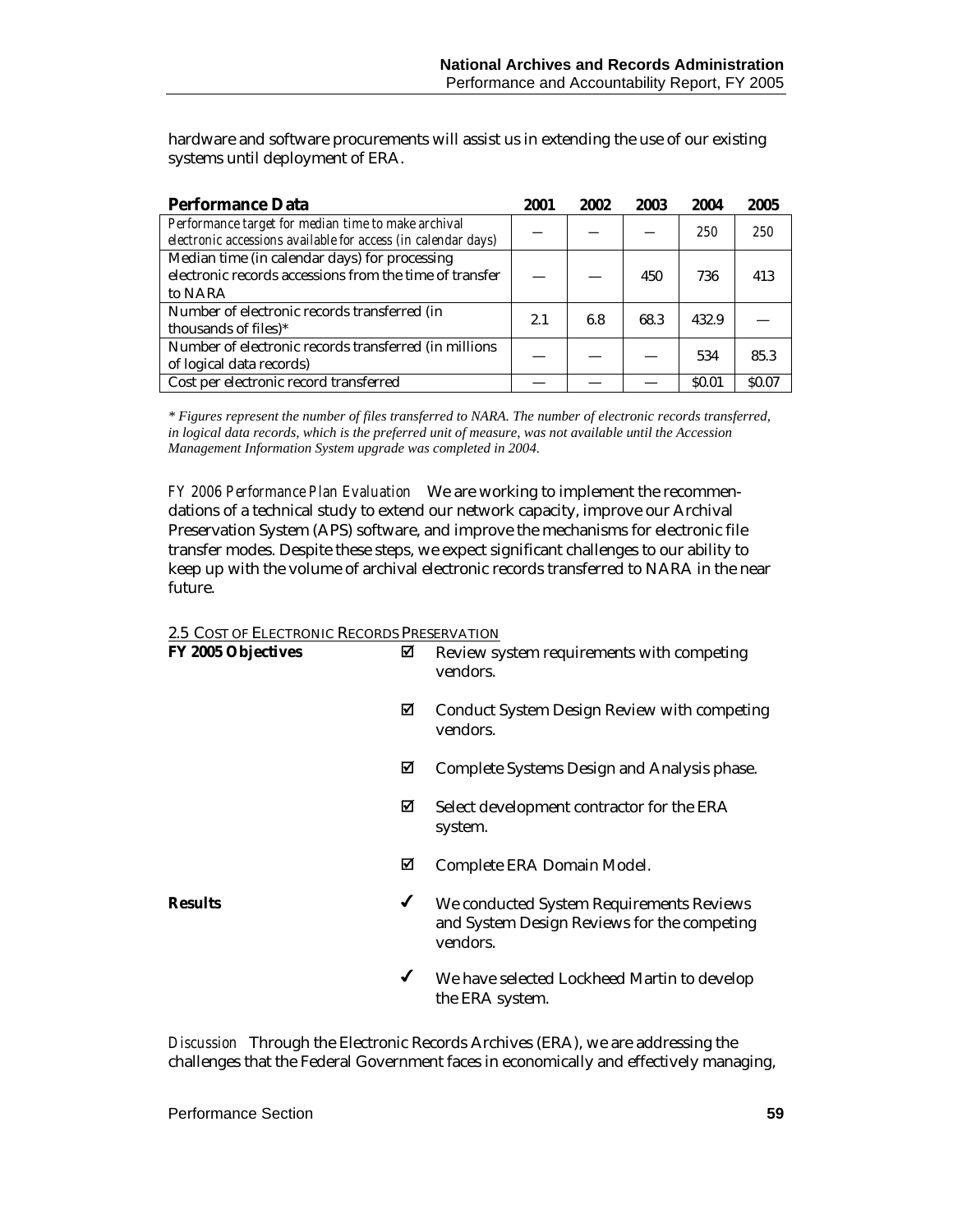preserving, and making available its electronic records at any time, and in any place, for as long as needed. Throughout FY 2005 we held a design competition to determine who will build ERA. We met frequently with the two competing vendors to exchange technical information and provide subject matter expertise. We responded in a timely fashion to their questions to facilitate their requirements-gathering and refinement. We produced a final Interface Requirements Document to assist the vendors with interface requirements, identified and analyzed Review Item Discrepancies for each contractor's System Requirements Specification (SyRS) and System Architecture and Design Document submissions, and conducted Systems Requirements Reviews for both contractors. We also analyzed the final SyRS to complete the requirements review for the Systems Analysis and Design phase of the design competition.

 System Design Reviews for both contractors occurred in May. Our source selection evaluation teams (cost, technical, and management) prepared final contractor evaluation reports, and we awarded the development contract in September. Throughout the downselect process, we ensured there were comprehensive evaluations, fair competition, and an evaluation process with adequate rationale and justification.

To further assist us, we formed a high-level committee of recognized experts and leaders in their fields to advise and make recommendations to NARA on issues related to the development, implementation, and use of the ERA system. This Advisory Committee on the Electronic Records Archives will provide an ongoing structure for bringing together experts in computer science and information technology, archival science and records management, information science, law, history, genealogy, and education.

We continued our collaborative research efforts into issues related to the lifecycle management of electronic records that are beyond state-of-the-art information technology or state-of-the-science computer, information, or archival sciences. Our research and exploratory development activities were aligned with the work of the Subcommittee on Networking and Information Technology Research and Development program and the President's Management Council's vision of Government-wide electronic records management in support of e-Government. Specific direction to agencies encouraged research to enable preservation and utility of electronic information archives and creation of digital archives of core knowledge for research and learning, as well as being able to produce, collect, store, communicate, and share high amounts of electronic information. We continued to rely to a large extent on established R&D management capabilities in partner agencies.

We substantially completed the ERA Domain Model. This model will help our contractors better understand our requirements and ensure that the elements of ERA (the system architectures, designs, and workflows) remain consistent over the course of system development.

Overall, the number of logical data records in NARA custody increased by 44 percent over last year, an increase of more than 2 billion logical data records. It is important to recognize that all our performance today represents is the ability to take custody and copy these electronic records for preservation. The ability to preserve these records in a persistent format over time and to make these records readily accessible to the public is being addressed within the scope of the ERA program.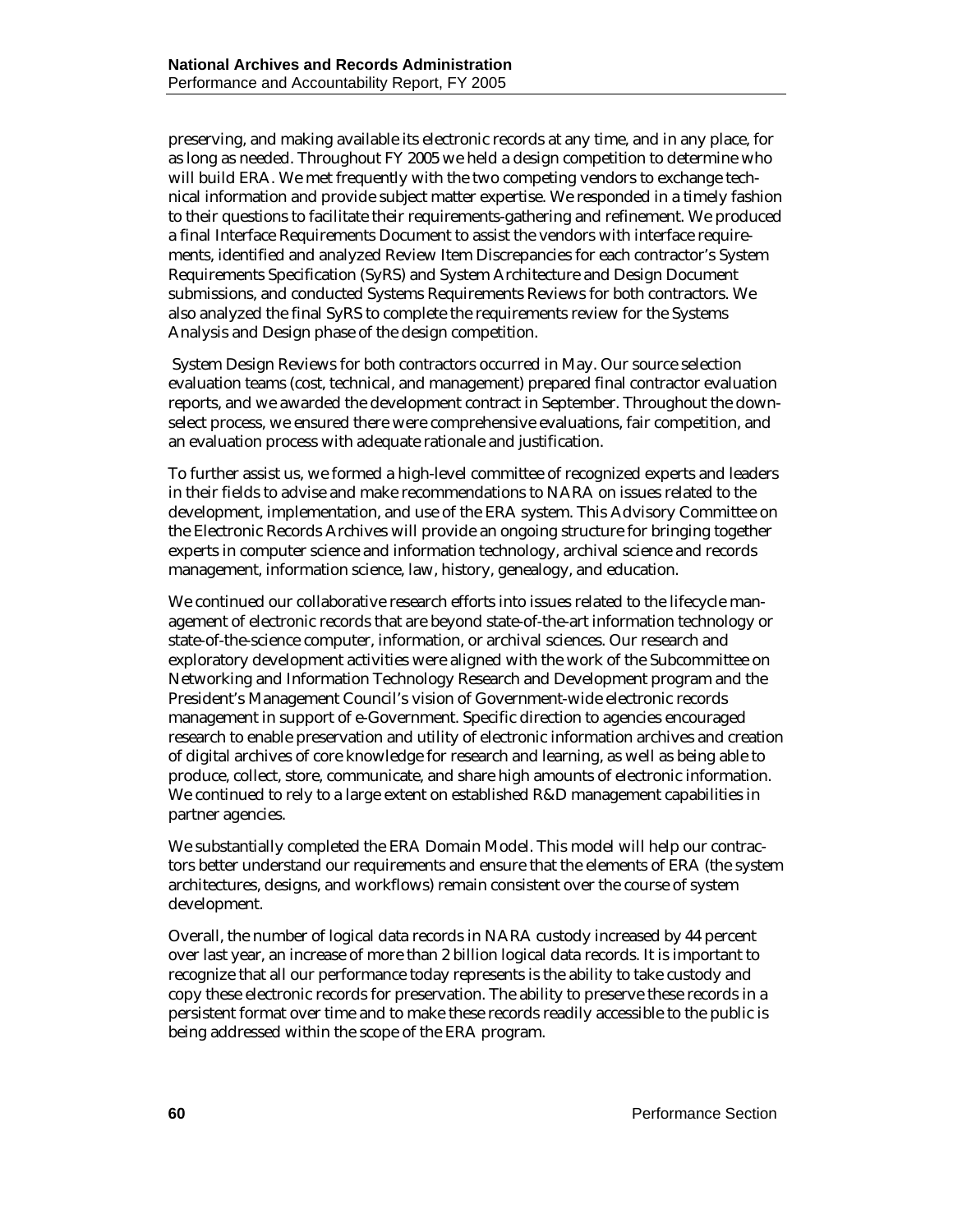The cost per megabyte to manage our archival electronic holdings fell dramatically this year to \$0.72 per megabyte from last year's figure of \$4.77. This drop is the result of the large increase in the electronic holdings we have stabilized. The annual cost is divided by the cumulative total of electronic holdings, and as we have seen a dramatic increase in the electronic holdings we have stabilized (more than 2.4 billion logical data records in the past year alone) the cost per megabyte has dropped accordingly.

| <b>Performance Data</b>                                                                                                                           | 2001  | 2002  | 2003         | 2004         | 2005              |
|---------------------------------------------------------------------------------------------------------------------------------------------------|-------|-------|--------------|--------------|-------------------|
| Performance target of percent of NARA's electronic holdings<br>stabilized in preparation for their transfer to the Electronic<br>Records Archives | 40    | 60    | 65           | 99           | 80                |
| Percent of NARA's electronic holdings are stabilized in<br>preparation for their transfer to the Electronic Records<br><b>Archives</b>            | 97    | 98    | 97           | 93           | 99.7              |
| Number of logical data records in NARA's custody (in<br>millions)                                                                                 | 2,345 | 3.714 | 4.725        | 5.629        | 8,108             |
| Number of logical data records stabilized (in millions)                                                                                           | 2.272 | 3.642 | 4.594        | 5.252        | 8.084             |
| Percent of Presidential logical data records managed and<br>stabilized                                                                            | 99    | 49    | 49           | 62           | 90                |
| Number of Presidential logical data records (in millions)                                                                                         | 2.2   | 35.3  | 35.3         | 35.3         | 35.3              |
| Number of Presidential logical data records stabilized (in<br>millions)                                                                           | 2.2   | 17.3  | 17.3         | 22.1         | 31.7              |
| Per megabyte cost for stabilizing archival electronic records                                                                                     |       |       | <b>S4.50</b> | <b>S4.77</b> | S <sub>0.72</sub> |

*FY 2006 Performance Plan Evaluation*Our challenge in FY 2006 is to effectively oversee the performance of the contractor working to develop the ERA system.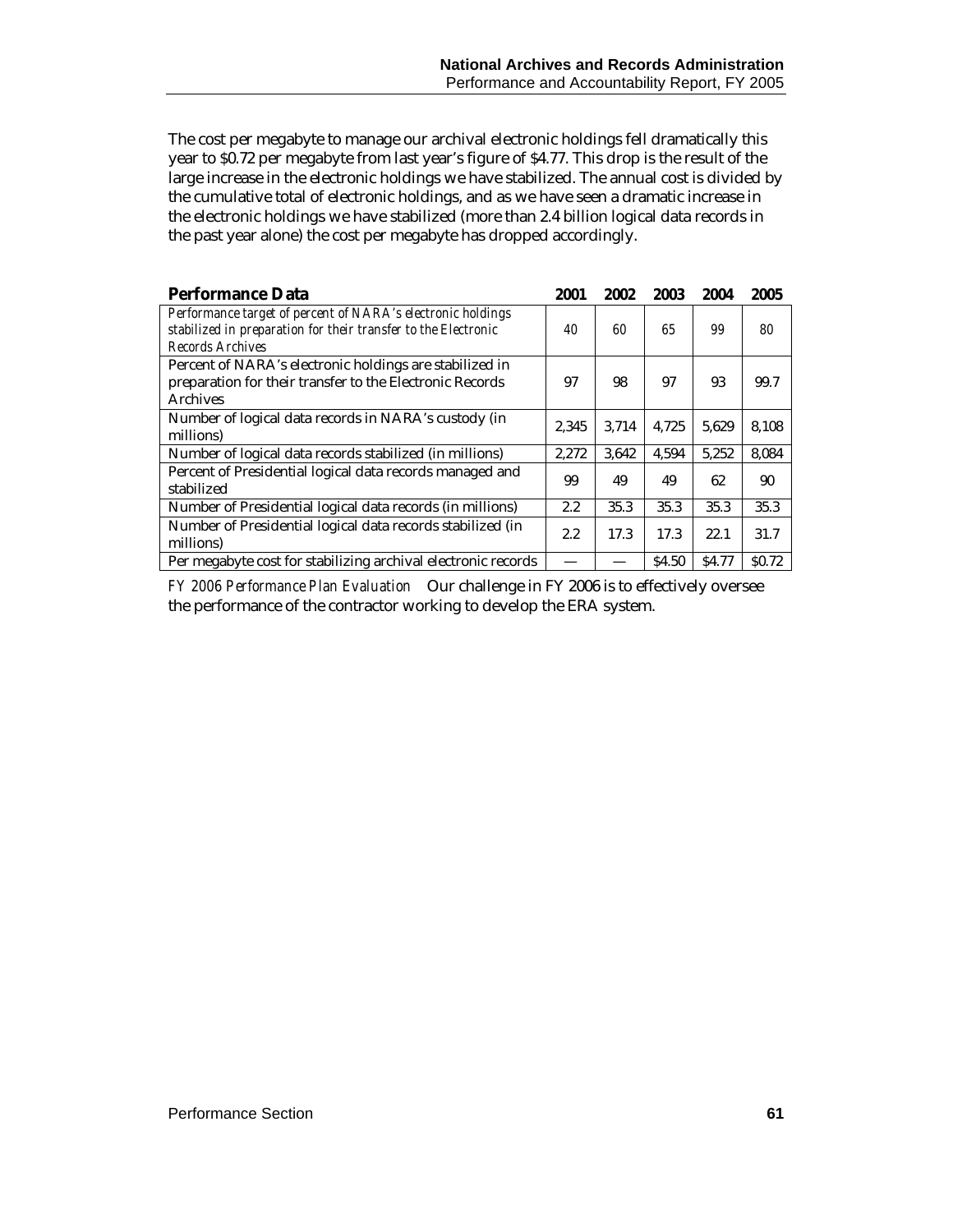# *Strategic Goal 3: Access*

# *Essential evidence is easy to access regardless of where it is or where users are for as long as needed.*

| <b>Long-Range</b><br><b>Performance Targets</b>                         | 3.1. By 2007, access to records and services and<br>customer satisfaction levels meet or exceed<br>NARA's published standards.                                                                                                                                     |
|-------------------------------------------------------------------------|--------------------------------------------------------------------------------------------------------------------------------------------------------------------------------------------------------------------------------------------------------------------|
|                                                                         | 3.2. By 2007, 70 percent of NARA services are<br>available online.                                                                                                                                                                                                 |
|                                                                         | 3.3. By 2008, 80 percent of NARA archival<br>holdings are described in an online catalog.                                                                                                                                                                          |
|                                                                         | 3.4. By 2007, Government-wide holdings of 25-<br>year-old or older records are declassified,<br>properly exempted, or appropriately referred<br>under the provisions of Executive Order 12958,<br>as amended, through a series of ISOO-led<br>interagency efforts. |
|                                                                         | 3.5. By 2007, NARA archival holdings of 25-<br>year-old or older records are declassified,<br>properly exempted, or appropriately referred<br>under the provisions of Executive Order 12958,<br>as amended.                                                        |
|                                                                         | 3.6. By 2007, 10 percent of records of a two-term<br>President or 15 percent of records for a one-term<br>President are open and available for research at<br>the end of the five-year post-Presidential period<br>specified in the Presidential Records Act.      |
|                                                                         | 3.7. By 2007, 90 percent of all NHPRC-assisted<br>projects produce results promised in grant<br>applications approved by the Commission.                                                                                                                           |
| FY 2005 Resources Available to Meet This Goal: \$146,139,000; 2,344 FTE |                                                                                                                                                                                                                                                                    |

| <b>3.1 CUSTOMER SERVICE</b> |   |                                                                                                      |
|-----------------------------|---|------------------------------------------------------------------------------------------------------|
| <b>FY 2005 Objectives</b>   |   | We met or exceeded NARA's published standards<br>for access to records and services, as noted below: |
|                             | ⊠ | 95 percent of written requests are answered<br>within 10 working days;                               |
|                             |   | 90 percent of Freedom of Information Act (FOIA)<br>requests are completed within 20 working days;    |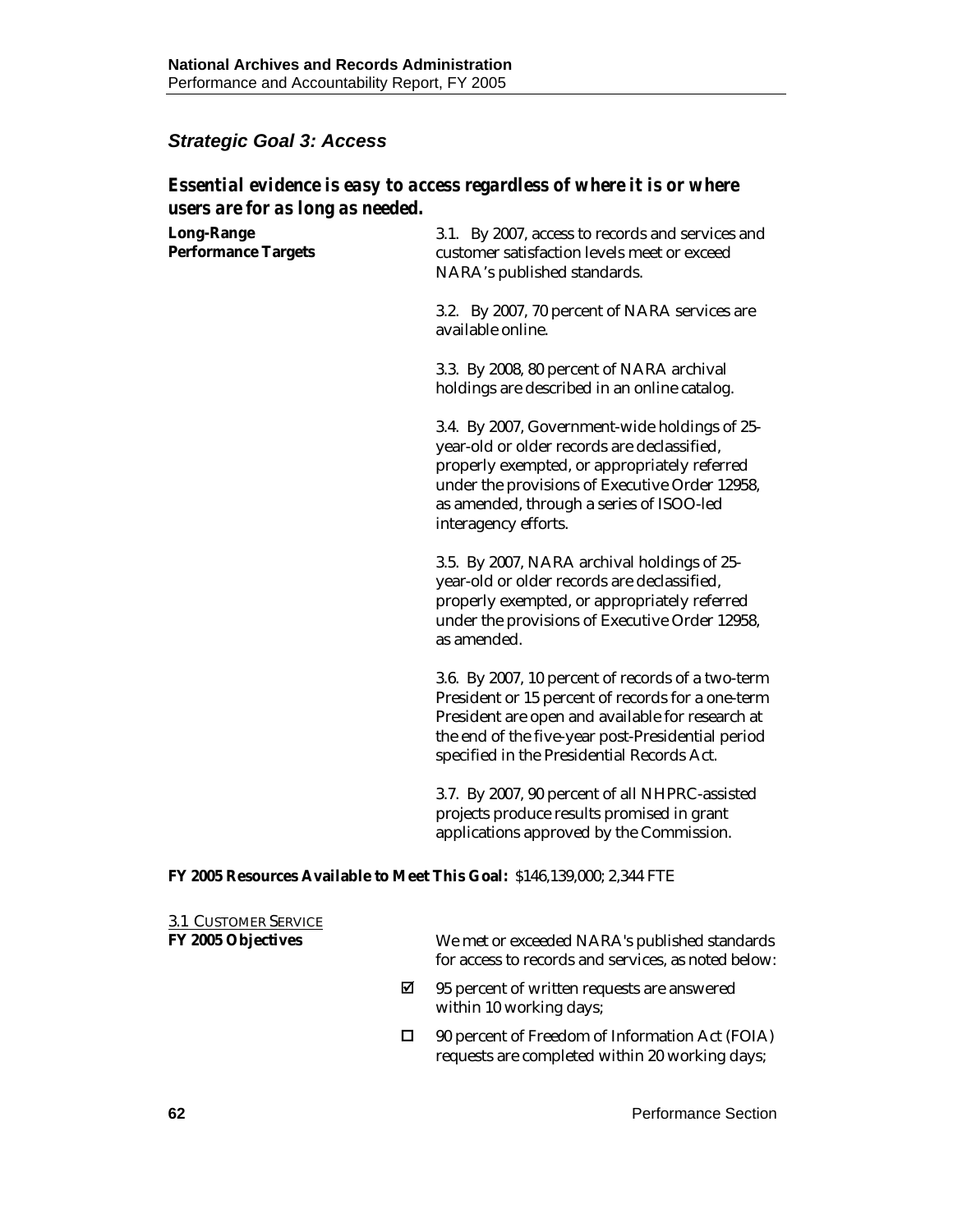- $\Box$  95 percent of requests for military service separation records at the National Personnel Records Center in St. Louis are answered within 10 working days;
- $\boxtimes$  95 percent of items requested in our research rooms are furnished within one hour of request or of scheduled pull time;
- $\boxtimes$  99 percent of customers with appointments have records waiting at the appointed time;
- $\boxtimes$  95 percent of Federal agency records reference requests in Federal records centers are ready when promised to the customer;
- $\boxtimes$  99 percent of records center shipments to Federal agencies are the records they requested;
- $\boxtimes$  80 percent of archival fixed-fee reproduction orders through the Order Fulfillment and Accounting System (OFAS) are completed in 35 working days or less;
- $\boxtimes$  95 percent of education programs, workshops, and training courses meet attendees' expectations.
- **Results** ★ We answered 96 percent of written requests within 10 working days.
	- We completed 80 percent of all FOIA requests for Federal records within 20 working days.
	- $\checkmark$  We answered 88 percent of military service separation records requests within 10 working days.
	- We furnished 98 percent of requested items within one hour of request or of scheduled pull time.
	- We furnished records at the appointed time for 99 percent of customers with appointments.
	- We had ready 97 percent of Federal agency reference requests when promised to the customer.

*"You have proven that outstanding customer service is not a lost art at NARA."* 

*"Thanks to your conscientious employees for their professionalism in handling inquiries for our veterans and their dependents."* 

*"The information that your reference archivists have led me to has been of key importance in my research."* 

*"Every request I have ever sent has been met expeditiously, and with more courtesy than one might expect these days."*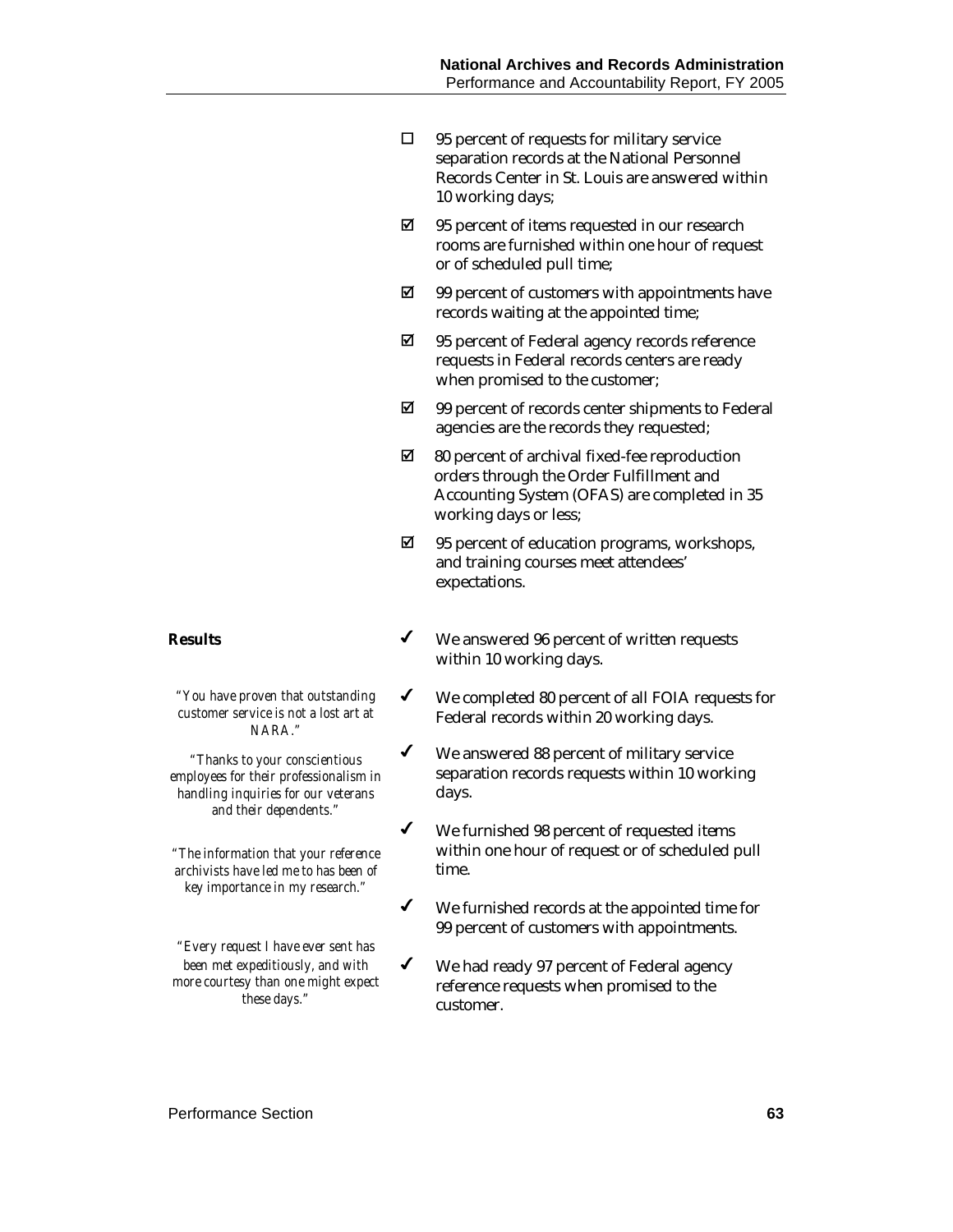*"Each year new issues take priority, but your staff always rises to the occasion." —Member of Congress* 

- $\checkmark$  Of the records we shipped to Federal agencies, 99.99 percent were the records agencies requested.
- $\checkmark$  We completed 98 percent of our archival fixedfee reproduction orders through OFAS in 35 days or less.

*"Every speaker, every tour, every handout, every other attendee made my learning experience very challenging and satisfying."* 

 Our users rated 99 percent of our public education programs and workshops as meeting their expectations.

*Discussion* Once again we met or exceeded almost all of our customer service targets. Our customers received answers to their requests for military service separation records within 10 days 88 percent of the time, a significant increase from last year's figure of 75 percent but below our goal for FY 2005. We continue to improve our performance and expect to reach our target of 95 percent in FY 2006.

While the timeliness of our responses to Freedom of Information Act (FOIA) requests improved over last year, we failed to meet our target for completing 90 percent of FOIA requests for Federal records within 20 working days. A combination of factors has remained consistent over the past several years in contributing to this. FOIA requests for military records take considerably longer than the 20-day standard if the requests are for records that were lost in the 1973 fire at the National Personnel Records Center and the data must be reconstructed from other sources, or if the records have been borrowed by another agency. Also, the extent of time to respond to a FOIA can be lengthy if the records must be referred to another agency for declassification review before releasing the information, or if the records requested are particularly voluminous. Overall, the average age of completed FOIAs declined to 18 working days in FY 2005, a significant improvement from last year.

We keep our target for FOIA response to Federal records high because we believe we should aspire to the highest level of customer service whenever possible. And, for the majority of requests, we are able to meet or exceed our target. Sixty-seven percent of the more than 8,700 FOIAs for Federal records we completed were done in 10 days or less, half the time required by law.

We continued to make steady progress in a multiyear project to microfilm the records of the Bureau of Refugees, Freedmen, and Abandoned Lands (Freedmen's Bureau) from the Reconstruction era, which contain a great deal of information about the African American family experience across 15 states and the District of Columbia. The information is difficult to extract, the records are fragile, and have only been available in one NARA location. To date, we have distributed the microfilm of these records to our regional archives and microfilm rental program for 12 states (Florida, Alabama, Arkansas, Georgia, Kentucky, Maryland, Delaware, Louisiana, Mississippi, Missouri, North Carolina, and South Carolina) and the District of Columbia, and we are on schedule to complete the project within the five-year time frame. And, with the help of a grant from the Peck Stacpoole Foundation and a partnership with Howard University's Computer Science Department, we have launched an indexing project to provide online access to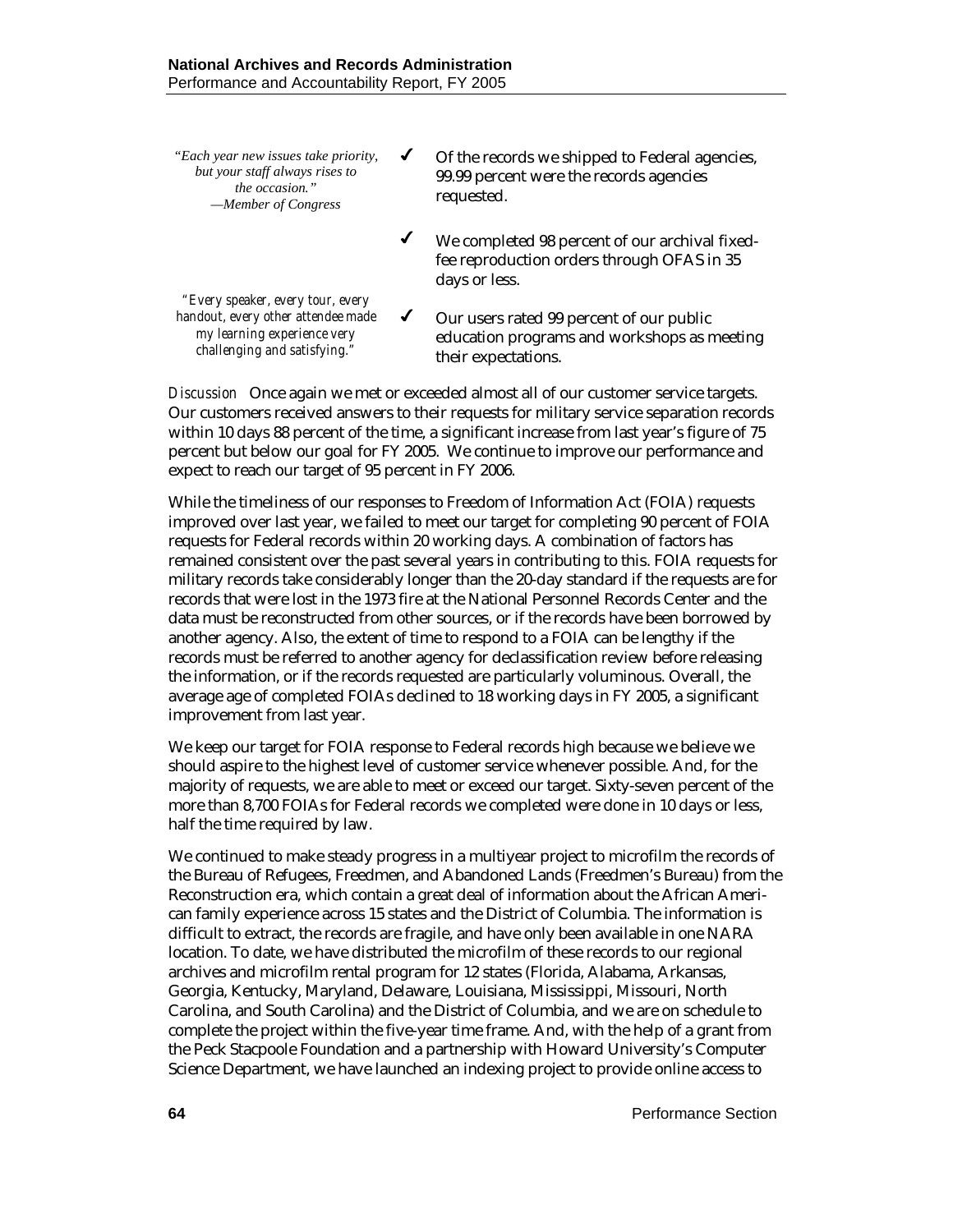Headquarters Marriage Certificate files, some of the most popular files in this series for genealogists.

| <b>Performance Data</b>                                                                                                                                                       | 2000  | 2001  | 2002   | 2003    | 2004    | 2005    |
|-------------------------------------------------------------------------------------------------------------------------------------------------------------------------------|-------|-------|--------|---------|---------|---------|
| Performance target for written requests<br>answered within 10 working days                                                                                                    | 80    | 80    | 85     | 85      | 90      | 95      |
| Percent of written requests answered<br>within 10 working days                                                                                                                | 92    | 93    | 93     | 94      | 95      | 96      |
| Performance target for Freedom of Information<br>Act requests completed within 20 working days                                                                                | 80    | 80    | 85     | 85      | 85      | 90      |
| Percent of Freedom of Information Act<br>requests for Federal records completed<br>within 20 working days                                                                     | 27    | 27    | 76     | 61      | 65      | 80      |
| Number of FOIAs processed                                                                                                                                                     | 8,751 | 7,634 | 8,824  | 4,830   | 5,224   | 8,881   |
| Annual cost to process FOIAs (in millions)                                                                                                                                    |       |       | \$1.54 | \$1.35  | \$1.43  | \$1.74  |
| Annual per FOIA cost                                                                                                                                                          |       |       | \$175  | \$265   | \$273   | \$196   |
| Performance target for requests for military<br>service separation records at the National<br>Personnel Records Center (NPRC) in St. Louis<br>answered within 10 working days |       |       |        |         | 70      | 95      |
| Percent of requests for military service<br>separation records at NPRC answered<br>within 10 working days                                                                     |       | 7     | 40     | 37      | 75      | 88      |
| Number of military service separation<br>records (DD-214) requests received (in<br>thousands)                                                                                 |       | 297   | 361    | 390     | 372     | 350     |
| Average price per request for military<br>service separation records                                                                                                          |       |       |        | \$29.70 | \$29.70 | \$29.70 |
| Performance target for requests for all military<br>service records at NPRC answered within 10<br>working days                                                                |       | 25    | 30     | 35      |         |         |
| Percent of requests for all military service<br>records at NPRC answered within 10<br>working days                                                                            | 3     | 4     | 28     | 28      | 48      | 52      |
| Performance target for items requested in our<br>research rooms furnished within one hour of<br>request or scheduled pull time                                                | 95    | 95    | 95     | 95      | 95      | 95      |
| Percent of items requested in our research<br>rooms furnished within one hour of request<br>or scheduled pull time                                                            | 89    | 93    | 94     | 96      | 98      | 98      |
| Number of researchers visiting our<br>research rooms (in thousands)                                                                                                           |       |       | 248.7  | 204.5   | 168.8   | 165.6   |
| Number of items furnished in our research<br>rooms (in thousands)                                                                                                             | 918   | 1,056 | 613    | 607     | 696     | 537     |
| Number of items furnished on time in our<br>research rooms (in thousands)                                                                                                     | 818   | 985   | 578    | 584     | 866     | 527     |
| Performance target for customers with<br>appointments for whom records are waiting at<br>the appointed time                                                                   | 99    | 99    | 99     | 99      | 99      | 99      |
| Percent of customers with appointments<br>for whom records are waiting at the<br>appointed time                                                                               | 99.4  | 99.7  | 99.8   | 99.9    | 99.3    | 99.4    |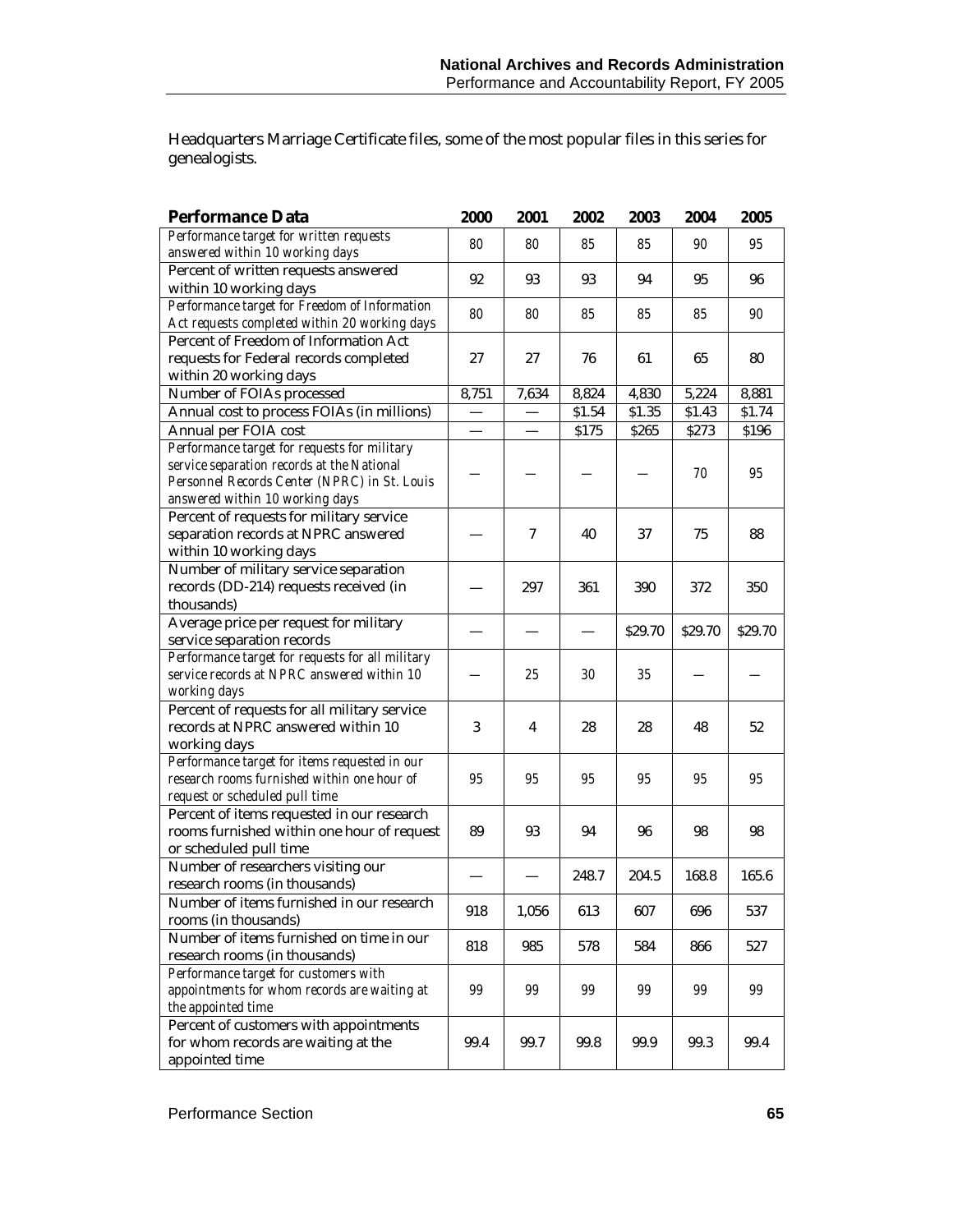#### **National Archives and Records Administration**  Performance and Accountability Report, FY 2005

| <b>Performance Data</b>                                                                                                                | 2000  | 2001  | 2002  | 2003    | 2004   | 2005    |
|----------------------------------------------------------------------------------------------------------------------------------------|-------|-------|-------|---------|--------|---------|
| Performance target for Federal agency reference<br>requests in Federal records centers that are<br>ready when promised to the customer | 90    | 90    | 90    | 90      | 90     | 95      |
| Percent of Federal agency reference re-<br>quests in Federal records centers that are<br>ready when promised to the customer           | 79    | 93    | 92    | 94      | 96     | 97      |
| Performance target for records center shipments<br>to Federal agencies are the records they<br>requested                               |       | 99    | 99    | 99      | 99     | 99      |
| Percent of records center shipments to<br>Federal agencies are the records they<br>requested                                           |       | 99.99 | 99.99 | 99.99   | 99.99  | 99.99   |
| Performance target for archival fixed-fee<br>reproduction orders through OFAS are<br>completed in 35 working days or less              |       |       | 50    | 60      | 75     | 80      |
| Percent of archival fixed-fee reproduction<br>orders through OFAS are completed in 35<br>working days or less                          |       |       | 88    | 99      | 99.9   | 97.2    |
| Average per order cost to operate fixed-fee<br>ordering                                                                                |       |       |       | \$26.34 | S29.35 | \$27.31 |
| Average order completion time (days)                                                                                                   |       |       | 20    | 14      | 9      | 12      |
| Performance target for percent of education<br>programs, workshops, and training courses<br>meeting attendees' expectations            | 90    | 90    | 95    | 95      | 95     | 95      |
| Percent of education programs, workshops,<br>and training courses meeting attendees'<br>expectations                                   | 95    | 97    | 96    | 95      | 99     | 99      |
| Number of program attendees                                                                                                            | 6,971 | 6,291 | 8,447 | 7,601   | 8,125  | 9,248   |

*FY 2006 Performance Plan Evaluation*For customer service targets that we currently meet, we expect to continue that trend and have increased our targets for several. For those that we have not met, we expect to see steady improvements in FY 2006.

#### 3.2 ONLINE SERVICES

- **FY 2005 Objectives EXECUTE:** Ensure 50 percent of NARA services are available online.
	- $\Box$  Align our online acquisition capabilities with the Integrated Acquisition Environment e-Government Initiative.

#### **Results**

*"The [redesigned Archives.gov] site is beautiful and rich in content."*

*"In the past month I've ordered six pension application and land entry files and received them all within two weeks. I was amazed!"* 

- We made 50 percent of our services available online.
- We expanded *Order Online!* to allow Internet users to search for and order copies of microform products.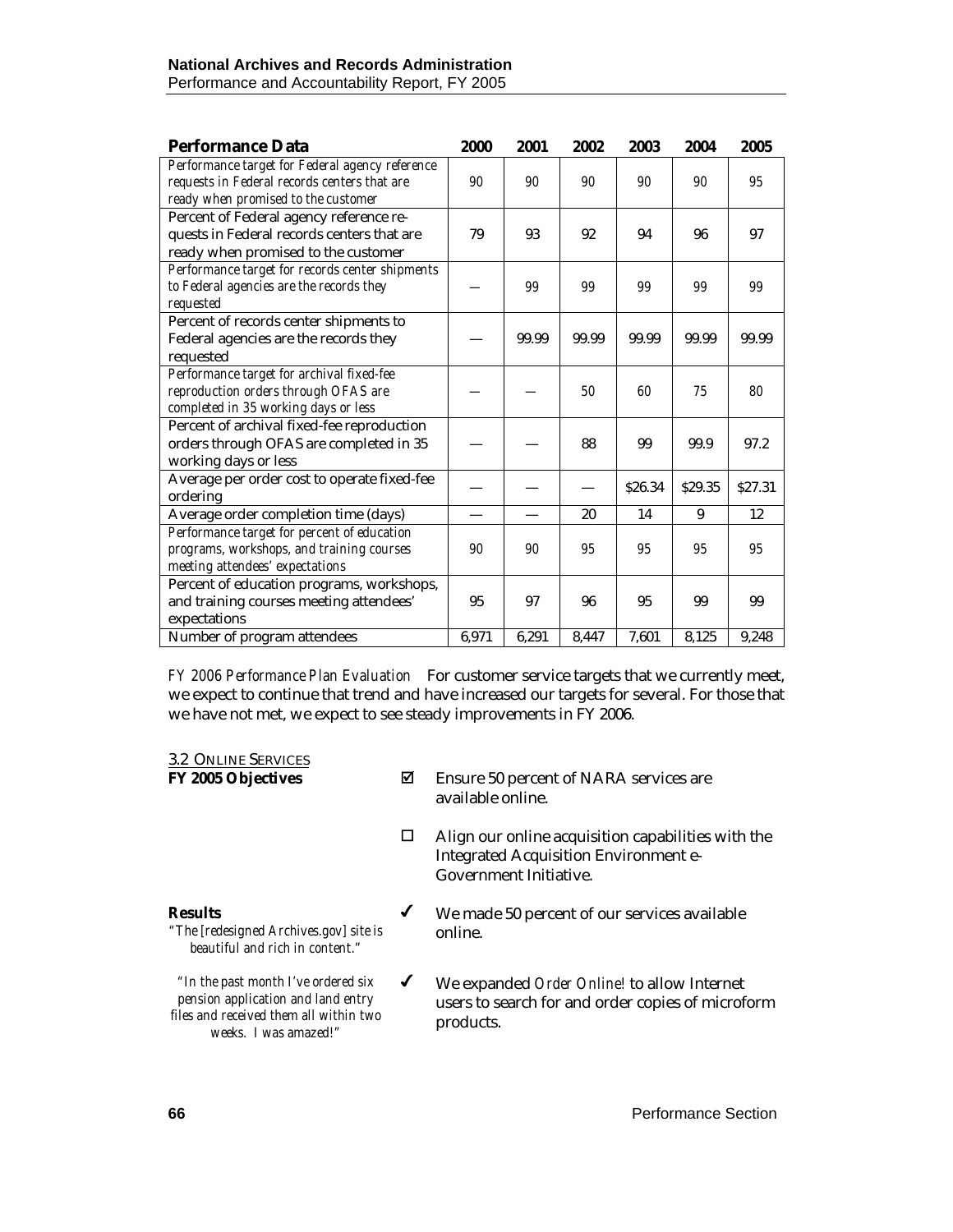*Disc*ussion We expanded the functional capability of *Order Online!* to allow customers to perform online searches for microfilm available for purchase, viewing, or renting and to order microform products. As a sign that our online ordering capability is meeting the needs of our customers, more than 50 percent of the fixed-fee orders we receive are online orders. The application has been available to users 97 percent of the time, and more than 32,000 users have accessed the site this year.

We continue to collect public feedback about *Archives.gov* and our other web sites through our American Customer Satisfaction Index (ACSI) online surveys of our sites and major application interfaces such as our Archival Research Catalog (ARC) and Access to Archival Databases (AAD) systems. The results of these surveys helped guide the design of our web site, *Archives.gov,* to make it more helpful to our customers. In FY 2005 we redesigned *Archives.gov* to improve navigation of the site, a need indicated by our web customer satisfaction survey results. In recognition of our efforts we won "Best Practices, Best Web Design in 2005," a peer award voted by Federal web managers throughout Government service.

Also in FY 2005 we launched web features about "The Declaration of Independence: Our National Treasure" and the Electoral College. Both features are designed to educate the public about archives and NARA's services. The Electoral College feature, launched in October 2004, addressed interest in the 2004 Presidential election, while the "National Treasure" materials encouraged further interest from visitors intrigued by the concepts of hidden messages and exploration of records as presented in the motion picture *National Treasure.* We published online the 9/11 Commission's recently released "Staff Monograph on the Four Flights and Civil Aviation Security" as an adjunct to the frozen public access version of the Commission's web site, which is now a Federal record managed by NARA. We also provided online digital copies of documents from our holdings relating to Supreme Court nominee John Roberts. The timely publication of these documents online ensured the widest possible public access to these materials.

| <b>Performance Data</b>                                             | 2000   | 2001   | 2002   | 2003              | 2004         | 2005              |
|---------------------------------------------------------------------|--------|--------|--------|-------------------|--------------|-------------------|
| Online visits to NARA's web sites (in<br>thousands)*                | 10.096 | 16.106 | 19.538 | 30.943            | 30.428       | 21,377            |
| Cost to provide NARA services online per<br>visit                   |        |        |        | S <sub>0.16</sub> | <b>SO.13</b> | S <sub>0.17</sub> |
| Performance target for percent of NARA<br>services available online |        |        | 20     | 30                | 40           | 50                |
| Percent of NARA services available online                           |        | 24     | 25     | 30                | 40           | 50                |
| Number of NARA services online                                      |        | 29     | 30     | 36                | 48           | 59                |

*\*At the start of the year we upgraded the tool (WebTrends) we use to collect our online visit statistics. The new version of this product does not count agents that index our site constantly (agents from search engines, for instance). As a result, while our overall online visit count is lower this year, we have a total that better reflects the number of actual visits to our sites.* 

*FY 2006 Performance Plan Evaluation*We are working on online services to be deployed in FY 2006 to ensure that we will meet our target of 60 percent of our online services online. By the end of FY 2006, customers will be able to submit an online request for copies of documents from bankruptcy, civil, criminal, and Court of Appeals case files.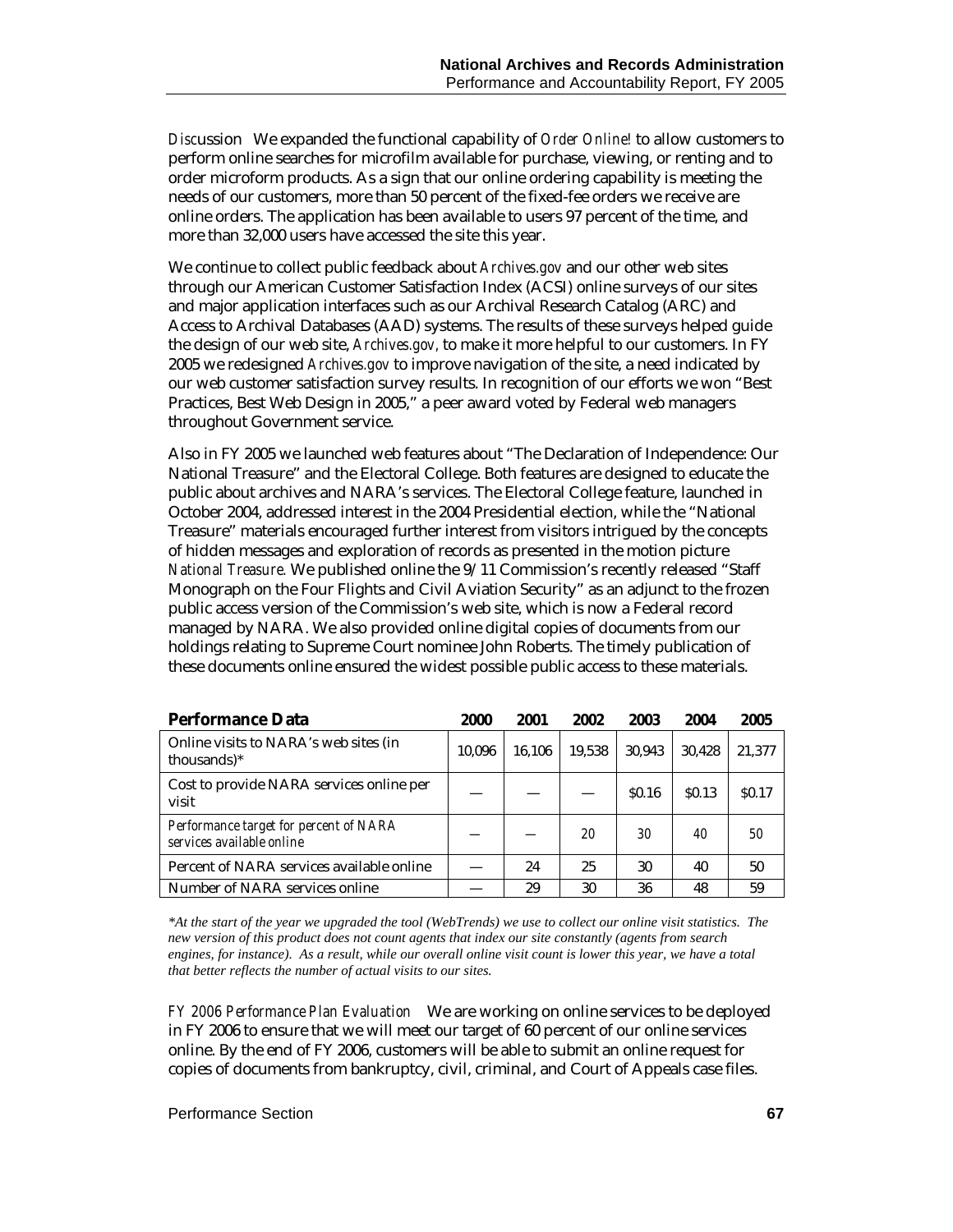| 3.3 ONLINE CATALOG                                                                                                |              |                                                                                                    |
|-------------------------------------------------------------------------------------------------------------------|--------------|----------------------------------------------------------------------------------------------------|
| <b>FY 2005 Objectives</b>                                                                                         | ☑            | Describe 40 percent of NARA traditional<br>holdings in the Archival Research Catalog.              |
|                                                                                                                   | ☑            | Describe 40 percent of NARA artifact holdings in<br>the Archival Research Catalog.                 |
|                                                                                                                   | ☑            | Describe 10 percent of NARA electronic holdings<br>in the Archival Research Catalog.               |
| <b>Results</b>                                                                                                    | ✔            | We described 42 percent of NARA traditional<br>holdings in the Archival Research Catalog<br>(ARC). |
| "Great service, very public oriented,<br>and of course that wonderful<br>collection. Good work!"                  | ✔            | We described 43 percent of NARA artifact<br>holdings in the ARC.                                   |
| "All that information at my<br>fingertips. I will be visiting and<br>exploring this site often in the<br>future." | ✔            | We described 31 percent of NARA electronic<br>holdings in ARC.                                     |
|                                                                                                                   | $\checkmark$ | We have implemented ARC in all archival units<br>nationwide.                                       |

*Discussion* We continued our agency-wide description work this year and now have more than 233,000 artifacts, 2.5 billion logical data records, and over 1.3 million cubic feet of traditional holdings described and searchable at the series or collection level in ARC via the Internet. The Carter Library became the first archival unit in our agency to describe 100 percent of its holdings in ARC.

| <b>Performance Data</b>                           | 2000  | 2001  | 2002  | 2003  | 2004  | 2005  |
|---------------------------------------------------|-------|-------|-------|-------|-------|-------|
| Percent of nationwide archival holdings           | 13.9  | 13.2  |       |       |       |       |
| described in an online catalog                    |       |       |       |       |       |       |
| Cubic feet of archival holdings (in thousands)    | 2.768 | 2,915 |       |       |       |       |
| Cubic feet of archival holdings described in      | 386   | 386   |       |       |       |       |
| an online catalog                                 |       |       |       |       |       |       |
| Performance target for traditional holdings in an |       |       | 20    | 25    | 30    | 40    |
| <i>online catalog</i>                             |       |       |       |       |       |       |
| Percent of traditional holdings in an online      |       |       | 19    | 20    | 33    | 42    |
| catalog                                           |       |       |       |       |       |       |
| Number of traditional holdings described in       |       |       | 550   | 602   | 1,033 | 1,344 |
| an online catalog (thousands of cubic feet)       |       |       |       |       |       |       |
| Number of traditional holdings in NARA            |       |       | 2,890 | 3,025 | 3,157 | 3,167 |
| (thousands of cubic feet)                         |       |       |       |       |       |       |
| Performance target for artifact holdings in an    |       |       | 20    | 25    | 30    | 40    |
| <i>online catalog</i>                             |       |       |       |       |       |       |
| Percent of artifact holdings in an online         |       |       | 19    | 17    | 40    | 43    |
| catalog                                           |       |       |       |       |       |       |
| Number of artifact holdings described in an       |       |       | 90    | 90    | 215   | 233   |
| online catalog (thousands of items)               |       |       |       |       |       |       |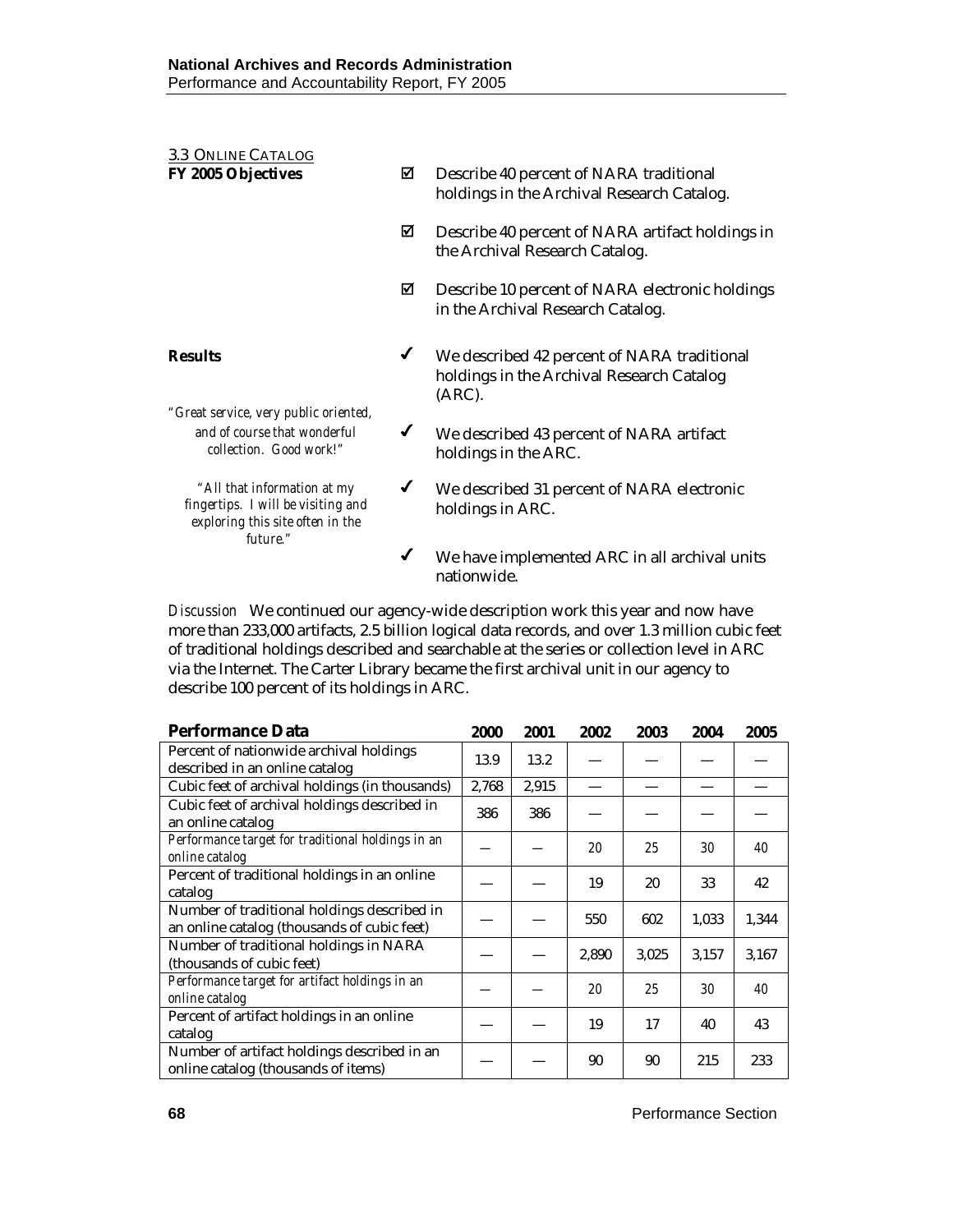| <b>Performance Data</b>                                                                               | 2000 | 2001 | 2002  | 2003  | 2004  | 2005  |
|-------------------------------------------------------------------------------------------------------|------|------|-------|-------|-------|-------|
| Number of artifact holdings in NARA<br>(thousands of items)                                           |      |      | 470   | 528   | 540   | 544   |
| Performance target for electronic holdings in an<br>online catalog                                    |      |      | 0     | 0     | 5     | 10    |
| Percent of electronic holdings in an online<br>catalog                                                |      |      | 0.02  | 0.02  | 10    | 31    |
| Number of electronic holdings described in<br>an online catalog (millions of logical data<br>records) |      |      | 1     | 1     | 536   | 2,539 |
| Number of electronic holdings in NARA<br>(millions of logical data records)                           |      |      | 3,714 | 4,743 | 5,629 | 8,108 |
| Number of ARC users (in thousands of user<br>hits*)                                                   |      |      | 713   | 1,884 |       |       |
| Number of ARC users (in thousands of<br>visits*)                                                      |      |      |       |       | 158   | 286   |

*\* Online visits: One person using our web site is counted as one "visit." It is a count of the number of visitors to our web site, and is similar to counting the number of people who walk through our front door. In contrast, it does not count "hits," which refers to the number of files used to show the user a web page. A visit in which a user accessed a web page comprising 35 files would count as one visit and 35 hits. Counting visits is a more accurate way of showing how much use our web site is getting than counting hits.*

*FY 2006 Performance Plan Evaluation*We anticipate meeting our targets set for 2006. However, much of the description work occurring now is for larger series and collections that represent considerably more holdings and get more of our holdings into ARC quickly. As we move forward to other smaller records series or collections, representing smaller numbers of holdings, but more description work, our performance may diminish simply because the methodology for measuring our performance does not recognize the size of a series or collection. We must use this methodology, however, because until archival holdings are processed, we do not know how many series are contained in the materials.

#### 3.4 GOVERNMENT-WIDE DECLASSIFICATION

| FY 2005 Objectives | ☑            | Ensure that 25 percent of the FY 2004 baseline of<br>Government-wide holdings of classified records<br>25 years old or older are declassified, properly<br>exempted, or appropriately referred. |
|--------------------|--------------|-------------------------------------------------------------------------------------------------------------------------------------------------------------------------------------------------|
| <b>Results</b>     | $\checkmark$ | We sampled eight agencies with the largest<br>volume of records to be reviewed to assess the<br>level of effort expended in FY 2005.                                                            |
|                    | $\checkmark$ | We analyzed agency comments and updated a<br>draft referral standard to assist agencies in<br>meeting the automatic declassification deadline.                                                  |

*Discussion* In FY 2004 we tasked 75 agencies with developing declassification plans for how they planned to meet the requirements of Executive Order 12958, as amended. Of those tasked, 26 agencies did not need to develop plans because they had no records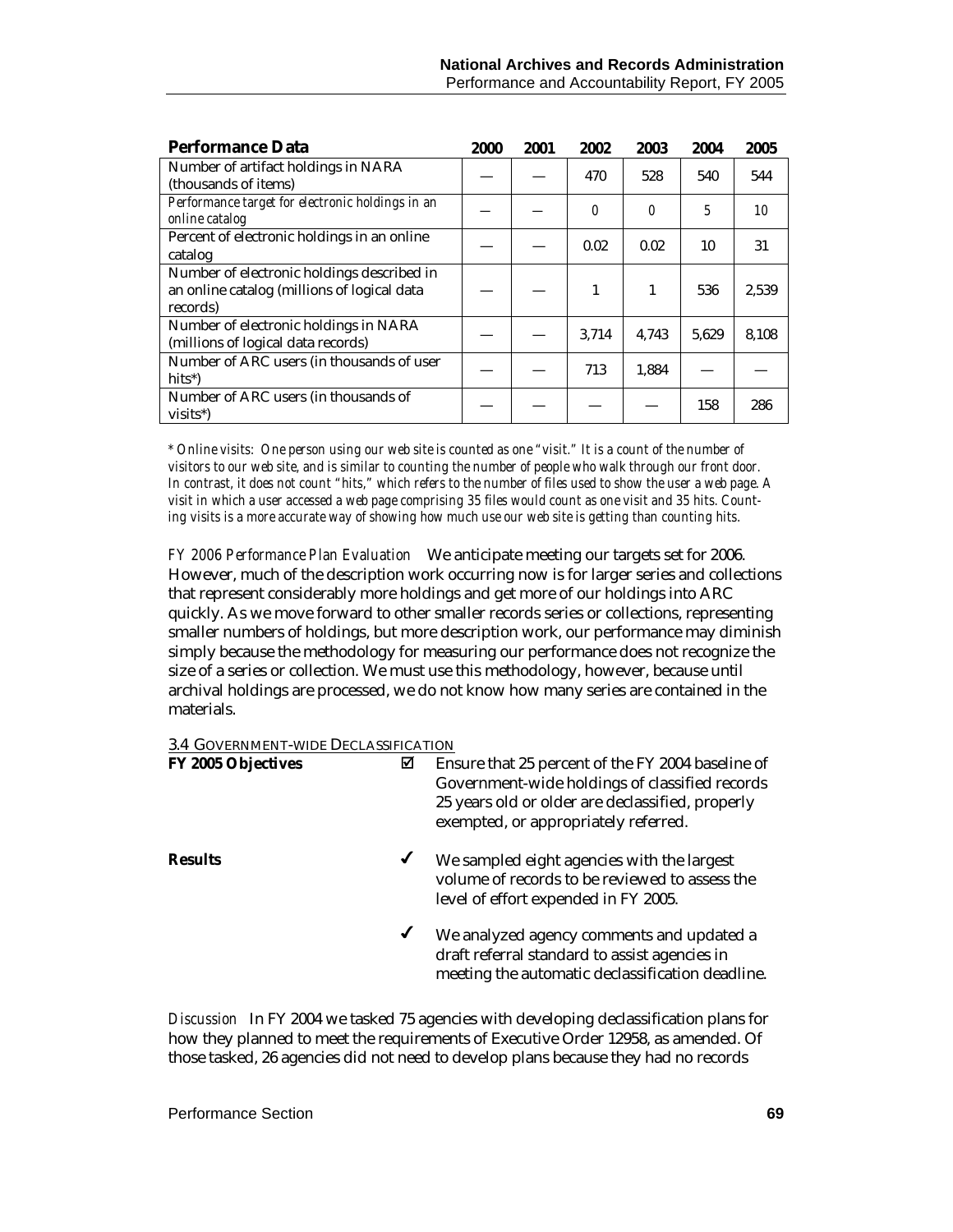subject to automatic declassification. To date, we have confirmed that 22 of the 48 agencies that have responsive records will make or are likely to make the December 31, 2006, deadline. We are engaged in a cooperative effort with the Office of the Secretary of Defense and the nine Unified Combatant Commands to ensure that they meet the deadline. We are working with the White House to ensure that the White House offices that produce Federal records not covered by the Presidential library system have declassification programs. We are also reviewing the updated declassification plans for eight agencies.

As one solution to meeting the December 31, 2006, deadline for automatic declassification, the Information Security Oversight Office (ISOO) is working on standardizing the referral process for records that need to be addressed by agencies with joint equities. We have encouraged the development of a framework for a Government-wide declassification training program and information sharing of declassification guidance through the External Referral Working Group (ERWG), an interagency working group within which the declassification community is well represented.

| <b>Performance Data</b>                                                      | 2000    | 2001              | 2002     | 2003   | 2004              | $2005*$ |
|------------------------------------------------------------------------------|---------|-------------------|----------|--------|-------------------|---------|
| Number of pages declassified Govern-<br>ment-wide (in millions of pages)     | 75.0    | 100.1             | 44.4     | 43.1   | 28.4              | TBD     |
| Per page cost of Government-wide<br>declassification                         | \$3.08  | S <sub>2.32</sub> | \$2.55   | \$1.25 | \$1.70            | TBD     |
| Total cost of declassification Govern-<br>ment-wide (in millions of dollars) | \$230.9 | \$231.9           | \$112.96 | \$53.8 | S <sub>48.3</sub> | TBD     |

*\*FY 2005 data will be collected from Federal agencies and reported to the President in 2006.* 

*FY 2006 Performance Plan Evaluation*Meeting the targets set forth in E.O. 12958, as amended, will be very challenging. Security concerns related to the war on terrorism may divert resources away from declassification efforts Government-wide or lead to the withholding of additional records. Agencies' cooperation is essential in identifying the records subject to automatic declassification, impediments to meeting the new deadline, and solutions to these impediments.

| <b>3.5 NARA DECLASSIFICATION</b> |
|----------------------------------|
|                                  |

| <b>FY 2005 Objectives</b> |              | Ensure that 50 percent of the FY 2004 baseline of<br>NARA archival holdings of classified records 25<br>years old or older are declassified, properly<br>exempted, or appropriately referred. |
|---------------------------|--------------|-----------------------------------------------------------------------------------------------------------------------------------------------------------------------------------------------|
|                           | ⊠            | Scan 300,000 pages of Presidential archival<br>materials eligible for declassification review as<br>part of the Remote Archives Capture project.                                              |
| <b>Results</b>            | $\checkmark$ | We released 527,210 pages of declassified Federal<br>records and 77,553 pages of declassified Presi-<br>dential records.                                                                      |
|                           | $\checkmark$ | We scanned 562,502 pages of Presidential<br>materials eligible for declassification review as<br>part of the Remote Archives Capture project.                                                 |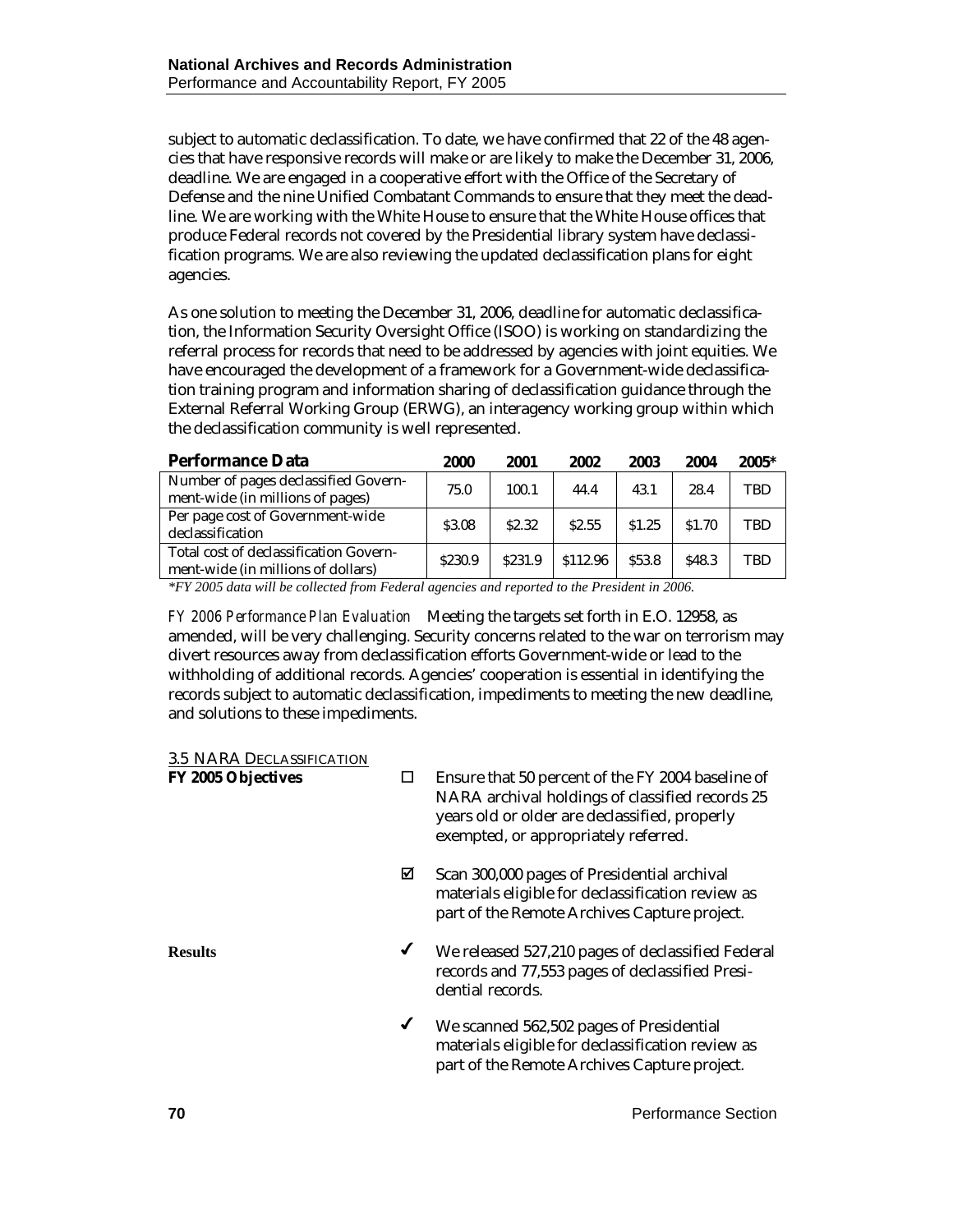*Discussion* FY 2005 was the first year of operation of the Interagency Referral Center (IRC), our system designed to support the process of agency review of referred materials in Federal records that are part of the National Archives. By handling referrals through the IRC, NARA retains physical and intellectual control of the records. The IRC gives access to agency reviewers and allows us to prioritize the order in which referrals are processed so we can deal with records of high research interest in a timely manner. The IRC supports a standard method for recording agency decisions, ensuring that when NARA staff process the records for release or exemption, the agency determination will be clearly understood and NARA will avoid inadvertent releases of still sensitive information.

Our work to coordinate and support IRC activity is now the major task in our declassification program. In our first year of operation we indexed approximately 1.5 million pages for referral. We improved system performance and are gaining experience in preparing unprocessed records for the IRC. We saw a steady improvement in the amount of material processed through the IRC over the course of the year and expect continued improvement in FY 2006.

For classified materials in the Presidential library system for which we have no delegated declassification authority, we continue to work in partnership with the Central Intelligence Agency (CIA) to prepare and scan classified materials for distribution to agencies with equities in the documents.

| <b>Performance Data</b>                                                                                                                                            | 2000   | 2001   | 2002   | 2003   | 2004           | 2005           |
|--------------------------------------------------------------------------------------------------------------------------------------------------------------------|--------|--------|--------|--------|----------------|----------------|
| Backlog of Federal records requiring<br>declassification at start of year (in thousands)                                                                           | 52,864 | 25,029 | 20,980 | 18,980 | 25,581         | 25,020         |
| Performance target for annual percent of<br>Federal records NARA reviewed that are more<br>than 25 years old for which NARA has<br>declassification authority      | 50     | 50     | 85     | 90     |                | 50             |
| Annual percent of Federal records NARA<br>reviewed that are more than 25 years old<br>for which NARA has declassification<br>authority                             | 15     | 9      | 12     | 7      | $\overline{2}$ | $\overline{2}$ |
| <b>Backlog of Presidential materials requiring</b><br>declassification at start of year (in thousands)                                                             | 1,978  | 1,562  | 1,240  | 960    | 806            | 668            |
| Performance target for annual percent of<br>Presidential records NARA reviewed that are<br>more than 25 years old for which NARA has<br>declassification authority | 25     | 25     | 85     | 90     |                | 50             |
| Annual percent of Presidential records<br>NARA reviewed that are more than 25<br>years old for which NARA has declassi-<br>fication authority                      | 21     | 21     | 23     | 16     | 17             | 67             |
| Annual number of Federal pages reviewed<br>(in thousands)                                                                                                          | 8,052  | 2,129  | 2,490  | 1,257  | 547            | 605            |
| Annual number of Federal pages<br>declassified (in thousands)                                                                                                      | 3,697  | 807    | 402    | 340    | 116            | 35             |
| Annual number of Federal pages released<br>(in thousands)                                                                                                          | 7,678  | 1,788  | 2,184  | 1,092  | 994            | 527            |
| Annual number of Presidential pages<br>reviewed (in thousands)                                                                                                     | 416    | 322    | 280    | 154    | 138            | 449            |

Performance Section **71**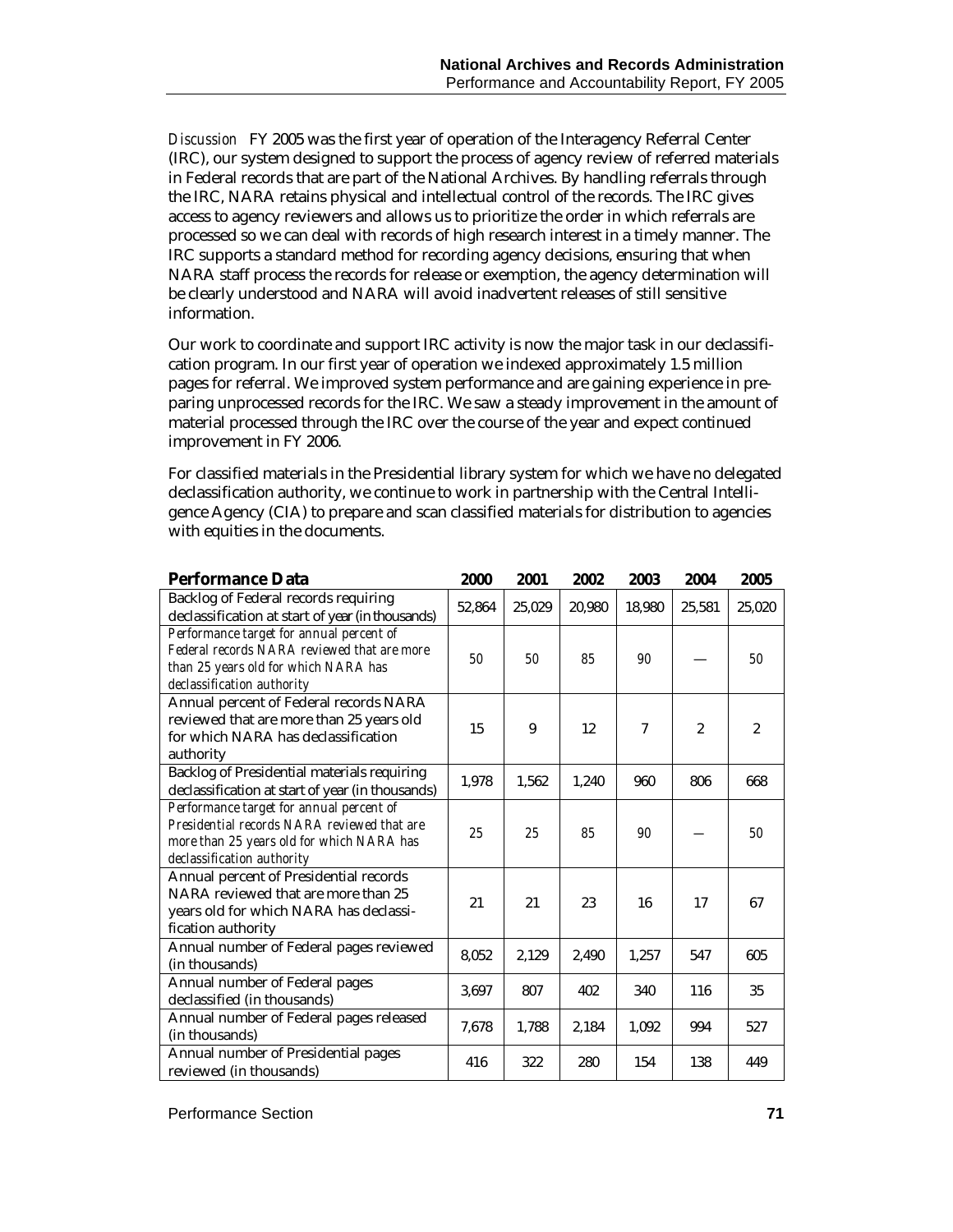| <b>Performance Data</b>                                                              | 2000 | 2001  | 2002  | 2003    | 2004    | 2005       |
|--------------------------------------------------------------------------------------|------|-------|-------|---------|---------|------------|
| Annual number of Presidential pages<br>declassified (in thousands)                   | 291  | 219   | 119   | 71      | 94      | 94         |
| Annual number of Presidential pages<br>released (in thousands)                       | 285  | 207   | 182   | 71      | 94      | 78         |
| Performance target for annual number of<br>Presidential pages scanned (in thousands) |      | 300   | 300   | 600     | 300     | 300        |
| Annual number of Presidential pages<br>scanned (in thousands)                        | 160  | 322   | 332   | 470     | 500     | 563        |
| Cost per page declassified (Federal and<br>Presidential)                             | --   | $- -$ | $- -$ | \$23.44 | \$24.29 | <b>TBD</b> |

*FY 2006 Performance Plan Evaluation*Meeting the targets of Executive Order 12958, as amended, will be a significant challenge.

**FY 2005 Objectives**  $\Box$  Process an additional 2 percent of Clinton Presidential and Vice Presidential records for opening on January 20, 2006.

**Results We processed an additional 1 percent of Clinton** Presidential and Vice Presidential records for opening on January 20, 2006.

*Discussion* Progress continued to be slow in processing additional records this year. We spent the first quarter of FY 2005 preparing for the dedication of the William J. Clinton Library and Museum, as the archival staff there participated in activities associated with the dedication and engaged in public outreach following the November dedication of the library. Our archival staff at Clinton worked until the opening of the exhibit locating documents and other items for the exhibit, assisting in the production of the museum orientation film, reboxing documents for display in the museum exhibit, and installing the museum exhibits. This work was essential in ensuring that the initial exhibits in the museum are based on the primary source material housed in the library. As we assessed our textual collections, we updated our holdings count to reflect more accurately the holdings in our legal custody. With the exhibit now open, we have devoted more time to the review of records and, while we have fallen short of this year's goal, have made substantial progress in preparing material for release to the public on January 20, 2006.

| <b>Performance Data</b>                                | 2001   | 2002   | 2003   | 2004           | 2005   |
|--------------------------------------------------------|--------|--------|--------|----------------|--------|
| Performance target for cumulative percent of Clinton   |        |        |        |                |        |
| Presidential and Vice Presidential traditional records |        | 3      | 3      | $\mathfrak{H}$ |        |
| processed for opening January 20, 2006                 |        |        |        |                |        |
| Cumulative percent of Clinton Presidential and Vice    |        |        |        |                |        |
| Presidential traditional records processed for         |        |        |        | 2              | 3      |
| opening January 20, 2006                               |        |        |        |                |        |
| Cumulative cubic feet of Clinton Presidential and      | 28,925 | 28.925 | 37,686 | 39,049         | 34,818 |
| Vice Presidential traditional records                  |        |        |        |                |        |
| Cumulative cubic feet of Clinton Presidential and      |        |        |        |                |        |
| Vice Presidential traditional records processed for    | 291    | 291    | 291    | 752            | 944    |
| opening                                                |        |        |        |                |        |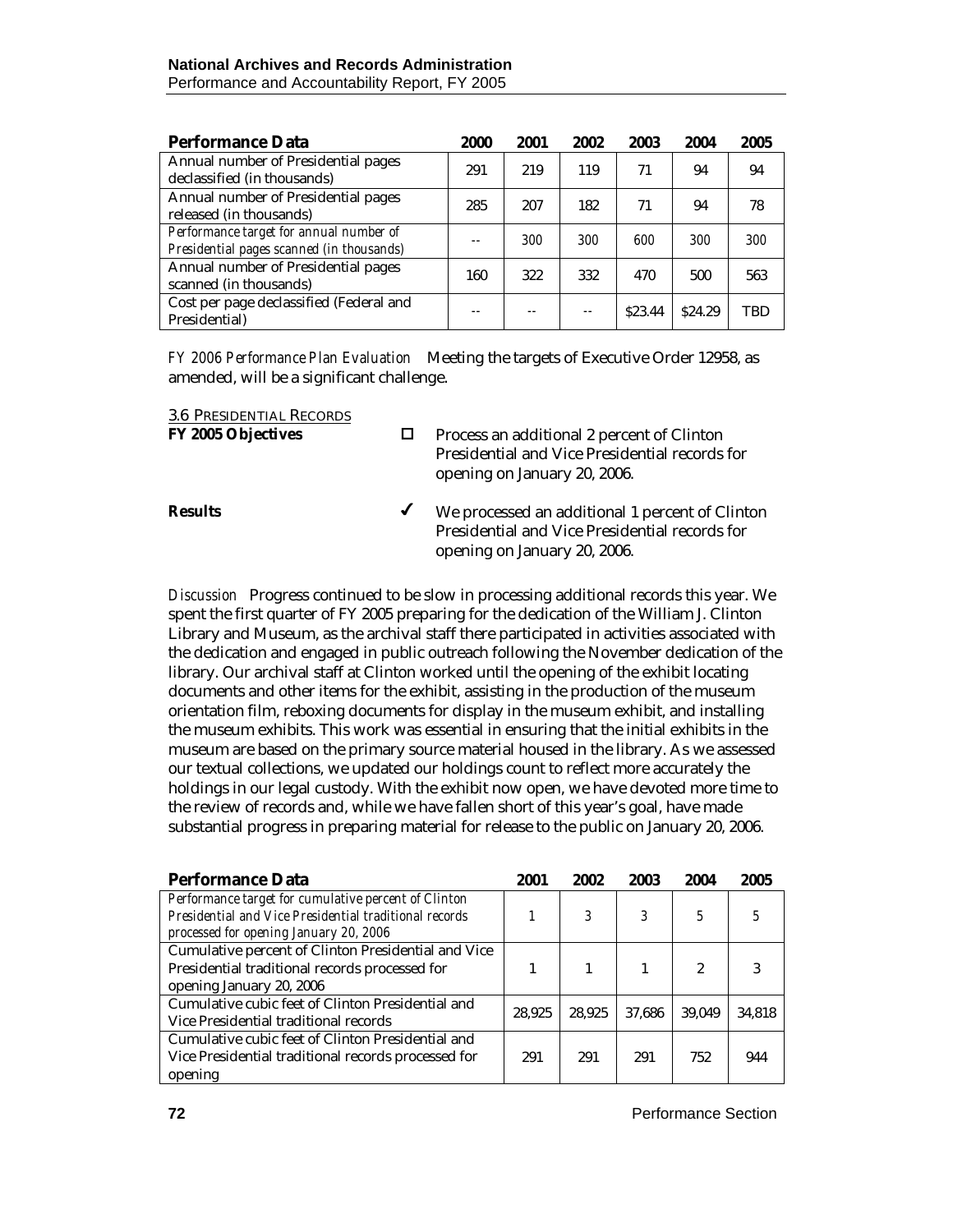| Performance target for cumulative percent of Clinton<br>Presidential and Vice Presidential electronic records<br>processed for opening January 20, 2006 |  |  |  |
|---------------------------------------------------------------------------------------------------------------------------------------------------------|--|--|--|
| Performance target for cumulative percent of Clinton<br>Presidential and Vice Presidential artifacts processed for<br>opening January 20, 2006          |  |  |  |

*FY 2006 Performance Plan Evaluation*We will continue to devote our resources to archival processing in FY 2006.

# 3.7 NHPRC GRANTS

**FY 2005 Objectives**  $\Box$  87 percent of all NHPRC-assisted projects produce results promised in grant applications approved by the Commission.

#### **Results**  *"The support that the NHPRC has* Of the NHPRC-assisted projects completed, 85 percent produced the results promised in their grant applications.

*provided us has been invaluable as we begin to create a municipal archive here in Somerville."* 

 $\checkmark$  We have made our application packages available for online applications on the *Grants.gov* web site.

*Discussion* We fell just short of meeting our target for successful completion of our grant projects. This year we completed 107 projects, 91 of which produced the results promised in their grant applications. Roughly 40 percent of the projects were publications efforts, and approximately 60 percent were records projects. Of the 15 projects that did not produce the promised results, three of the records projects actually never got under way and, therefore, we expended no grant funding in those cases. From the work accomplished this year, more than 9,400 cubic feet of records were reported by grantees to be preserved and made accessible, and six documentary editions were published. We continued posting NHPRC grant opportunities on the Government-wide *Grants.gov* web site and made grant application forms available on our *Archives.gov* web site. We simplified the process for our grantees by accepting alternate means, such as fax, for the transmission of interim reports and requests. We have also streamlined our grant guidelines and have made our application packages available for online applications using the *Grants.gov* portal. We have also completed a business process engineering study and pursued several internal process improvements.

| Performance Data                                                                                                     | 2000 | 2001 | 2002 | 2003 | 2004 | 2005 |
|----------------------------------------------------------------------------------------------------------------------|------|------|------|------|------|------|
| Performance target for percent of NHPRC grant-<br>funded projects produced results promised in grant<br>applications | 82   | 84   | 84   | 85   | 86   | 87   |
| Percent of NHPRC grant-funded projects that<br>produced results promised in grant applications                       | 94   | 91   | 79   | 86   | 88   | 85   |
| Number of NHPRC-assisted projects completed                                                                          | 67   | 115  | 104  | 72   | 96   | 107  |
| Number of NHPRC-assisted projects that<br>produced the results promised                                              | 63   | 105  | 82   | 62   | 84   | 91   |

For a more list of NHPRC-funded grants products, visit *www.archives.gov/nhprc/products/.* 

Performance Section **73**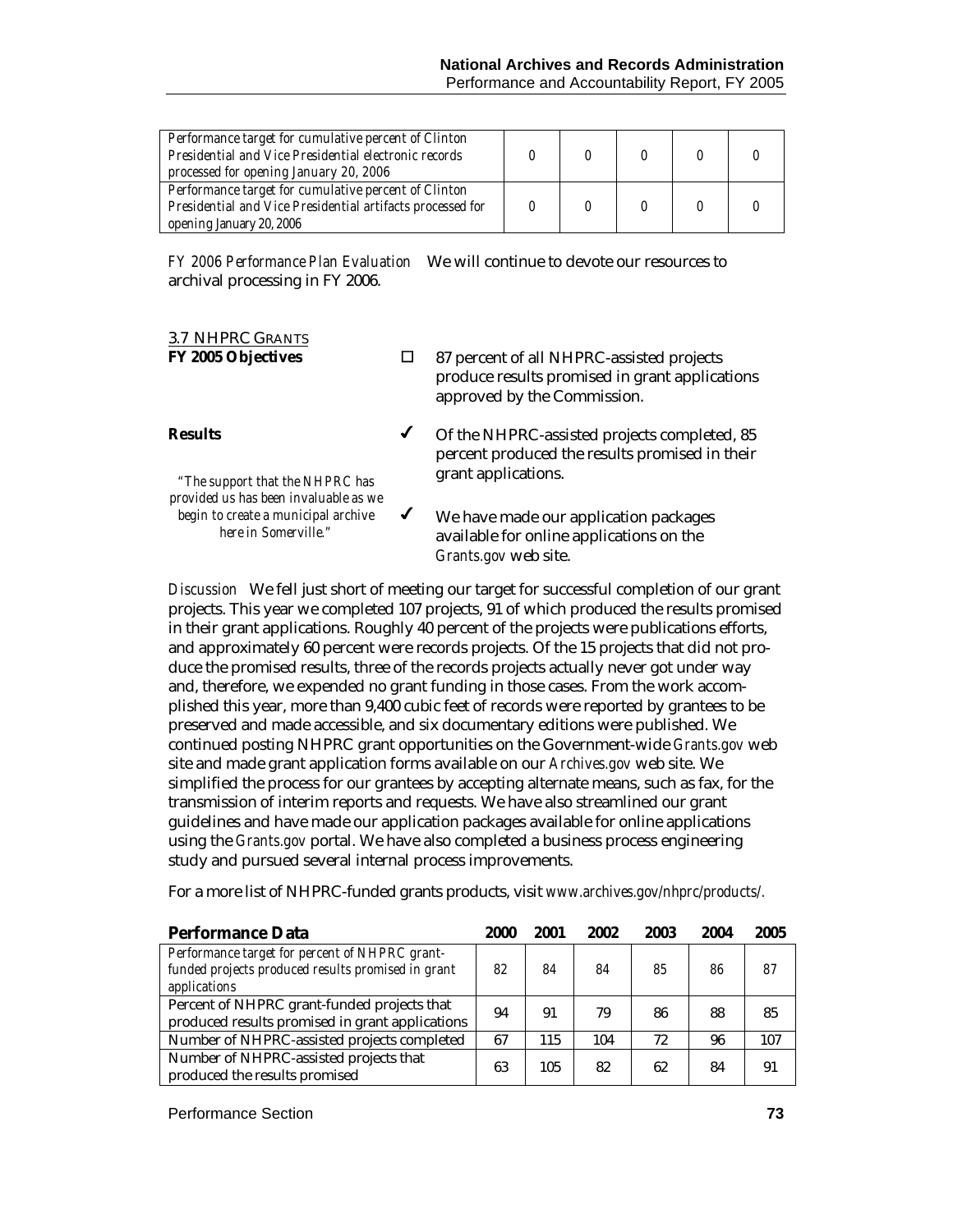| <b>Performance Data</b>                         | 2000 | 2001 | 2002 | 2003 | 2004  | 2005  |
|-------------------------------------------------|------|------|------|------|-------|-------|
| Number of traditional records preserved and     |      |      |      |      |       |       |
| made accessible through our grants projects (in |      |      |      |      | 1,803 | 9,434 |
| cubic feet)                                     |      |      |      |      |       |       |
| Number of electronic records preserved and      |      |      |      |      |       |       |
| made accessible through our grants projects (in |      |      |      |      |       |       |
| logical data records)                           |      |      |      |      |       |       |
| Number of documentary editions published        |      |      |      |      | 14    |       |
| through our grants project (in volumes)         |      |      |      |      |       |       |
| Percent of NARA's grants announced on           |      |      |      |      | 100   | 100   |
| Grants.gov                                      |      |      |      |      |       |       |

*FY 2006 Performance Plan Evaluation*We anticipate meeting our target for FY 2006. However, it is important to note that the Commission and its staff are committed to projects that will stretch the archival, documentary editing, and electronic records communities, encouraging them to take risks. While this will produce many more useful products, it increases the possibility of projects being rated unsuccessful in meeting their criteria.

As we work on internal process improvements, we are poised to invest in a grants management system that uses a shared services model. We will implement the first phase of this system in FY 2006.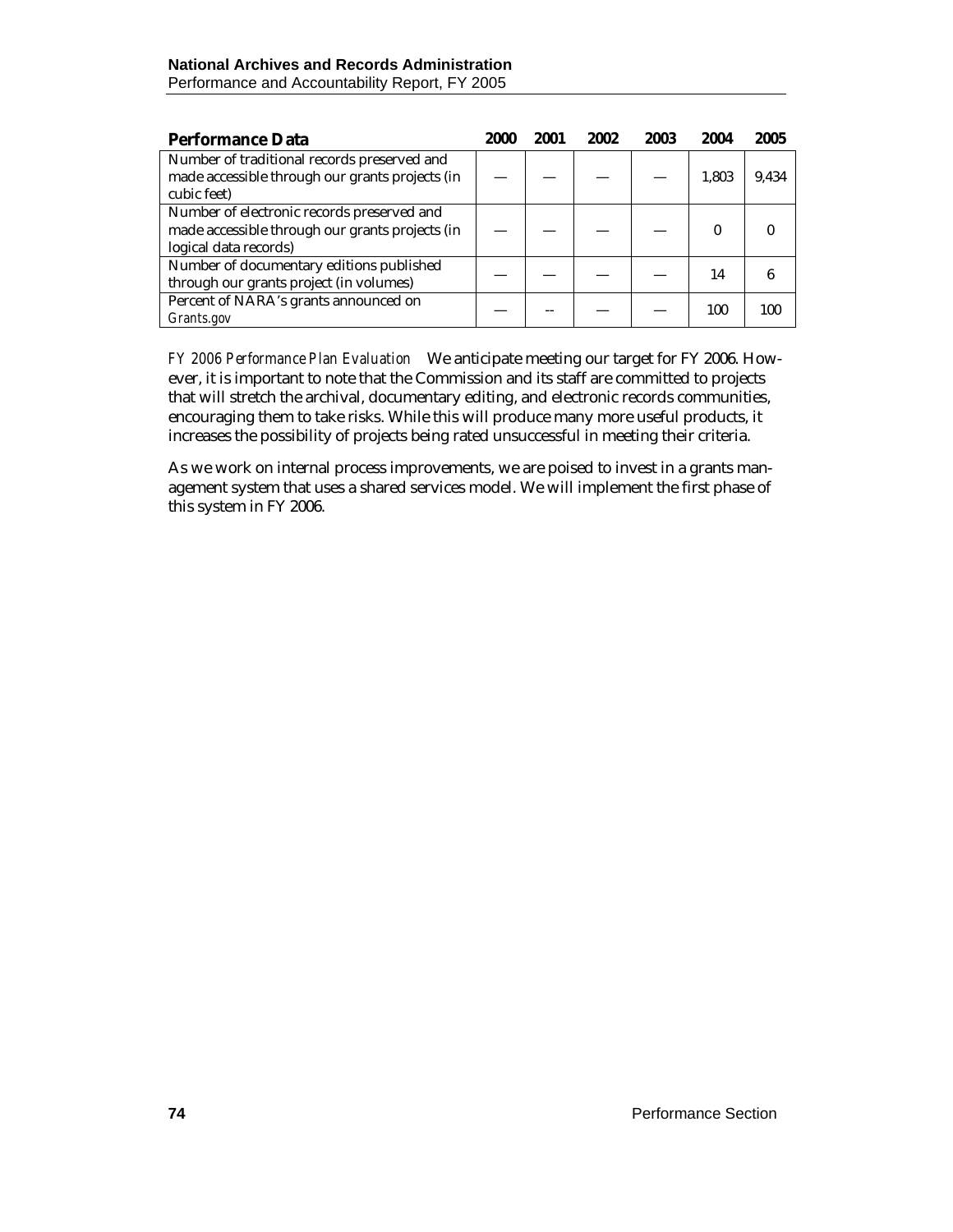#### *Strategic Goal 4: Space and Preservation*

#### *All records are preserved in an appropriate environment for use as long as needed.*

| <b>Long-Range</b>          | 4.1. By 2009, 100 percent of NARA's archival |
|----------------------------|----------------------------------------------|
| <b>Performance Targets</b> | holdings are in appropriate space.           |

4.2. By 2009, 100 percent of NARA records centers comply with the October 2009 regulatory storage standards.

4.3. By 2007, 50 percent of NARA's at-risk archival holdings are appropriately treated or housed so as to retard further deterioration.

#### **FY 2005 Resources Available to Meet This Goal:** \$63,981,000; 151 FTE

#### 4.1 ARCHIVAL HOLDINGS IN APPROPRIATE SPACE

| FY 2005 Objectives | ☑            | Complete all renovations at the National<br>Archives Building.                               |
|--------------------|--------------|----------------------------------------------------------------------------------------------|
|                    | ☑            | Open Clinton Presidential Library.                                                           |
|                    | □            | Complete 50-percent concept design of Roosevelt<br>Library renovation.                       |
|                    | ☑            | Complete 50-percent concept design of Kennedy<br>Library renovation and addition.            |
|                    | ☑            | Complete construction of the Southeast Regional<br>Archives.                                 |
|                    | □            | Accept final design of Pacific Alaska Regional<br>Archives and Records Center.               |
|                    | ☑            | Complete facility specifications for new military<br>personnel records center in St. Louis.  |
|                    | □            | Complete facility specifications and lease<br>agreement for the Southwest Regional Archives. |
| <b>Results</b>     | ✔            | We substantially completed renovation work in<br>the National Archives Building.             |
|                    | $\checkmark$ | We received the 15-percent concept drawings for<br>the Roosevelt Library renovation.         |
|                    | $\checkmark$ | We received the 50-percent concept drawings for<br>the Kennedy Library renovation.           |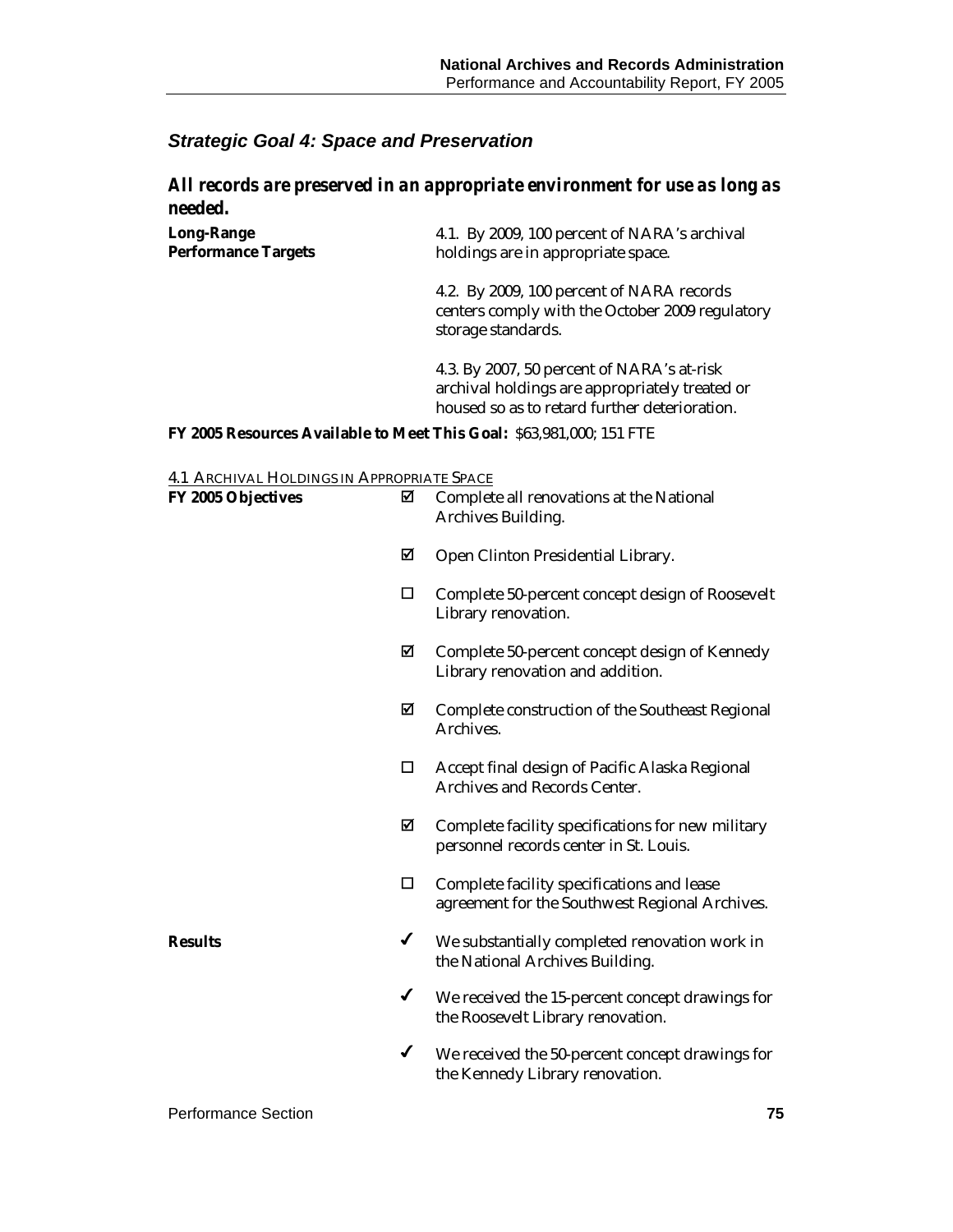- $\checkmark$  We completed site preparation for the Pacific Alaska Regional Archives and Records Center.
- $\checkmark$  We defined the program requirements for a new National Personnel Records Center facility.
- $\checkmark$  We received a revised concept design for the Southwest Regional Archives.

*Discussion* We finished all substantial work in the renovation of the National Archives Building, our major initiative in this area. We completed all work in the base renovation contract, with only work to replace electrical systems in the archival storage areas and some refinishing on the Rotunda display cases left to complete next year.

We dedicated the Clinton Presidential Library and Museum. All archival and artifact holdings from the Clinton administration are now housed in this state-of-the-art facility that meets our storage standards. The library's exhibit is now open to visitors, and the library has its research room open with a small amount material available for research.

We also opened a new archival facility for the Southeast Region in Morrow, GA. This facility consolidates operations that were previously housed in three separate facilities in Georgia and Alabama. The facility features ample storage space, meeting our environmental storage standards and accessible facilities for our researchers and public program attendees. The move to this new facility placed over 90,000 cubic feet of regional archival records under appropriate space and environmental standards. With the relocation of these records, NARA's regional archives system went from having 9 percent of its holdings under appropriate space and environmental standards to more than 18 percent.

We defined the program requirements for a combined military and civilian personnel records center and prepared a draft plan and cost estimate for moving to a new facility. While we did not complete the final design of the Pacific Alaska Regional Archives and Records Center, we did complete the site preparation for the facility.

The Roosevelt Library renovation design moved slower than expected but should not have an adverse impact on the overall renovation. We received the 50-percent concept drawings for the renovation of the Kennedy Library and are on schedule for the remainder of this project.

Our cost per cubic foot to store our archival holdings this year was \$6.48, an increase over last year's per cubic foot cost of \$6.11. As we work to lower our storage costs while bringing more facilities into compliance with our archival storage standards, we face a number of factors that work against that goal, including rising rent costs, higher utility rates, and the costs associated with maintaining security at our facilities. We are following a strategy of leasing storage facilities separate from our public use facilities. We can realize savings by locating our public use facilities in areas where they reach the greatest number of possible users while leasing facilities designed for long-term storage in lower-cost areas.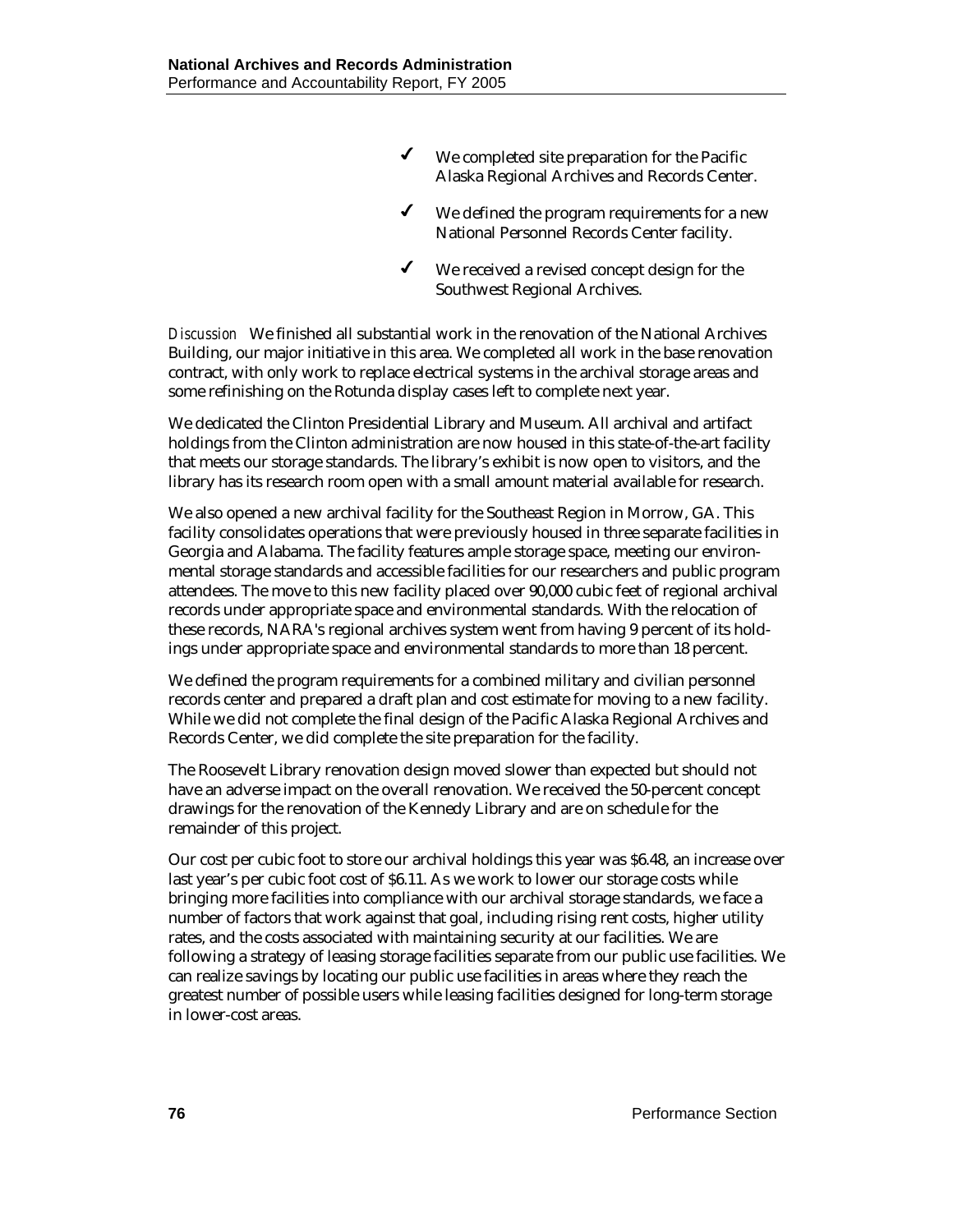| <b>Performance Data</b>                                               | 2003  | 2004              | 2005   |
|-----------------------------------------------------------------------|-------|-------------------|--------|
| Percent of archival traditional holdings in appropriate space         |       | 52                | 53     |
| Cubic feet of archival traditional holdings (in thousands)            | 3,025 | 3,100             | 3.166  |
| Percent of artifact holdings in appropriate space                     |       | 42                | 42     |
| Number of artifact holdings (in thousands)                            | 528   | 540               | 543    |
| Percent of logical data record holdings in appropriate space          |       | 100               | 100    |
| Number of logical data record holdings (in millions)                  | 4.743 | 5.629             | 8,108  |
| Cost of archival storage space per cubic feet of traditional holdings |       | S <sub>6.11</sub> | \$6.48 |
| stored                                                                |       |                   |        |

*FY 2006 Performance Plan Evaluation*We expect to continue to stay within budget and schedule targets for our facility projects.

| 4.2 NARA RECORDS CENTER HOLDINGS IN APPROPRIATE SPACE |   |                                                                                                                                                    |
|-------------------------------------------------------|---|----------------------------------------------------------------------------------------------------------------------------------------------------|
| <b>FY 2005 Objectives</b>                             | ⊠ | Close Birmingham, AL, Annex.                                                                                                                       |
|                                                       | ⊠ | Close Denver, CO, Annex.                                                                                                                           |
|                                                       | ☑ | Close Fort Worth Building 5 Annex.                                                                                                                 |
|                                                       | ⊠ | Complete lease agreement to construct a records<br>center facility in Fort Worth, TX.                                                              |
|                                                       | ⊠ | In coordination with GSA, implement an Energy<br>Saving Operating Plan for the Washington<br><b>National Records Center.</b>                       |
| <b>Results</b>                                        | ✔ | We developed a facility repair plan to bring<br>NARA records centers into compliance with<br>regulatory storage standards by the 2009<br>deadline. |

*Discussion* The primary thrust over the next several years must be to upgrade our records center facilities to meet 2009 regulatory storage standards or relocate to new facilities that are built to meet those standards. These standards are in place to ensure that Federal records are protected whether they are stored by NARA, another Federal agency, or the private sector. We developed a facility repair plan to bring our records centers into compliance with regulatory storage standards. This plan includes the facility assessments that will be conducted to certify that space meets required storage standards. We implemented the Energy Saving Operating Plan for the Washington National Records Center by completing the retrofit of the chiller plant and lighting in the facility.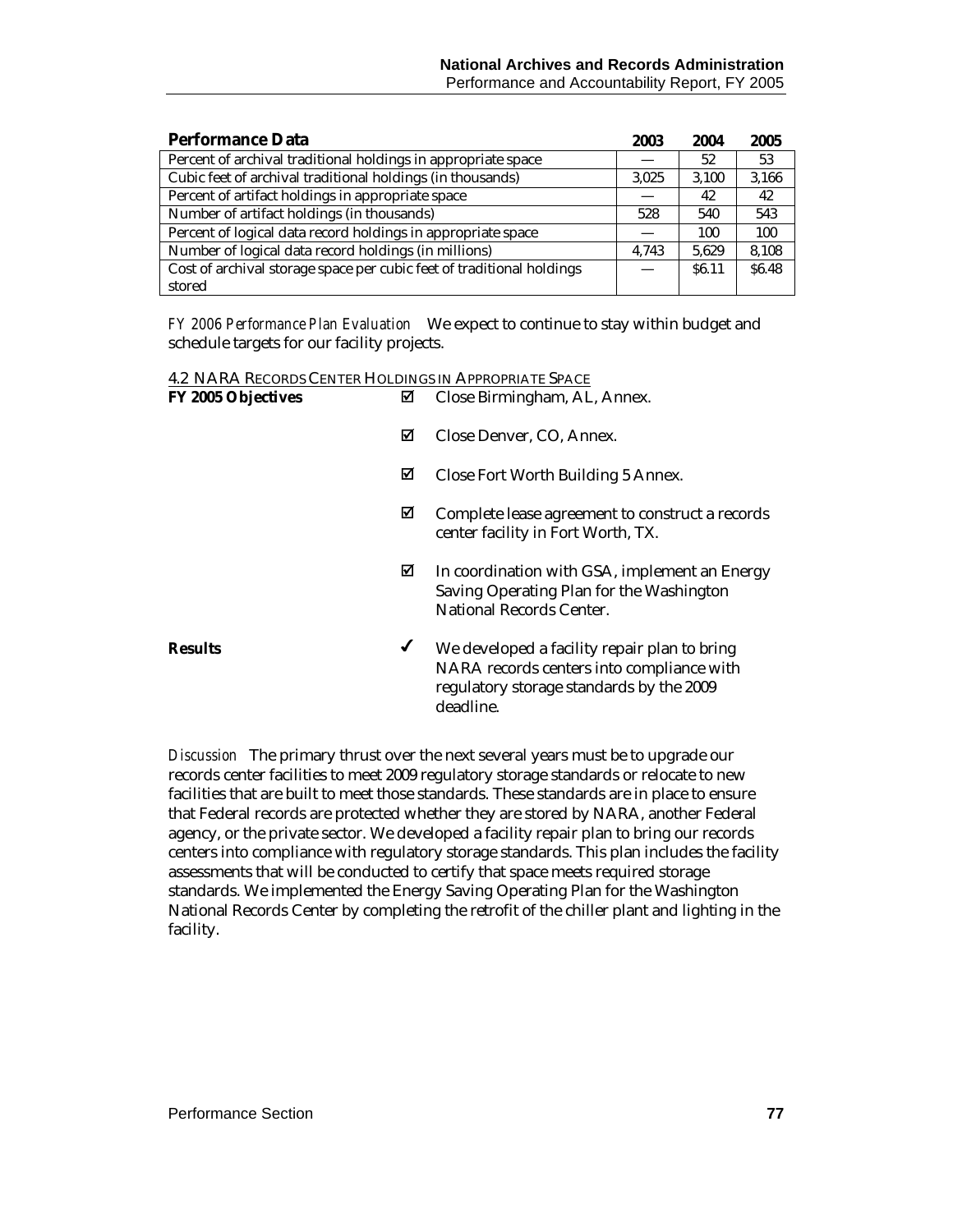| <b>Performance Data</b>                                                                                                  | 2000   | 2001   | 2002   | 2003              | 2004              | 2005              |
|--------------------------------------------------------------------------------------------------------------------------|--------|--------|--------|-------------------|-------------------|-------------------|
| Percent of NARA records center buildings<br>certified as complying with the October 2009<br>regulatory storage standards |        |        |        |                   |                   | 9                 |
| Volume of records center holdings<br>(cubic feet in millions)                                                            | 21.7   | 22.6   | 23.1   | 23.2              | 24.1              | 24.5              |
| Storage price per cubic foot for records center<br>holdings                                                              | \$1.96 | \$1.96 | \$2.00 | S <sub>2.10</sub> | S <sub>2.16</sub> | S <sub>2.16</sub> |

*FY 2006 Performance Plan Evaluation*We expect to continue to stay within budget and schedule targets for our facility projects. We will continue with certification of NARA records center buildings as we bring them into compliance with October 2009 regulatory storage standards.

4.3 PRESERVATION OF AT-RISK HOLDINGS

| <b>FY 2005 Objectives</b> | М | Appropriately treat or house 43 percent of<br>NARA's at-risk archival holdings so as to retard<br>further deterioration. |  |  |  |  |
|---------------------------|---|--------------------------------------------------------------------------------------------------------------------------|--|--|--|--|
|                           |   | Inventory and rehouse 8 percent of Official<br>Military Personnel Files (OMPFs).                                         |  |  |  |  |
| <b>Results</b>            | ✔ | We inventoried and rehoused 5 percent of<br>OMPFs.                                                                       |  |  |  |  |

*Discussion* We assess our holdings regularly to identify those records that have a high risk for deterioration, and then we preserve those records by providing storage that retards deterioration or by treating, duplicating, or reformatting records to preserve them for as long as they are needed. In FY 2005 we conducted major surveys to determine the overall condition of our holdings and entered additional records into our risk databases. We continued our positive trend of the past several years and exceeded our target this year by treating or housing 47 percent of NARA's at-risk archival holdings.

As a result of an internal review of our at-risk preservation metric, we found that we need better consistency in what is deemed at-risk so that we can better track our progress in addressing the records of highest concern. We also determined that, to get a better picture of our overall preservation challenges, we need to track those medium and lowrisk records that are getting treatment. We will develop new measures and targets during FY 2006 that will better indicate where resources should be applied and how effectively we are working.

While we failed to meet our goal of 8 percent of OMPFs inventoried and rehoused by the end of the year, we did get all the physical space, information technology resources, and staff in place for this project. We were able to complete 5 percent of the OMPFs and anticipate meeting the future goals for this project.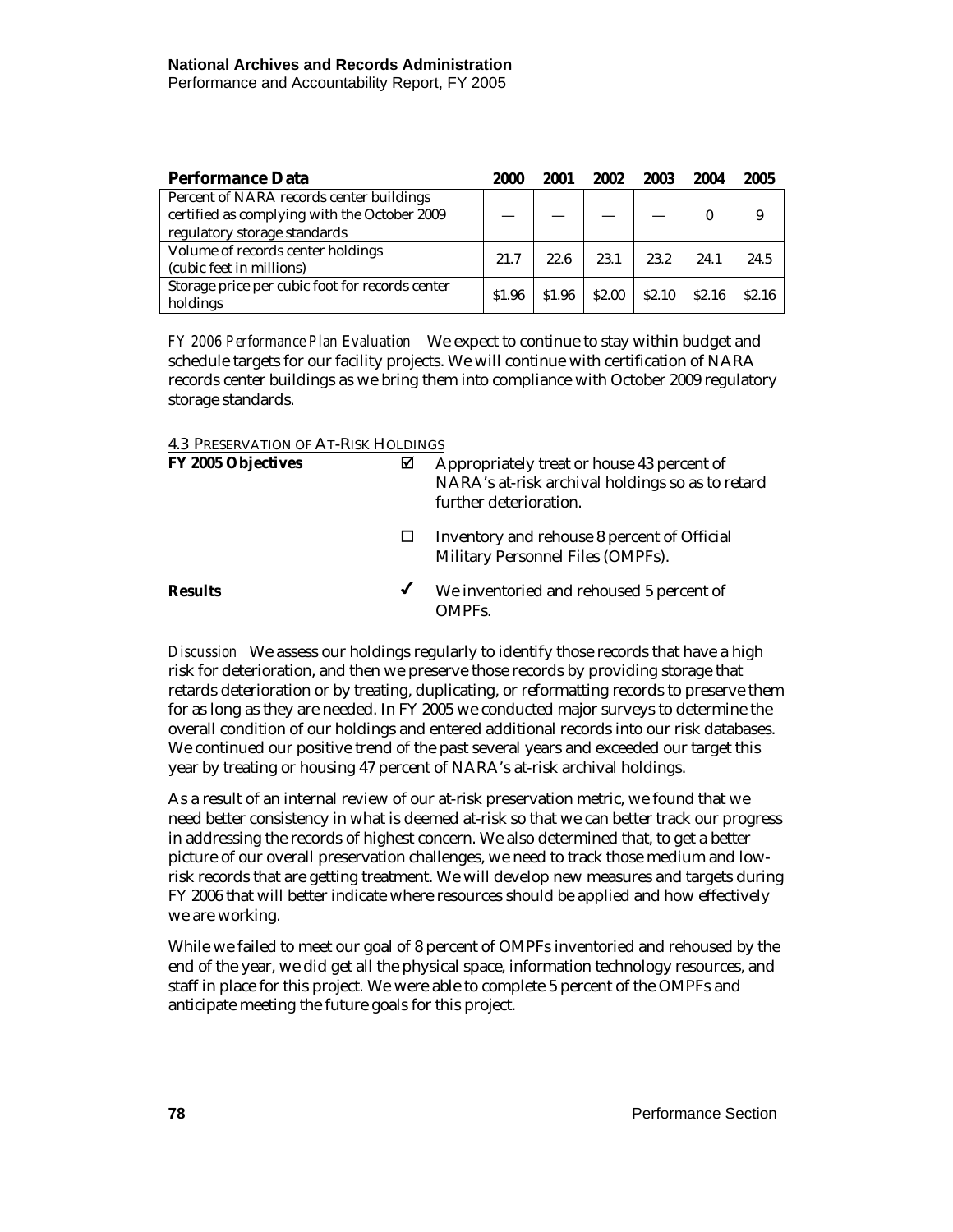| <b>Performance Data</b>                                                                                            | 2000 | 2001 | 2002 | 2003 | 2004 | 2005 |
|--------------------------------------------------------------------------------------------------------------------|------|------|------|------|------|------|
| Performance target for percent of cumulative<br>backlog ever treated                                               |      | 30   | 32   | 36   | 40   | 43   |
| Percent of cumulative backlog ever<br>treated                                                                      | 25   | 28   | 32   | 35   | 41   | 47   |
| Start-of-year backlog volume of at-risk<br>archival holdings (thousands of cubic feet)                             | 156  | 197  | 174  | 188  | 180  | 174  |
| Volume of at-risk archival holdings that<br>received conservation treatment this year<br>(thousands of cubic feet) | 35   | 26   | 11   | 17   | 18   | 29   |
| Cumulative volume of at-risk archival<br>holdings in cold storage (thousands of<br>cubic feet)                     |      | 63   | 67   | 74   | 80   | 86   |
| Percent of start-of-year remaining backlog<br>treated this year                                                    | 22   | 16   | 7    | 9    | 10   | 17   |
| Performance target for cumulative percent of<br>OMPFs inventoried and rehoused.                                    |      |      |      |      |      | 8    |
| Cumulative percent of OMPFs inventoried<br>and rehoused.                                                           |      |      |      |      |      | 5    |

*FY 2006 Performance Plan Evaluation*Due to the volume and overall poor condition of the first accession of OMPFs, we will count the preservation of the OMPFs separately from the backlog of at-risk holdings waiting for treatment.

Significant increases in the cumulative backlog resulting from an assessment we conducted in FY 2005 may result in our inability to meet our FY 2006 target.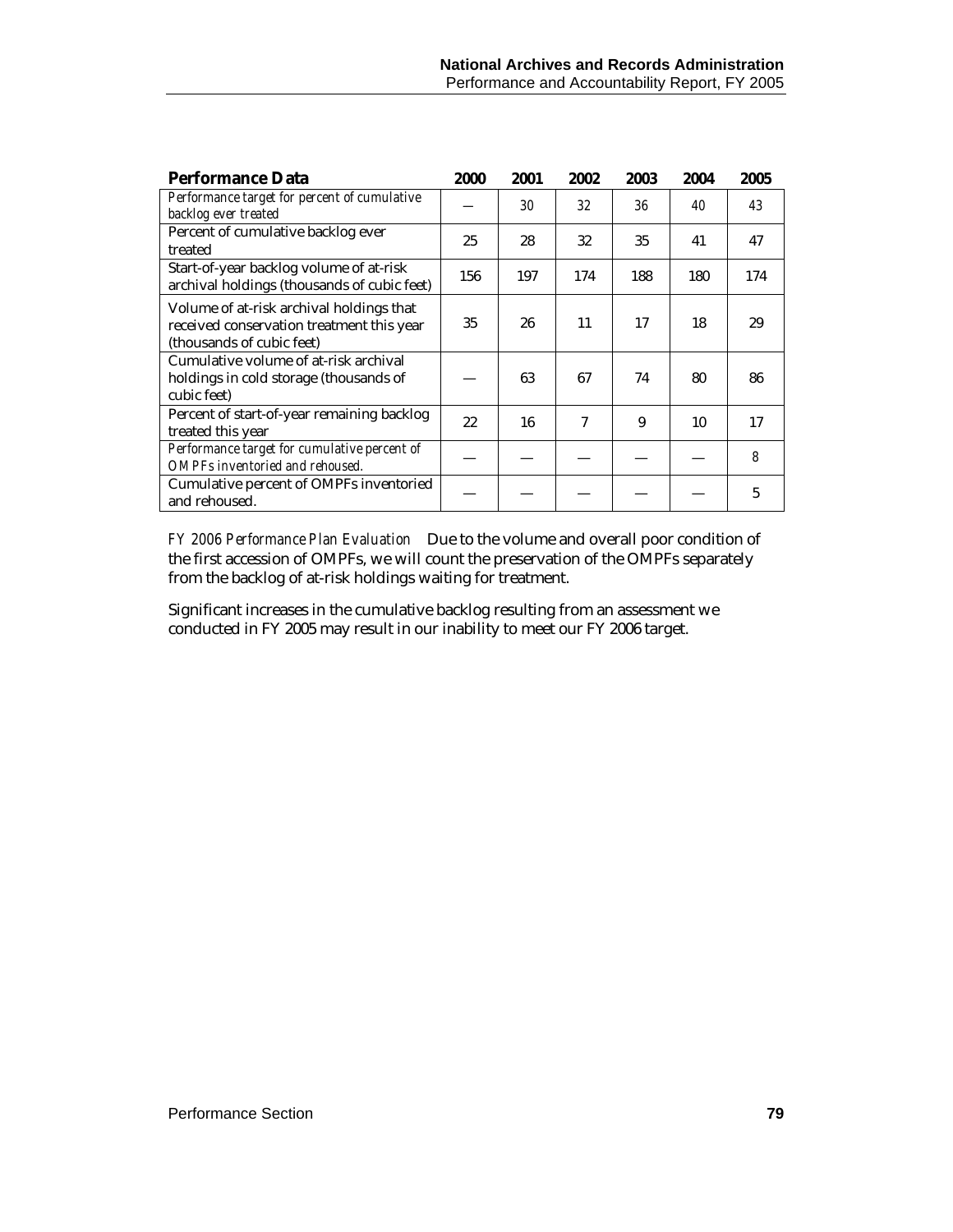#### *Strategic Goal 5: Infrastructure*

#### *NARA strategically manages and aligns staff, technology, and processes to achieve our mission.*

| <b>Long-Range</b>          | 5.1. By 2008, the average time a leadership   |
|----------------------------|-----------------------------------------------|
| <b>Performance Targets</b> | position remains unfilled is 30 days or less. |

5.2. By 2007, the percentages of NARA employees in underrepresented groups match their respective availability levels in the Civilian Labor Force.

5.3. By 2007, NARA accepts 100 percent of the validated legal documents submitted electronically for publication in the *Federal Register*.

5.4. By 2008, all public network applications are available 99.9 percent of the time.

#### **FY 2005 Resources Available to Meet This Goal:** \$34,274,000; 123 FTE

| 5.1 RECRUITMENT AND DEVELOPMENT |   |                                                                                                              |
|---------------------------------|---|--------------------------------------------------------------------------------------------------------------|
| <b>FY 2005 Objectives</b>       | ☑ | Expand management trainee program to four<br>additional NARA records centers.                                |
|                                 | □ | Fill leadership positions in an average time of 80<br>days or less.                                          |
|                                 | ☑ | Complete pilot course on interviewer skills and<br>techniques.                                               |
|                                 | ☑ | Revise system for tracking and monitoring the<br>timeliness of recruitment actions.                          |
|                                 | ⊠ | Revise supervisors' performance plans to<br>establish accountability for timely recruiting and<br>selection. |
|                                 | 0 | Maintain 95 percent of staff development plans<br>linked to strategic outcomes.                              |
|                                 | □ | Maintain 95 percent of employee performance<br>plans linked to strategic outcomes.                           |
| <b>Results</b>                  | ✔ | We expanded the management trainee program<br>to four additional NARA records centers.                       |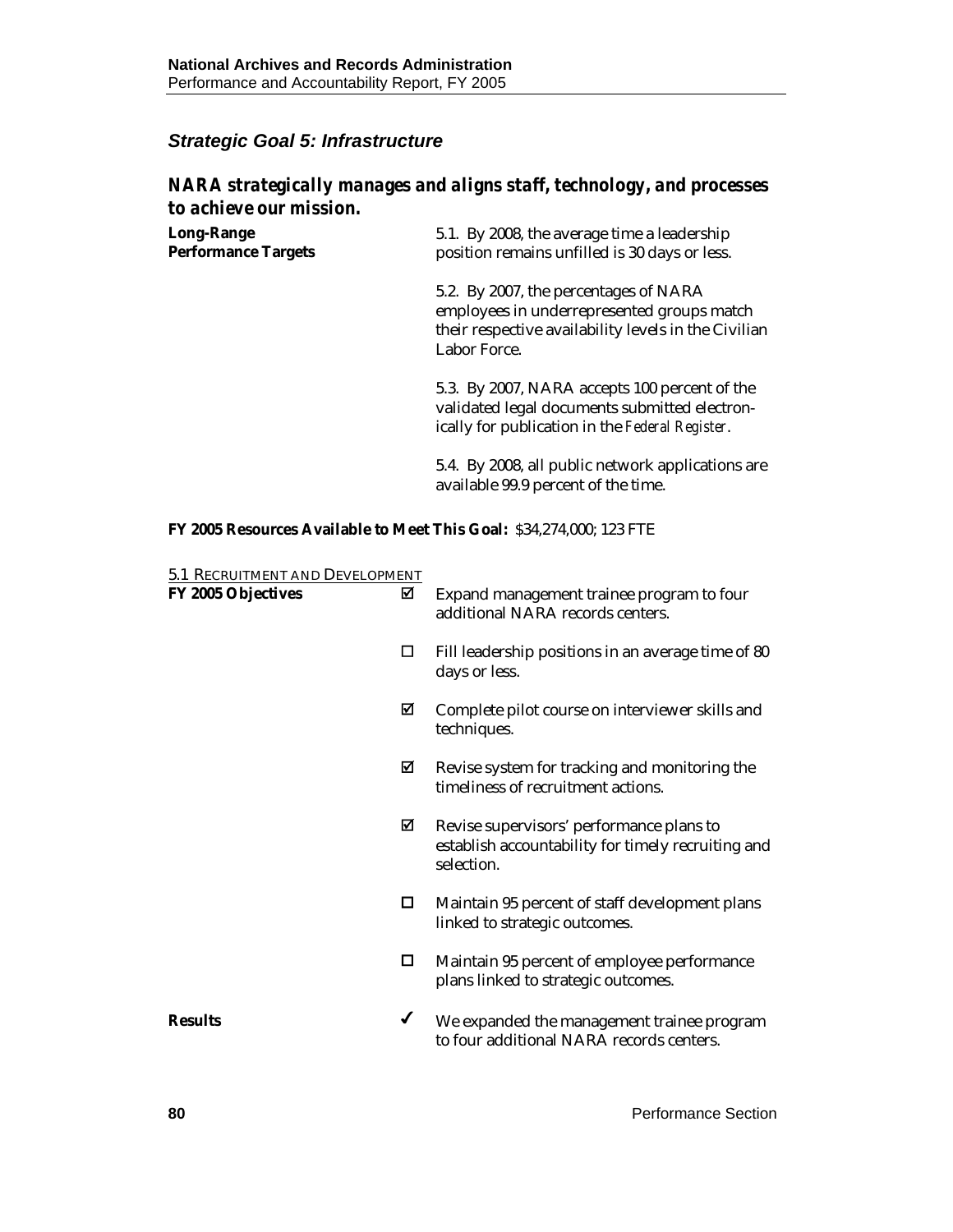- $\checkmark$  We filled leadership positions in an average time of 83 days.
- $\checkmark$  We completed a pilot course on interviewer skills and techniques and posted the final training products on our web site.
- $\checkmark$  We linked 92 percent of employee performance plans to strategic outcomes.
- We linked 78 percent of staff development plans to strategic outcomes.

*Discussion* We continue to pursue a variety of tactics to help us prepare our workforce for the challenges ahead. We produced a report on our recruitment challenges and opportunities and have completed a plan for implementing changes in our recruiting process. We implemented a revised system to track and monitor the timeliness of our recruitment actions. We missed our target of 80 days to fill leadership positions, but our performance has improved from last year. We issued instructions to our office heads to include in the critical elements of supervisors' performance plans the supervisor responsibility to conduct interviews and make employment selections on a timely basis.

We expanded our program to develop the next generation of records center managers throughout NARA's Federal Records Center Program to four additional records centers. The program addresses the critical issues of retention of high-performing employees, succession planning as managers leave, and the need to foster a formal management development program in the records centers. The three-year program for selected interns provides them with training, increasingly complex work assignments in a variety of records center positions, a rotation through other NARA operations, and assignment to special projects. Throughout this program, the interns work closely with other NARA professionals, who serve as mentors, as well as with each other on collaborative projects.

In FY 2005 we developed content for an *Interviewer Skills Guide* and conducted a pilot session of an "Interviewer Skills Workshop" with a group of NARA managers. These training products, designed for managers who conduct applicant interviews, prepare managers to conduct effective interviews and thereby increase the quality of selections.

We have fallen short on our targets, but the vast majority of our staff had performance plans (92 percent) and staff development plans (78 percent) linked to NARA's Strategic Plan. We performed at or better than our performance level last year, and we will continue to stress the importance of these activities as we work to make these linkages a part of all our employees' performance and development plans. While we did not meet the targets associated with these actions, the process of creating staff development plans continues to provide opportunities for employee development that did not exist before our program began. Many employees choose to enhance their current assignments through a variety of job-shadowing, cross-training, and classroom training.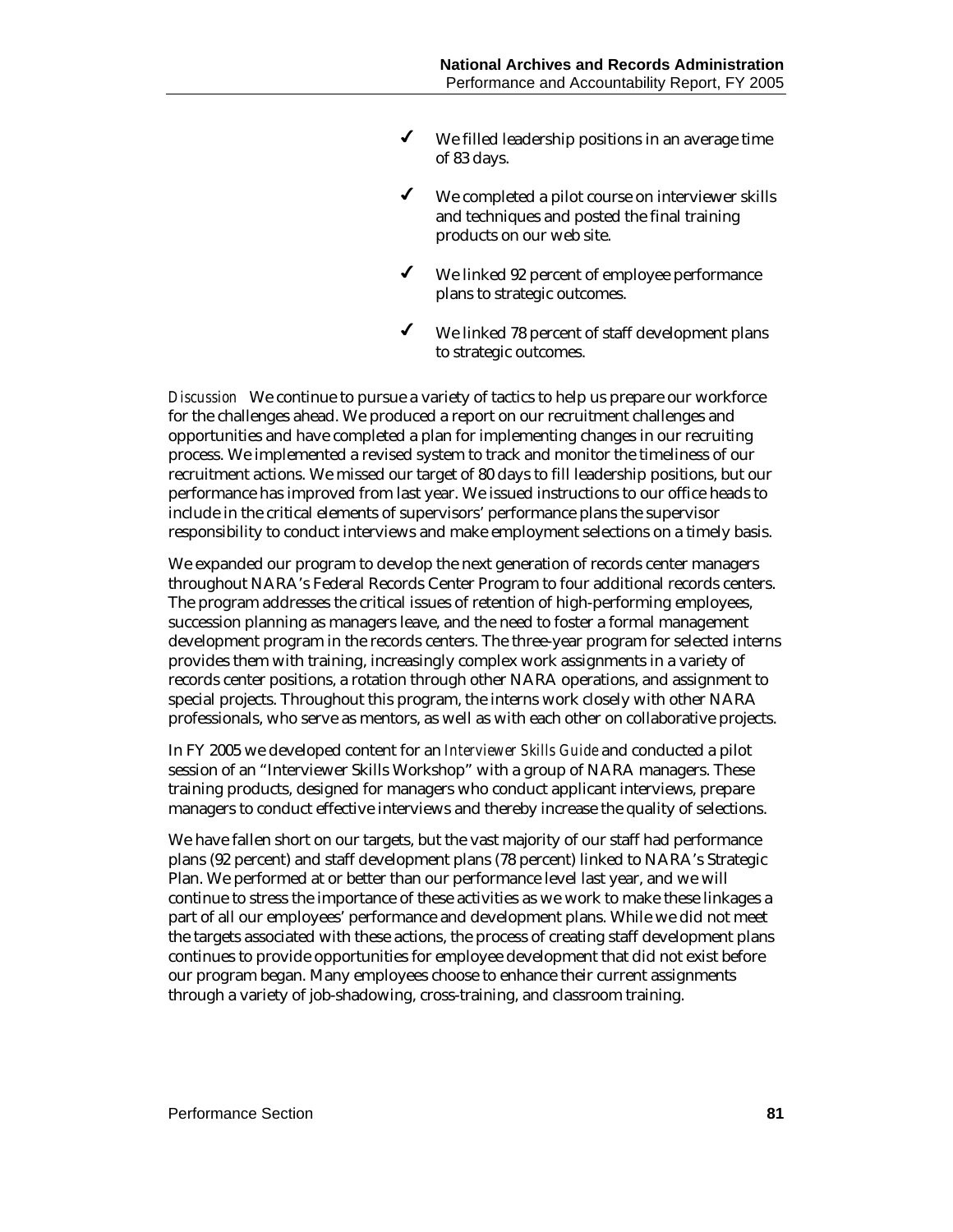| <b>Performance Data</b>                                                                                             | 2001  | 2002  | 2003  | 2004  | 2005  |
|---------------------------------------------------------------------------------------------------------------------|-------|-------|-------|-------|-------|
| Performance target for average time (in calendar days) to fill<br>a leadership position.                            |       |       |       |       | 80    |
| Average time (in calendar days) to fill a leadership<br>position                                                    |       |       |       | 90    | 83    |
| Performance target for percent of staff having performance<br>plans that link to strategic outcomes                 | 50    | 95    | 95    | 95    | 95    |
| Percent of staff having performance plans that link to<br>strategic outcomes                                        | 48    | 80    | 93    | 91    | 92    |
| Number of NARA staff having performance plans that<br>link to strategic outcomes                                    | 1.439 | 2.497 | 2.884 | 2,826 | 2,843 |
| Performance target for percent of permanent staff having<br>staff development plans that link to strategic outcomes |       | 50    | 95    | 95    | 95    |
| Percent of permanent staff having staff development<br>plans that link to strategic outcomes                        |       | 1     | 91    | 52    | 78    |
| Number of NARA staff having staff development<br>plans that link to strategic outcomes                              |       | 7     | 2.435 | 1,401 | 2,073 |
| Number of NARA permanent staff                                                                                      | 2,710 | 2,733 | 2,682 | 2,704 | 2,671 |

*FY 2006 Performance Plan Evaluation*We anticipate that we will meet our FY 2006 targets and expect to see continued progress toward our long-range target of filling leadership positions in an average of 30 days.

#### 5.2 EQUAL EMPLOYMENT OPPORTUNITY

| FY 2005 Objectives | □            | Ensure the percentages of NARA employees in<br>underrepresented groups match 80 percent of<br>their respective availability levels in the Civilian<br>Labor Force.                      |
|--------------------|--------------|-----------------------------------------------------------------------------------------------------------------------------------------------------------------------------------------|
|                    | ⊠            | Increase the percentage of underrepresented<br>groups in pools of applicants from which to<br>select candidates for positions in grades 13 and<br>above over the percentage in FY 2004. |
| <b>Results</b>     | ✔            | We employed people in underrepresented<br>groups so that our percentages matched at least<br>80 percent of the national averages in three out of<br>six underrepresented groups.        |
|                    | $\checkmark$ | We increased to 95 percent underrepresented<br>groups in pools of applicants from which to<br>select candidates for positions in grades 13 and<br>above.                                |

*Discussion* NARA is committed to achieving a workforce that reflects the rich diversity of our nation, and we are pleased that we have met or exceeded our representation goals for women, Blacks, and persons with targeted disabilities. Representation of Latino-Hispanics, Asian Americans/Pacific Islanders, and American Indians/Alaskan natives, however, are below the targets we have set.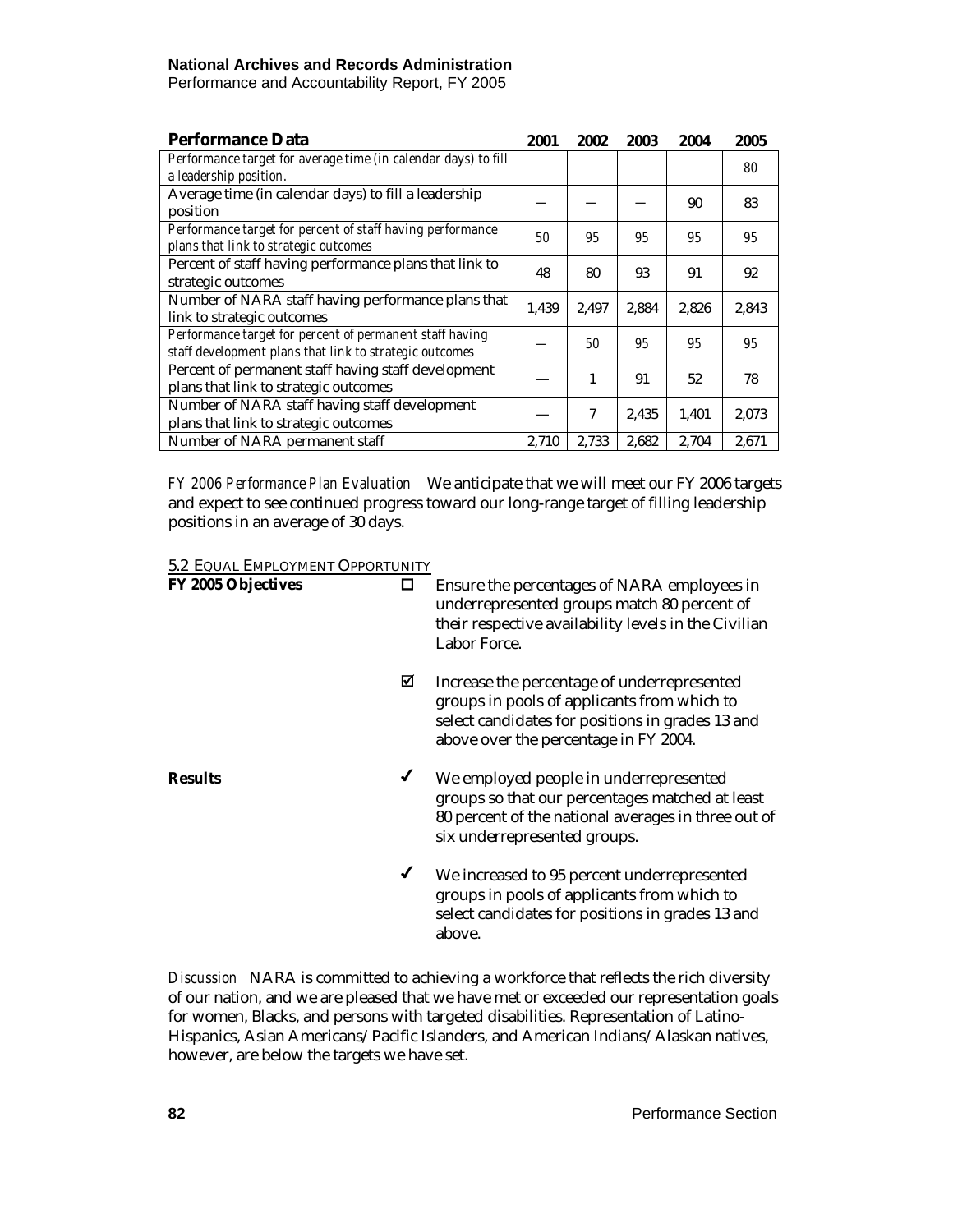In response to this challenge and in the context of a larger effort to redesign NARA's existing recruitment strategies, we are working to identify targeted sources of highly qualified Latino-Hispanic applicants for NARA positions, to establish ongoing channels of communication with those sources, and to pursue outreach opportunities where possible.

Potential sources include colleges and universities with high concentrations of Latino-Hispanic students enrolled in history, archives, and other NARA-related programs and disciplines; Latino-Hispanic representatives of professional history, archival, or other relevant organizations or associations; and Latino-Hispanic executive groups such as the National Association for Hispanic Federal Executives. We continue to explore partnerships with organizations that can help inform the Latino-Hispanic community about the mission, work, and career benefits of the National Archives and hope to see an increase in the number of Latino-Hispanics interested in Federal careers in history and archives.

We participated again this year in the Interagency Taskforce on Hispanic Employment meeting sponsored by the Office of Personnel Management to gain best practice information from other Federal agencies who have initiated successful recruitment and hiring programs. Finally, we are looking to increase the use of our student employment programs as a mechanism for attracting Hispanic students to temporary positions within NARA. Student employment work opportunities are an excellent way to introduce students to the work of NARA and to encourage students to pursue future careers in history and archives. For example, this year we participated for the first time in the Hispanic Association of Colleges and Universities National Internship Program by sponsoring an internship placement for a student from Colorado State University, Pueblo.

| <b>Performance Data</b>                                                                                                                        | 2000 | 2001 | 2002  | 2003  | 2004  | 2005  |
|------------------------------------------------------------------------------------------------------------------------------------------------|------|------|-------|-------|-------|-------|
| Performance target for percent of applicant<br>pools for positions at grades GS-13 and above<br>that contain people in underrepresented groups | 49   | 64   | 75    | 79    | 90    | 93    |
| Percent of applicant pools for positions at<br>grades GS-13 and above that contain<br>people in underrepresented groups                        | 63   | 74   | 78    | 89    | 92    | 95    |
| Number of applicants for positions at<br>grades GS-13 and above                                                                                |      |      | 1,779 | 1,177 | 1,783 | 1,570 |
| Number of applicant pools for positions in<br>grades GS-13 and above                                                                           | 24   | 53   | 101   | 85    | 143   | 131   |
| Number of pools for positions in grades<br>GS-13 and above that had self-identified<br>applicants in underrepresented groups                   | 15   | 39   | 79    | 76    | 132   | 124   |
| Percent of Civilian Labor Force rate used to<br>determine if underrepresented groups met<br>employment target                                  |      | 50   | 60    | 65    | 70    | 80    |
| Percent of employees who have received<br>diversity training                                                                                   | 19   | 27   | 52    | 72    | 66    | 62    |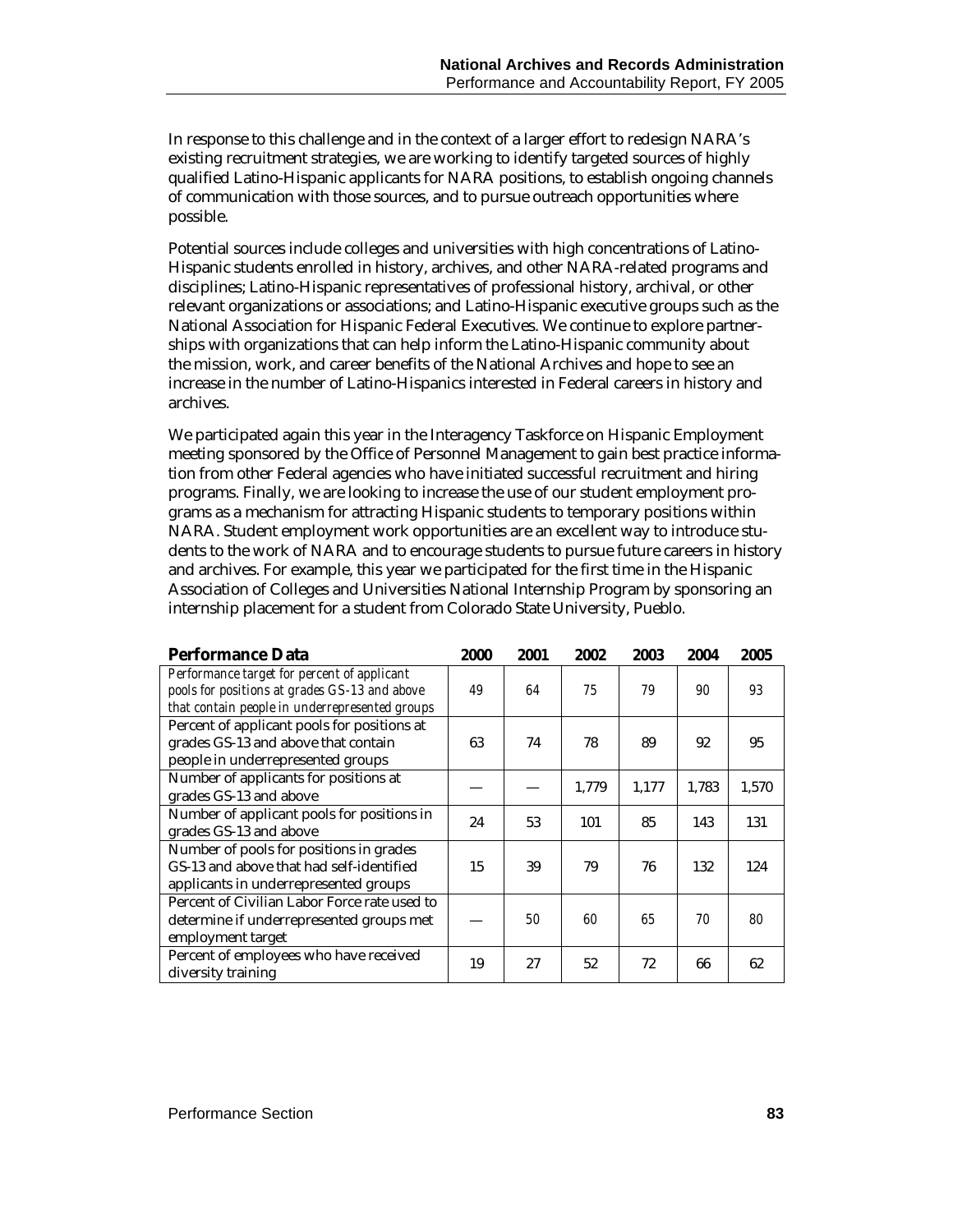| <b>Performance Data</b>                    | 2000 | 2001 | 2002 | 2003 | 2004 | 2005 |
|--------------------------------------------|------|------|------|------|------|------|
| Underrepresented groups of employees       |      |      |      |      |      |      |
| meeting target (checkmark indicates target |      |      |      |      |      |      |
| met or exceeded)                           |      |      |      |      |      |      |
| —Women                                     |      |      |      |      |      |      |
| —Black                                     |      |      |      |      |      |      |
| -Latino-Hispanic                           |      |      |      |      |      |      |
| -Asian American/Pacific Islander           |      |      |      |      |      |      |
| —American Indian/Alaskan Native            |      |      |      |      |      |      |
| -Targeted disability                       |      |      |      |      |      |      |

*FY 2006 Performance Plan Evaluation* Further examination of our processes for announcing vacancies and hiring will help us determine where we are falling short in meeting our targets for certain underrepresented groups.

#### 5.3 *FEDERAL REGISTER* PRODUCTION

| <b>FY 2005 Objectives</b> | ⊠ | Accept validated legal documents submitted<br>electronically for publication in the Federal<br><i>Register</i> from 12 agencies. |
|---------------------------|---|----------------------------------------------------------------------------------------------------------------------------------|
|                           | ப | Manage 50 percent of all Federal Register<br>documents electronically using eDOCS.                                               |
| <b>Results</b>            | ✔ | We have 15 agencies registered with the ability<br>to submit documents to the Federal Register<br>electronically.                |
|                           | ✔ | We managed 22 percent of all Federal Register<br>documents electronically using eDOCS.                                           |

*Discussion* We continue to expand the availability of electronic submission of *Federal Register* documents using the Electronic Editing and Publishing System (eDOCS). We are now accepting electronic, digitally signed *Federal Register* document submissions using Certificate Authorities that are cross-certified by the public key infrastructure. To date we have registered a total of 15 agencies to be able to submit documents electronically to the *Federal Register.* We began a reconfiguration of eDOCS to improve performance. This year we used eDOCS to manage more than 7,000 documents, approximately 22 percent of our total workload this year. While we missed the target we set for FY 2005, we have seen a marked increase in the level of work managed using eDOCS. The Federal Bridge Certification Authority (FBCA), an independent Federal entity, is developing and testing applications to enable cross-certification of signatures between different Federal certifying authorities, and we expect these developments will support an increase in the use of eDOCS in FY 2006.

| Performance Data                              | 2000 | 2001 | 2002 | 2003 | 2004 | 2005 |
|-----------------------------------------------|------|------|------|------|------|------|
| Performance target for percent of documents   |      |      |      |      |      |      |
| Federal Register manages electronically using |      |      |      |      |      | 50   |
| eDOCS.                                        |      |      |      |      |      |      |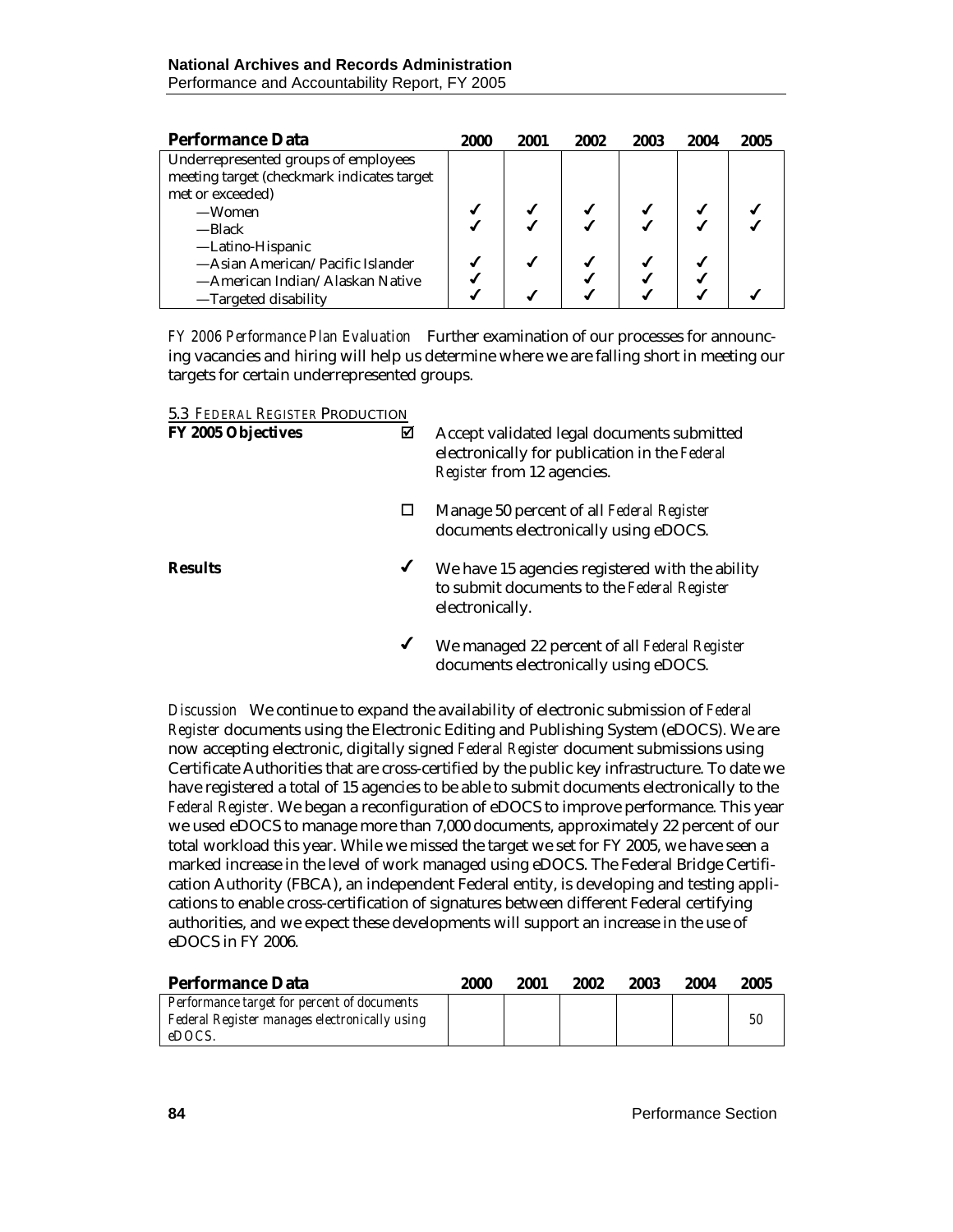| <b>Performance Data</b>                                                                               | 2000   | 2001   | 2002   | 2003   | 2004   | 2005   |
|-------------------------------------------------------------------------------------------------------|--------|--------|--------|--------|--------|--------|
| Percent of documents Federal Register<br>manages electronically using eDOCS                           |        |        |        |        | 9      | 22     |
| Number of documents NARA manages<br>electronically using eDOCS                                        |        |        |        |        | 3,032  | 7,066  |
| Number of documents published in the<br><b>Federal Register</b>                                       | 31,925 | 32,036 | 33,055 | 32,066 | 32,417 | 32,429 |
| Percent of documents submitted for<br>publication electronically                                      |        |        |        |        | 9      | 13     |
| Number of documents submitted for<br>publication electronically                                       |        |        |        |        | 3,032  | 4,142  |
| Number of public inspection documents<br>available to the public electronically                       |        |        |        |        | 3,032  | 9,173  |
| Number of official Federal Register<br>documents retrieved online (in millions)                       | 155    | 163    | 150    | 160    | 208    | 142    |
| Number of rulemakings open for comment<br>successfully retrieved at Regulations.gov (in<br>thousands) |        |        |        | 371    | 240    | 849    |

*FY 2006 Performance Plan Evaluation*We plan to accept validated legal documents submitted electronically for publication in the *Federal Register* from all agencies and manage 75 percent of all *Federal Register* documents electronically using eDOCS in FY 2006. These goals are linked to our ability to cross-certify agencies' Certificate Authorities using the FBCA. We will also continue to improve and enhance the new system and roll out the e-commerce functionality of eDOCS to more agencies. We will also continue to participate in the development of online rulemaking and interagency process integration, including partnership with the Government Printing Office (GPO).

#### 5.4 INFORMATION TECHNOLOGY

| FY 2005 Objectives | ☑ | Public network applications are available 97.0<br>percent of the time.                                                                  |
|--------------------|---|-----------------------------------------------------------------------------------------------------------------------------------------|
|                    | ☑ | Upgrade physical security of NARA's computer<br>infrastructure at 50 percent of NARA locations.                                         |
|                    | ⊠ | Implement an enterprise repository for NARA's<br>Enterprise Architecture and associated Infor-<br>mation Technology (IT) documentation. |
|                    | □ | Complete development of an enterprise-wide<br>disaster recovery plan and an enterprise-wide<br>continuity of operations plan.           |
|                    | ப | Complete telecommunications upgrade.                                                                                                    |
| <b>Results</b>     | ✔ | Our public network applications were available<br>99 percent of the time.                                                               |
|                    | ✔ | We deployed an initial rollout of the NARA<br><b>Enterprise Information Technology Repository.</b>                                      |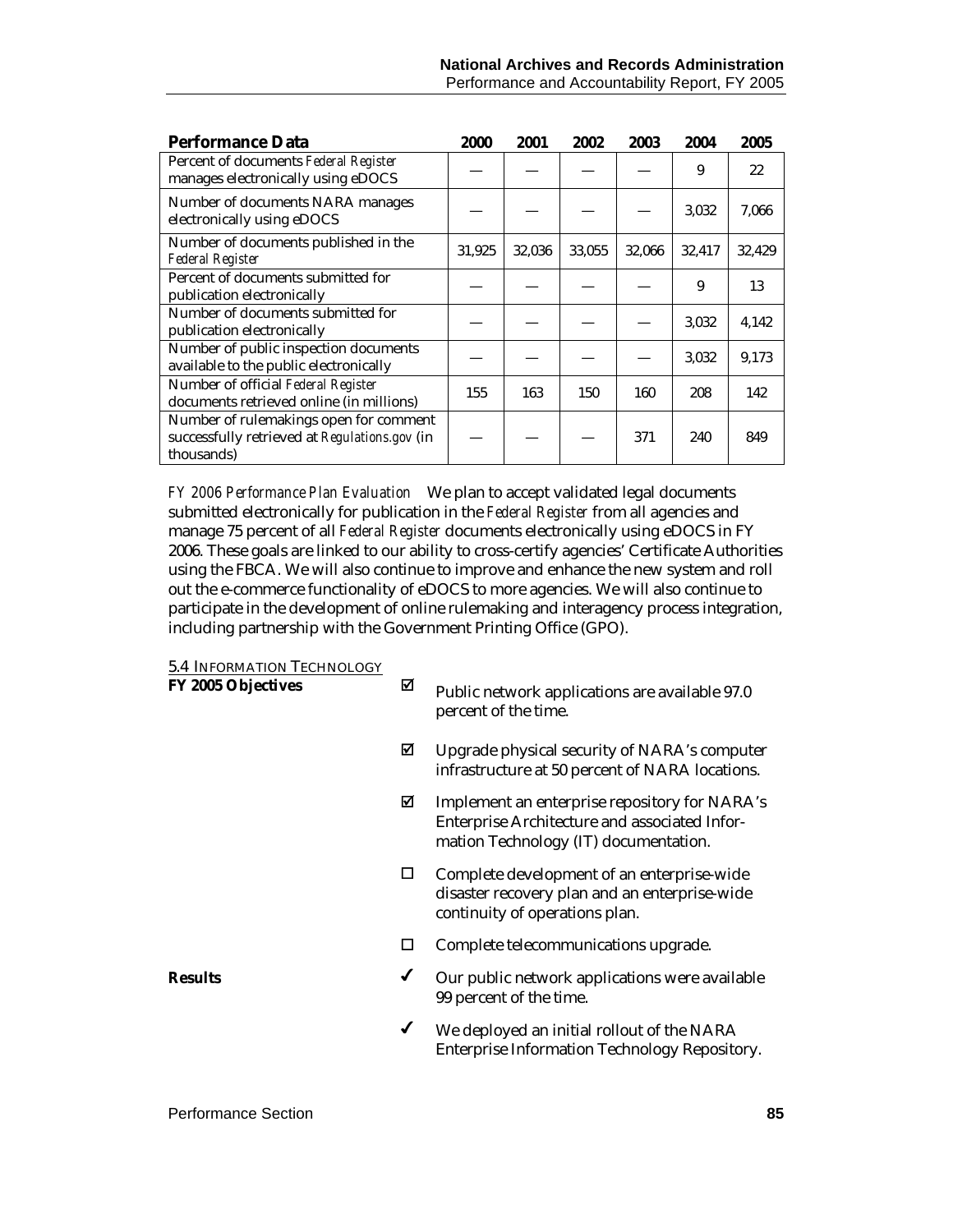$\checkmark$  We completed continuity of operations plans for our agency leadership and for continued publication of the *Federal Register*.

*Discussion* We deployed an initial rollout of NARA's Enterprise Information Technology Repository (NEITR). NEITR is a system that provides a single, centralized, authoritative source of all information assets associated with NARA's IT systems. The NEITR repository will structure and hold all authoritative IT program information and publish that information on NARA's internal web site for staff use.

We continue to install our integrated telephone system in our facilities nationwide. We completed system design and installation at the new Southeast Regional Records Center (Ellenwood, GA), the Southeast Regional Archives (Morrow, GA), and the Pacific Regional Records Center (Perris, CA). We have completed the detailed station design at our main building in Washington, DC, and are in the process of installing new telephones at all stations in the building.

We developed a plan for the physical security upgrade of the computer infrastructure in our facilities nationwide. The first task in this plan was to complete a configuration identification study to assess the present condition of our computer infrastructure. We completed this study this year. As part of this security upgrade, we have distributed server racks to 80 percent of our locations and have installed and key-locked racks at 19 of the 30 locations where server racks are currently used to make our equipment more secure in those locations.

Regarding disaster recovery and continuity of operations planning, we focused our efforts on enabling the continued NARA operations at the headquarters level and the continued publication of the *Federal Register*. We have identified the critically important functions that the agency must be able to perform if we are to continue to operate and have made these functions the basis for our continuity of operations plan. We have also developed and tested an implementation plan to define the steps and procedures that we will follow to put our continuity of operations plan in operation.

| <b>Performance Data</b>                                                      | 2000 | 2001 | 2002 | 2003 | 2004              | 2005              |
|------------------------------------------------------------------------------|------|------|------|------|-------------------|-------------------|
| Percent of public network availability                                       | 99.8 | 99.9 | 99.9 | 99.9 | 100               | 99.9              |
| Performance target for percent availability of public<br>applications        |      |      |      |      | 96.5              | 97.0              |
| Percent of public network applications<br>availability                       |      |      |      |      | 98.7              | 98.9              |
| Number of total hours that any public network<br>application was unavailable |      |      |      |      | 1.047             | 923               |
| Number of network users for public<br>applications (in millions)             |      |      |      |      | 4.4               | 6.6               |
| Cost per network user for public applications                                |      |      |      |      | S <sub>0.29</sub> | S <sub>0.24</sub> |

*FY 2006 Performance Plan Evaluation*We will continue to improve the physical security of our computer infrastructure. We will also expand our continuity of operations planning to more functions and sites in our agency.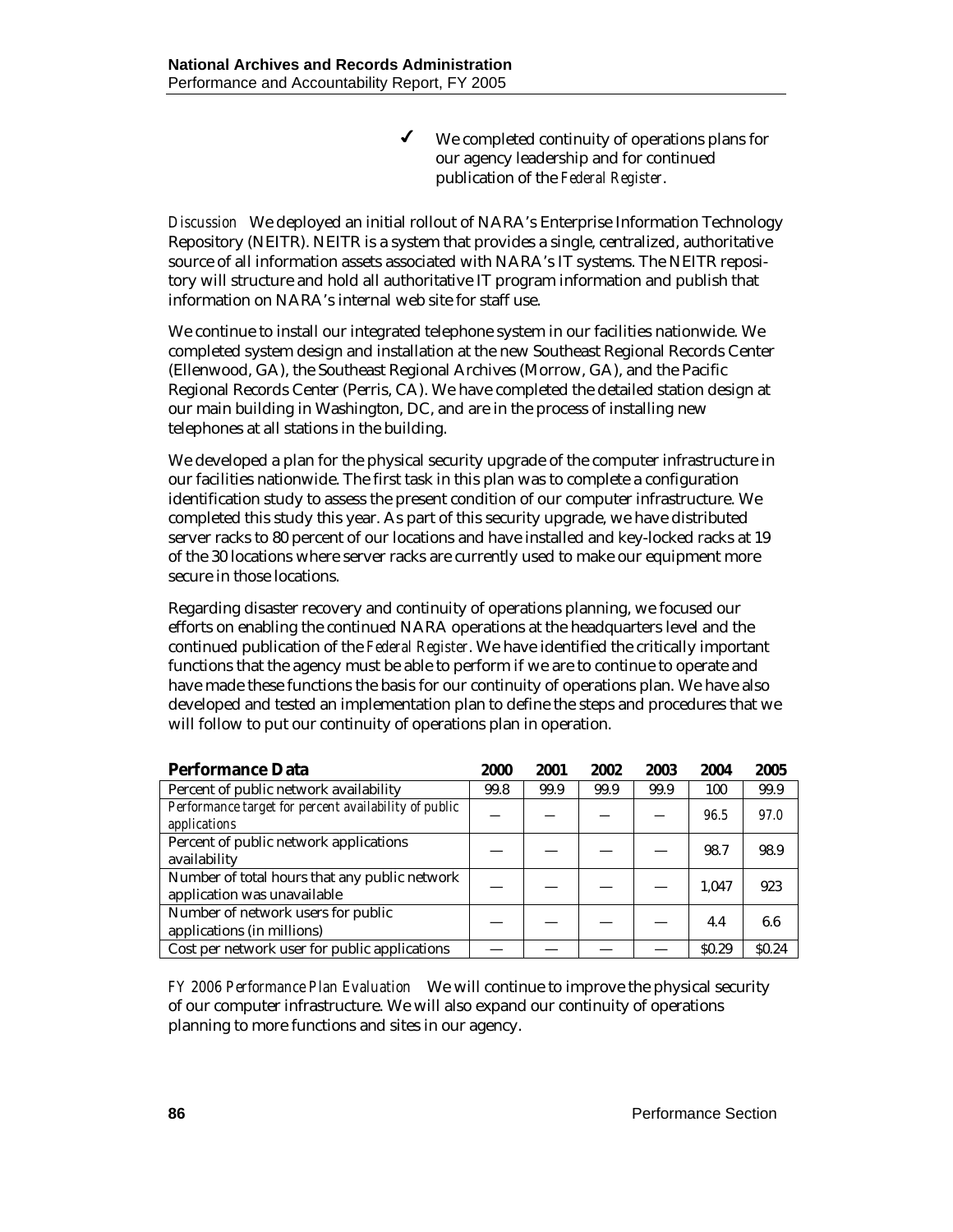### **FY 2005 Program Evaluations**

#### *Strategic Goal 1: Records Management*

Office of Management and Budget, *Independent Verification and Validation of E-Government Initiatives,* August 24, 2005.

The Office of Management and Budget contracted with Altarum to undertake an independent verification and validation of e-Government initiatives to ensure that projects are compliant with Federal standards and in line with private industry. There are no recommendations associated with this report.

#### *Strategic Goal 2: Electronic Records*

Government Accountability Office, GAO-05-802, *Acquisition of ERA is Progressing,* July 12, 2005.

The objective of this review was to determine (1) the extent to which NARA has achieved the ERA program's cost, schedule, and performance objectives and defined the risks to future objectives and (2) the status of NARA's efforts to address prior GAO recommendations on the ERA acquisition. The GAO carried forward four of the five prior recommendations but made no new recommendations.

#### *Strategic Goal 3: Access*

Government Accountability Office, GAO Engagement 350684, *DoD/DOE's Classification Management Systems,* March 17, 2005.

GAO is examining the efficiency and effectiveness of DoD's and DOE's classification and declassification operations, including actions the departments have taken to ensure (1) compliance with applicable laws, regulations, and other official guidance; (2) that individuals authorized to classify information or manage the classification systems have been sufficiently trained to do so; and (3) that classification actions are consistently applied department-wide. A report has not been issued.

Office of Inspector General, OIG Audit Memorandum 05-20, *Review of NHPRC Grants,* July 29, 2005.

The Inspector General conducted a review of NHPRC grants. There are no recommendations associated with this audit memorandum.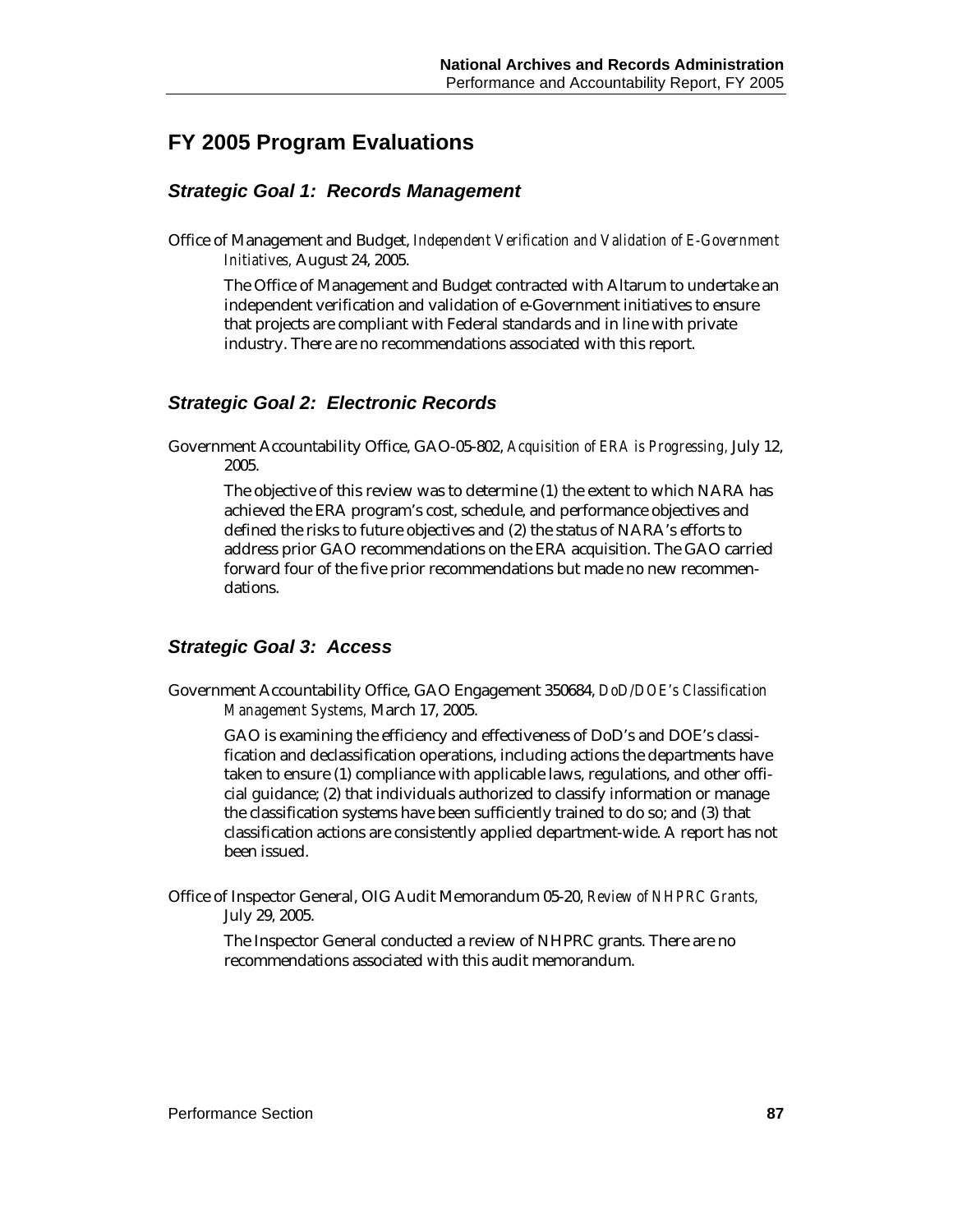#### *Strategic Goal 4: Space and Preservation*

Office of Inspector General, OIG Audit Memorandum 05-13, *Evaluation of NARA's Preservation Program,* June 22, 2005.

The Inspector General reviewed NARA's preservation program to determine whether established controls provide adequate assurance that archival records needing preservation are identified and serviced in a timely manner. Nine recommendations were made, and eight remain open.

Office of Administrative Services, *Physical Security and Life Safety Review*, February 24, 2005.

The office conducted a review of the Northeast Region records center in Pittsfield, MA. Three recommendations were made and remain open.

Office of Administrative Services, *Physical Security and Life Safety Review*, April 4, 2005.

The office conducted a review of the Eisenhower Presidential Library and Museum. One recommendation was made, which was closed in May 2005.

Office of Administrative Services, *Physical Security and Life Safety Review*, May 30, 2005. The office conducted a review of the Pacific Region (San Francisco) archives and records center in San Bruno, CA. Three recommendations were made, of which two have been closed.

Office of Administrative Services, *Physical Security and Life Safety Review*, May 31, 2005.

The office conducted a review of the Harry S. Truman Presidential Library and Museum. One recommendation was made and remains open.

Office of Administrative Services, *Physical Security and Life Safety Review*, May 31, 2005.

The office conducted a review of the Central Plains Region Bannister Road facility in Kansas City, MO. One recommendation was made and remains open.

- Office of Administrative Services, *Physical Security and Life Safety Review*, June 6, 2005. The office conducted a review of the Lyndon Baines Johnson Presidential Library and Museum. Three recommendations were made and remain open.
- Office of Administrative Services, *Physical Security and Life Safety Review*, July 26, 2005. The office conducted a review of the William Jefferson Clinton Presidential Library. Thirteen recommendations were made and remain open.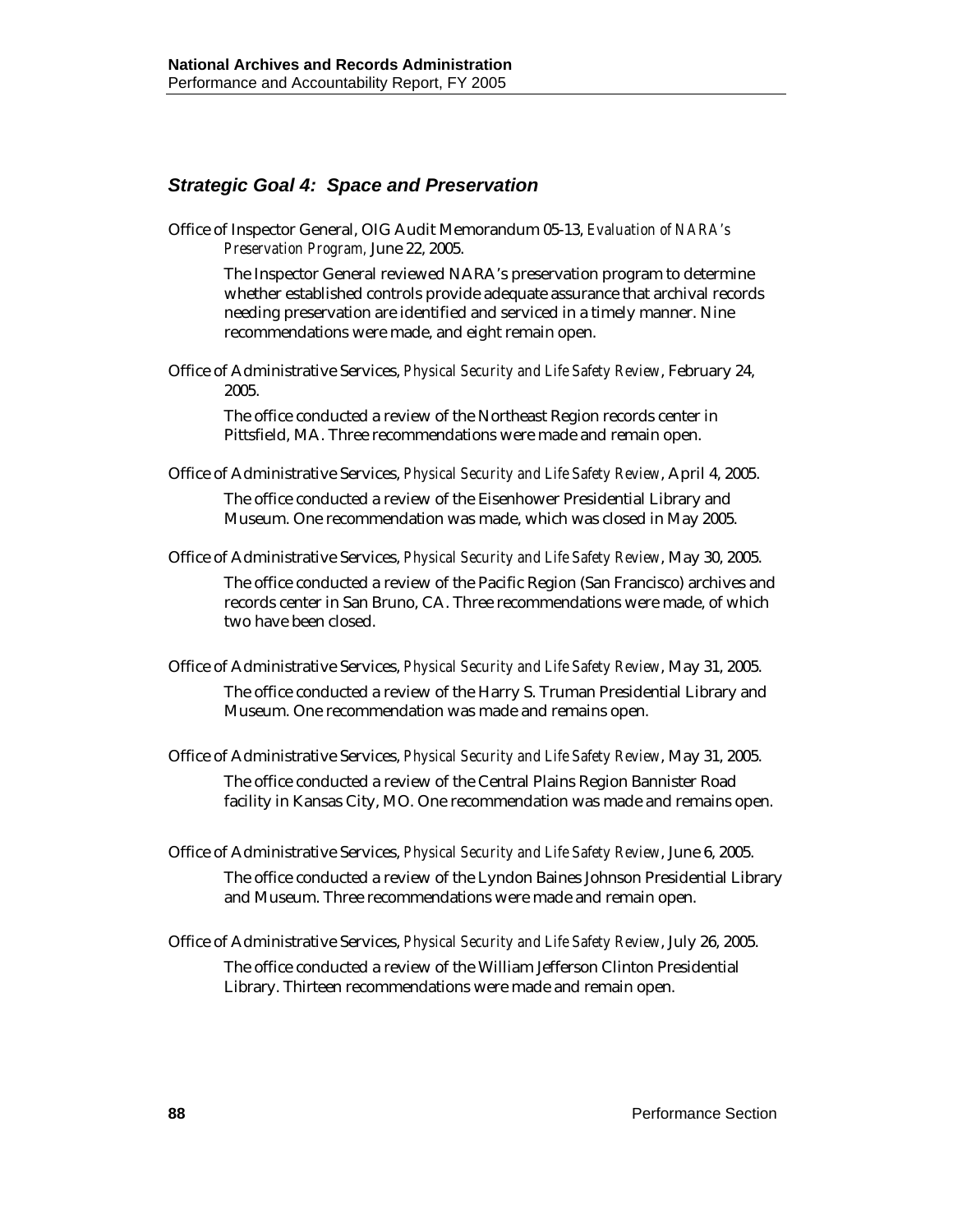#### *Strategic Goal 5: Infrastructure*

Office of Inspector General, OIG Report 05-21, *Review of Contractor Resources Utilized on the Information Technology Support Services Contract,* September 9, 2005.

The Inspector General evaluated whether the contractor provided the appropriate resources, to determine if contractor personnel were qualified for the positions assigned, and to determine if contractor personnel had the appropriate background investigations required by the contract. Two recommendations, which remain open, were made in this report.

Office of Inspector General, OIG Audit Memorandum 05-19, *Review of Proposed Modification of the Information Technology Support Services Task Order Security Program Requirements*, July 6, 2005.

The Inspector General reviewed the appropriateness of the proposed modifications. There are no recommendations associated with this audit memorandum.

Office of Inspector General, OIG Report 05-16, *Prompt Payment Audit*, July 22, 2005.

The Inspector General reviewed compliance with the Prompt Payment rule and tested transactions to determine proper calculations. Two recommendations were made and remain open.

Office of Inspector General, OIG Report 05-15, *Audit of the Travel Card Program*, July 22, 2005.

The Inspector General reviewed operation of the travel card program to ascertain whether it is operating in conformance with applicable laws, regulations, and agency policies and procedures. Five recommendations were made and remain open.

Office of Inspector General, OIG Report 05-14, *Review of the Information Technology Support Services (ITSS) Contractor's Quality Assurance and Quality Control Program*, August 12, 2005.

The Inspector General evaluated the contractor's quality assurance and quality control program performed under the ITSS contract task order. There are two recommendations, which remain open, associated with this report.

Office of Inspector General, OIG Report 05-10, *Review of NARA's Information Technology Investment Management Decide Process Accomplished for the Novell Software Upgrade Project*, March 30, 2005.

The Inspector General reviewed this process to determine if NARA's IT Investment Management Decide Process was used to plan and approve the Novell Netware/GroupWise software upgrade project. Two recommendations were made and remain open.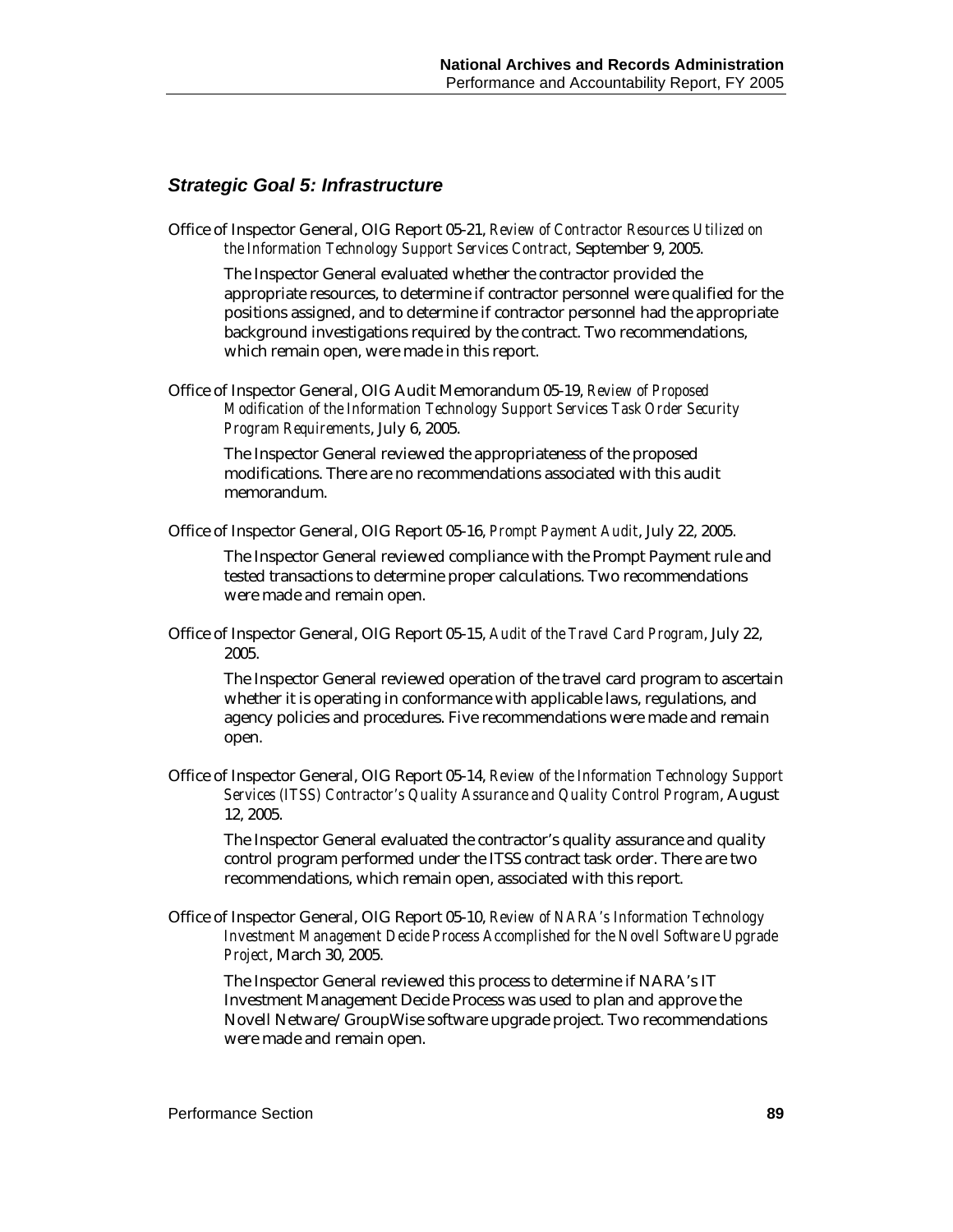Office of Inspector General, OIG Report 05-09, *Audit of NARA's Intrusion Detection System*, April 1, 2005.

The Inspector General evaluated the current intrusion detection system to determine whether adequate controls are in place to safeguard NARA's information system network and assets. Seven recommendations were made, of which five have been closed.

Office of Inspector General, OIG Report 05-07, *Audit of the National Archives Trust Representation Fund*, March 18, 2005.

The Inspector General review was to ensure that the Representational Fund is operating in compliance with pertinent laws and regulations. Three recommendations were made, all of which were closed by May 17, 2005.

Office of Inspector General, OIG Report 05-06, *Evaluation of NARA's Processes for Handling Personal Information Collected from the Public*, March 14, 2005.

The Inspector General reviewed this process to determine how NARA handles personal information it collects on selected information forms and to evaluate the adequacy of protections given to this information. One recommendation was made and remains open.

Office of Inspector General, OIG Report 05-05, *Review of Management of NARA's Help Desk*, February 23, 2005.

The Inspector General reviewed help desk services to determine if the contractor is providing services that satisfy contractual requirements and meet user expectations. One recommendation was made and remains open.

Office of Inspector General, OIG Report 05-01, *Review of NARA's Acquisition of Storage Management*, March 9, 2005.

The Inspector General reviewed NARA's purchase and implementation of Legato software to determine if it was accomplished in accordance with NARA policy. One recommendation was made and remains open.

#### *Multi-Goal Evaluations*

Office of Inspector General, OIG Report 05-08, *Evaluation of NARA's FY 2004 Management Control Program*, February 10, 2005.

The Inspector General reviewed NARA's FY 2004 Management Control Program. No recommendations were made.

Office of Inspector General, OIG Report 05-02, *Clifton Gunderson LLP (CG) Audit of the National Archives and Records Administration FY 2004 Financial Statements*, November 29, 2004.

The Inspector General contracted with Clifton Gunderson (CG) to review financial statements as well as internal controls and operations. CG made 39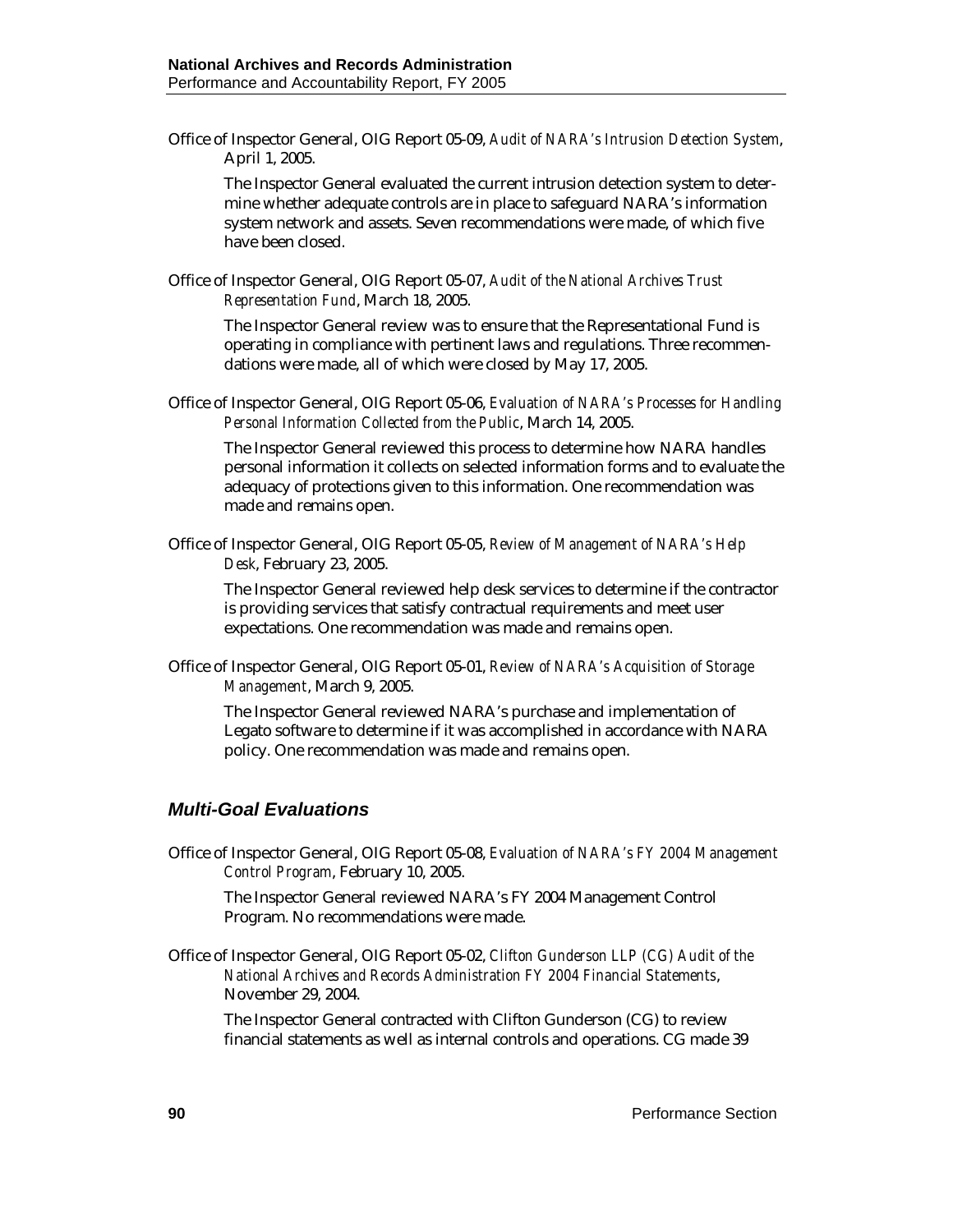recommendations, of which complete documentation has been provided to the auditors for 31 recommendations.

Office of Regional Records Services, *Program Review*, September 1, 2005.

The office conducted a program review at the Military Personnel Records Center and Civilian Personnel Records Center in St. Louis, MO. Four recommendations were issued.

Office of Presidential Libraries, *Program Review*, April 11–13, 2005.

The office conducted a program review at the Harry S. Truman Library in Independence, MO. A final report was issued on September 8, 2005.

Office of Presidential Libraries, *Program Review*, August 1–4, 2005.

The office conducted a program review at the William J. Clinton Library in Little Rock, AR. A final report was issued on September 8, 2005.

For more information about these reports, contact the Policy and Planning Staff at 301- 837-1850 or by e-mail at *vision@nara.gov.*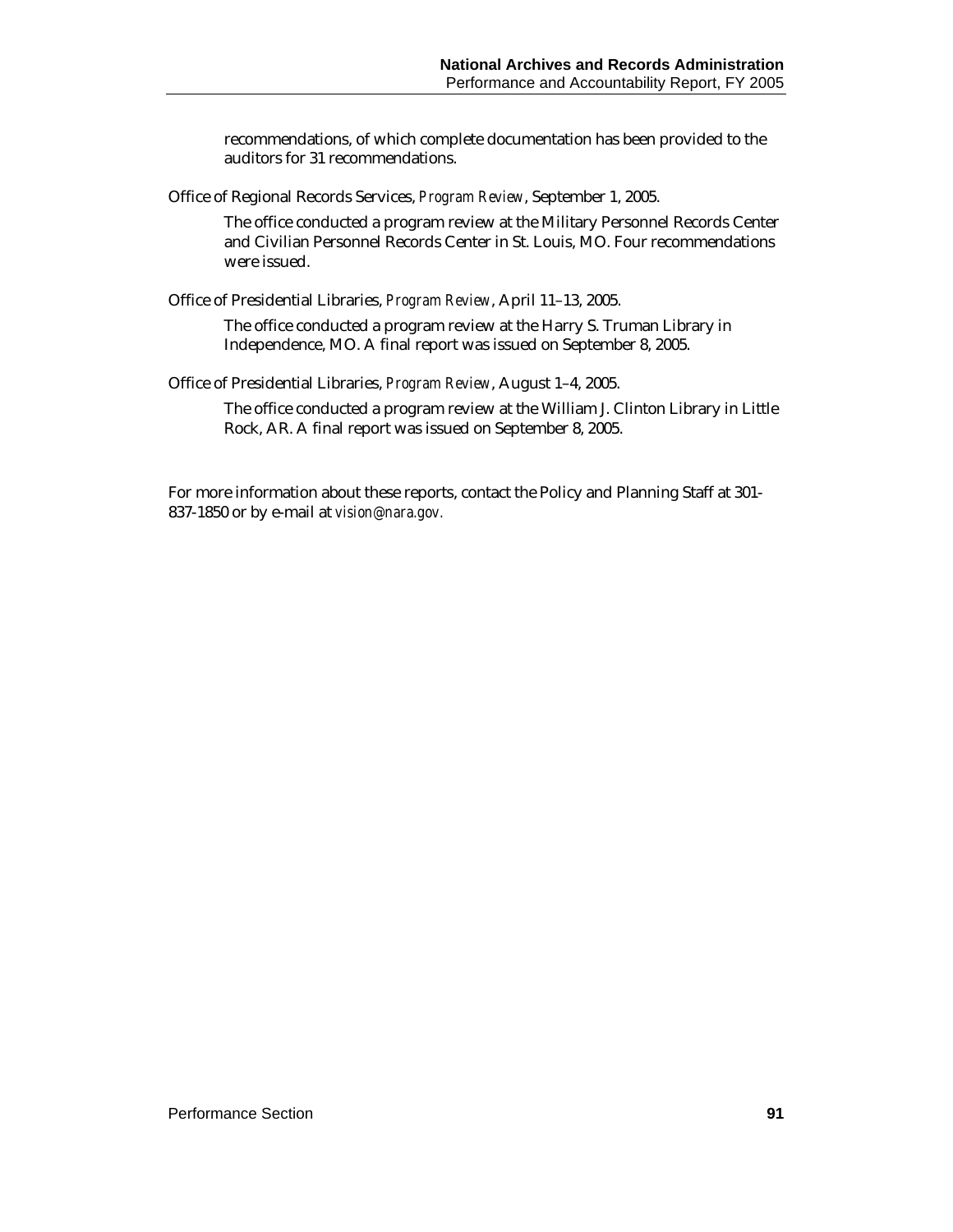# **Status of NARA Records Management Initiatives**

In FY 2005,we made substantial progress in further implementing the strategies documented in NARA's FY 2003 issuance of *Strategic Directions for Federal Records Management*. The following table provides a brief description of the strategies and specific examples of how these strategies have benefited Federal agencies in the past fiscal year.

| Specific<br><b>Strategy</b> | <b>Brief Description</b>                                                                                                                                                                                                                                                                                                                                                | <b>Benefits to agencies</b>                                                                                                                                                                                                                                                                                                                                                                                                                                                                                                                                                                                                                                                                                                                                                                                                                                                                                                                                                                                                                                                                                                                                                   |
|-----------------------------|-------------------------------------------------------------------------------------------------------------------------------------------------------------------------------------------------------------------------------------------------------------------------------------------------------------------------------------------------------------------------|-------------------------------------------------------------------------------------------------------------------------------------------------------------------------------------------------------------------------------------------------------------------------------------------------------------------------------------------------------------------------------------------------------------------------------------------------------------------------------------------------------------------------------------------------------------------------------------------------------------------------------------------------------------------------------------------------------------------------------------------------------------------------------------------------------------------------------------------------------------------------------------------------------------------------------------------------------------------------------------------------------------------------------------------------------------------------------------------------------------------------------------------------------------------------------|
| Appraisal                   | The policy documents the strategic<br>framework, objectives, and guidelines used to<br>determine archival value. The policy provides<br>general appraisal guidelines as well as<br>guidelines for specific categories of records,<br>including personal data records, observational<br>data from the physical sciences, and<br>environmental health and safety records. | We published proposed guidelines for<br>٠<br>appraising R&D records of permanent<br>value in the Federal Register. Revised<br>guidelines, incorporating agency<br>comments, will be issued in FY 2006.<br>We developed and internally vetted new<br>٠<br>guidance on the intrinsic value of records.<br>The guidelines will be incorporated in the<br>appraisal policy in FY 2006.                                                                                                                                                                                                                                                                                                                                                                                                                                                                                                                                                                                                                                                                                                                                                                                            |
| Custody                     | The policy addresses the authority and<br>responsibility of the Archivist for physical and<br>legal custody of permanent Federal records.                                                                                                                                                                                                                               | We developed procedures for processing<br>٠<br>and evaluating proposals to establish new<br>affiliated archives.                                                                                                                                                                                                                                                                                                                                                                                                                                                                                                                                                                                                                                                                                                                                                                                                                                                                                                                                                                                                                                                              |
|                             |                                                                                                                                                                                                                                                                                                                                                                         | We are in the process of considering new<br>٠<br>agency affiliates. Affiliated archives<br>relationships allow agencies to maintain<br>physical custody of their holdings while<br>legal custody is maintained by NARA.                                                                                                                                                                                                                                                                                                                                                                                                                                                                                                                                                                                                                                                                                                                                                                                                                                                                                                                                                       |
| Mandatory<br>Destruction    | NARA has simplified the process for agencies<br>to extend retention periods beyond the<br>destruction date specified in the schedule.                                                                                                                                                                                                                                   | ٠<br>Regulations implementing this statutory<br>change have been drafted and will be<br>included as part of our overall effort to<br>revise records management regulations.                                                                                                                                                                                                                                                                                                                                                                                                                                                                                                                                                                                                                                                                                                                                                                                                                                                                                                                                                                                                   |
| Advocacy                    | We are actively engaging senior Federal<br>agency officials in discussions and meetings<br>on the importance of records management in<br>the Federal government.                                                                                                                                                                                                        | ٠<br>NARA's advocacy program has resulted<br>in more than 90 meetings, discussions,<br>and presentations by NARA senior<br>officials to senior agency counterparts (i.e.,<br>Archivist and Deputy Archivist meeting<br>with agency leaders, our CIO meeting<br>with other CIOs, our General Counsel<br>meeting with other General Counsels, and<br>office to office head meetings) at other<br>Federal agencies. As a result, senior<br>agency officials are now better informed<br>about records management. In particular,<br>discussions have focused on the immedi-<br>ate and long-term cost benefit of building<br>recordkeeping requirements into the<br>development of IT systems and their<br>ability to access authentic, reliable, and<br>trustworthy records whenever they are<br>needed for their business use.<br>We worked closely with several Federal<br>agencies to stage COOP exercises and<br>assist in COOP-related workshops to share<br>information on vital records and recovery<br>guidance for damaged records. Through<br>these collaborations, we established<br>important contacts with FEMA and GSA<br>officials, resulting in enhanced coordi- |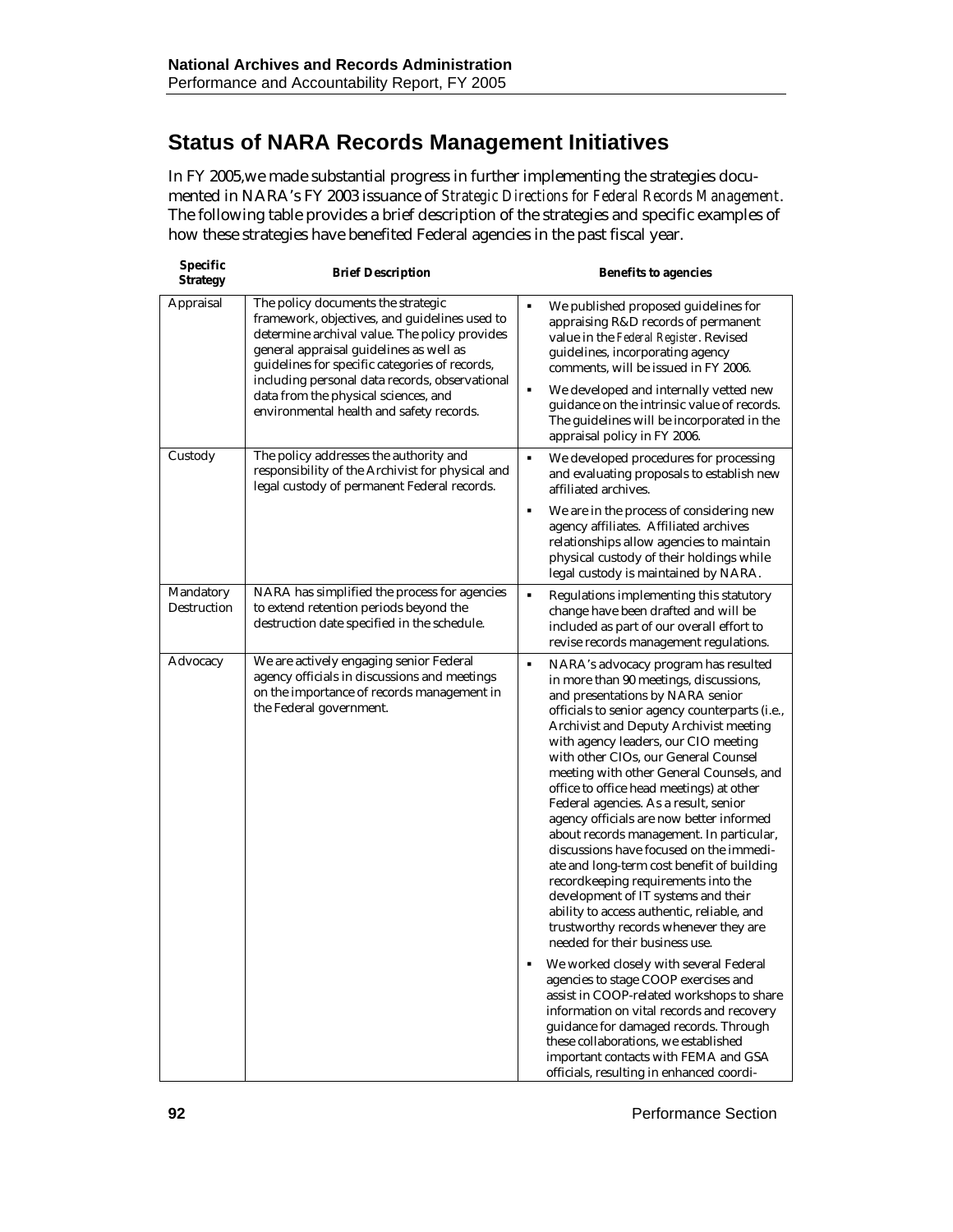| Specific<br><b>Strategy</b>                                             | <b>Brief Description</b>                                                                                                                                                                                                                                                                                                    | <b>Benefits to agencies</b>                                                                                                                                                                                                                                                                                                                                                                                                                                |
|-------------------------------------------------------------------------|-----------------------------------------------------------------------------------------------------------------------------------------------------------------------------------------------------------------------------------------------------------------------------------------------------------------------------|------------------------------------------------------------------------------------------------------------------------------------------------------------------------------------------------------------------------------------------------------------------------------------------------------------------------------------------------------------------------------------------------------------------------------------------------------------|
|                                                                         |                                                                                                                                                                                                                                                                                                                             | nation and information exchanges in<br>response to the Hurricane Katrina disaster.                                                                                                                                                                                                                                                                                                                                                                         |
| Training<br>and<br>Certification                                        | NARA has developed a national training<br>program in Federal records management. The<br>program broadens our venue for offering<br>training and offers a certificate of completion<br>in Federal records management to recognize<br>participants' achievements in understanding<br>core records management knowledge areas. | ٠<br>We have expanded NARA's web site to<br>include materials that agencies can use as<br>the basis for their own records manage-<br>ment training program.<br>We hired a training officer to ensure that<br>٠<br>NARA offices nationwide follow a uni-<br>form approach to records management<br>training and to also ensure that our prog-<br>rams include the most current electronic<br>records management tools and techniques.                       |
|                                                                         |                                                                                                                                                                                                                                                                                                                             | ٠<br>We are partnering with agencies such as<br>OPM to use tools made available through<br>the e-Government initiatives to leverage<br>our resources in online course offerings to<br>Federal agencies.                                                                                                                                                                                                                                                    |
|                                                                         |                                                                                                                                                                                                                                                                                                                             | $\blacksquare$<br>We continue to conduct numerous forums<br>on electronic records and have developed<br>training geared to agency IT, legal, and<br>program office staffs.                                                                                                                                                                                                                                                                                 |
|                                                                         |                                                                                                                                                                                                                                                                                                                             | We instituted a certification program<br>٠<br>whereby Federal agency customers<br>attending key training in specific<br>knowledge areas can elect to take an<br>exam. Upon completing and passing all<br>exams, the participant is awarded a<br>certificate of completion of Federal<br>Records management training.                                                                                                                                       |
| Federal<br>Records<br>Center<br>Program<br>and<br>Electronic<br>Records | The Electronic Records Services team is<br>establishing scanning and electronic media<br>storage services for agency customers.                                                                                                                                                                                             | ٠<br>Our Federal Records Center Program<br>continues to progress with our e-media<br>storage pilots. We have procured and<br>installed multimedia storage equipment at<br>one of our regional facilities as we con-<br>tinue to work toward maximizing media<br>life expectancies.                                                                                                                                                                         |
| Services                                                                |                                                                                                                                                                                                                                                                                                                             | We conducted production scan prototypes<br>٠<br>to identify requirements for upcoming<br>pilots designed to convert large quantities<br>of Federal Agency customers' records<br>from paper format to electronic media.                                                                                                                                                                                                                                     |
|                                                                         |                                                                                                                                                                                                                                                                                                                             | Through our "scan on demand" pilot, we<br>٠<br>have provided customers a cost-effective<br>service that delivers an electronic file to<br>them on the same day as the request.                                                                                                                                                                                                                                                                             |
| Flexible<br>Scheduling                                                  | This proposed approach to scheduling, being<br>piloted among five agencies, allows agencies<br>to schedule temporary records at any level of<br>aggregation that meets their business needs.                                                                                                                                | $\blacksquare$<br>In partnership with the National Oceanic<br>and Atmospheric Administration (NOAA)<br>to pilot flexible scheduling, we approved a<br>schedule that supports NOAA's extensive<br>scientific and business interest in retaining<br>data and making it available to a variety<br>of customers on a long-term basis. This<br>flexible schedule allows NOAA to retain<br>more than 150 years of information on<br>hand to serve its customers. |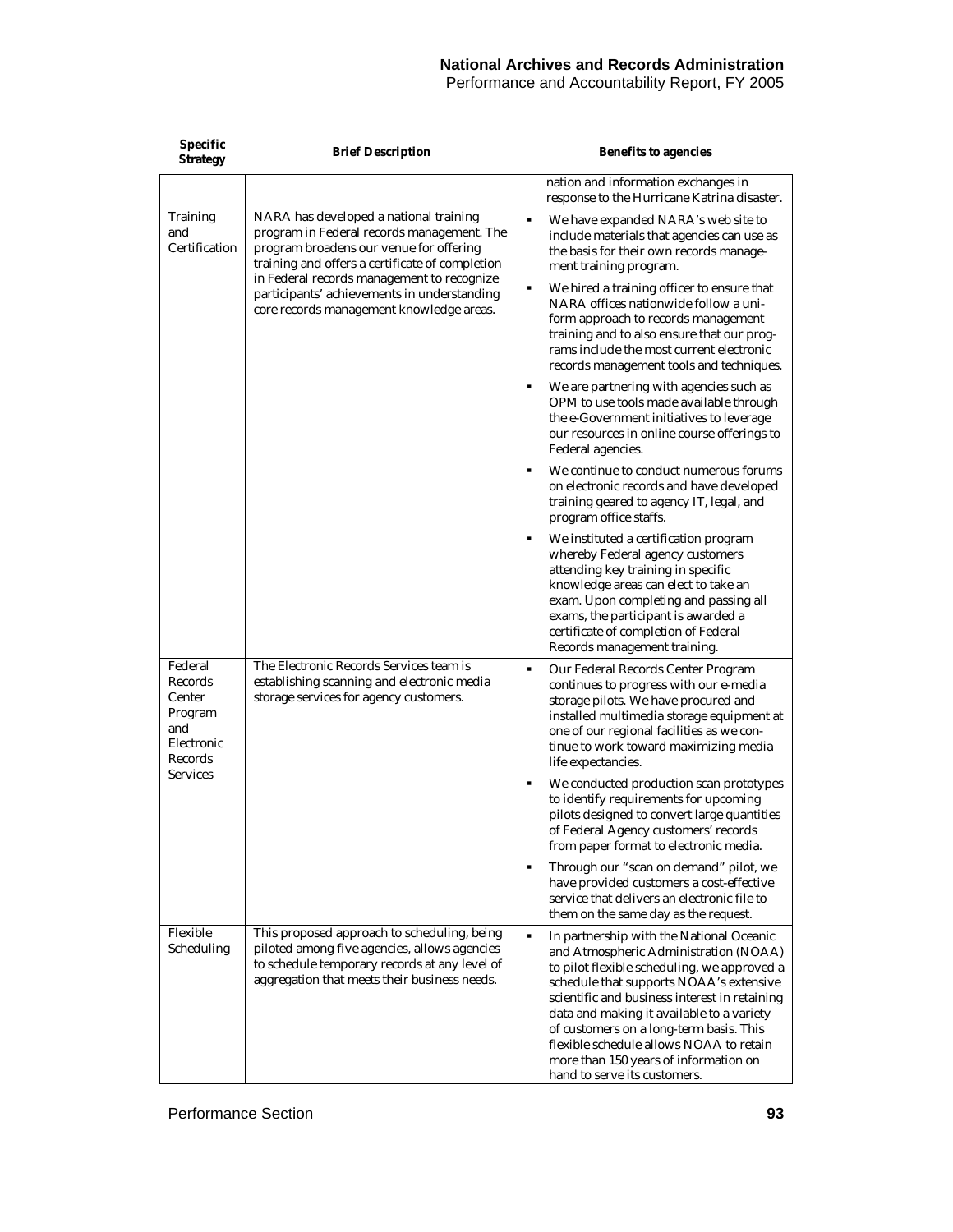| Specific<br><b>Strategy</b>                       | <b>Brief Description</b>                                                                                                                                                                                                                                                                                                                                                                                                                                                             | <b>Benefits to agencies</b>                                                                                                                                                                                                                                                                                                                                                                                                                                                                                                                      |
|---------------------------------------------------|--------------------------------------------------------------------------------------------------------------------------------------------------------------------------------------------------------------------------------------------------------------------------------------------------------------------------------------------------------------------------------------------------------------------------------------------------------------------------------------|--------------------------------------------------------------------------------------------------------------------------------------------------------------------------------------------------------------------------------------------------------------------------------------------------------------------------------------------------------------------------------------------------------------------------------------------------------------------------------------------------------------------------------------------------|
|                                                   |                                                                                                                                                                                                                                                                                                                                                                                                                                                                                      | We approved NASA's flexible schedule,<br>٠<br>which consolidates more than 180 previ-<br>ously scheduled and unscheduled records<br>into 12 media neutral buckets that provide<br>for the disposition of multiple records<br>associated with NASA's development and<br>administration of mission-related pro-<br>grams and projects. Program and project<br>staffs have offered positive feedback on<br>the new approach and the user<br>friendliness and clarity of the schedule.<br>Official schedule implementation will<br>begin in FY 2006. |
| General<br>Records<br>Schedules<br>(GRS)          | The GRS efforts are designed to identify and<br>develop additional GRSs for records that are<br>common across Federal agencies.                                                                                                                                                                                                                                                                                                                                                      | We issued a comprehensive GRS for<br>٠<br>records belonging to Temporary<br>Commissions, Boards, Councils, and<br>Committees. We also issued a GRS for<br><b>Chief Information Officers.</b>                                                                                                                                                                                                                                                                                                                                                     |
|                                                   |                                                                                                                                                                                                                                                                                                                                                                                                                                                                                      | We vetted draft GRS's for records relating<br>to Aircraft Operations and Maintenance<br>and the FAIR Act (OMB A-76).                                                                                                                                                                                                                                                                                                                                                                                                                             |
|                                                   |                                                                                                                                                                                                                                                                                                                                                                                                                                                                                      | We continued research and development<br>of potential GRS series for Chief Financial<br>Officers, Employee Assistance Programs,<br>Flexiplace, and Public Key Infrastructure<br>(PKI) records.                                                                                                                                                                                                                                                                                                                                                   |
| Guidance<br>and<br>Regulations                    | We are continuing efforts at NARA to align<br>our guidance and regulations with changes<br>resulting from the redesign of Federal records<br>management.                                                                                                                                                                                                                                                                                                                             | We revised the regulatory framework for<br>٠<br>Federal records management and began<br>rewriting the regulations in 36 CFR XII,<br>subchapter B. The revision reorganizes the<br>existing regulations and will incorporate<br>new standards resulting from changes in<br>our recordkeeping environment and the<br>strategies and initiatives NARA has<br>undertaken in our redesign of Federal<br>records management.                                                                                                                           |
| Inspections<br>and Studies                        | Inspections are reviews of agency record-<br>keeping practices that focus on serious<br>management problems. Studies are reviews of<br>records management practices in the Federal                                                                                                                                                                                                                                                                                                   | We developed and issued Standard<br>٠<br><b>Operating Procedures to our National</b><br>Records Management Program staff for<br>conducting studies and inspections.                                                                                                                                                                                                                                                                                                                                                                              |
|                                                   | government.                                                                                                                                                                                                                                                                                                                                                                                                                                                                          | We documented recommendations to<br>Headquarters Air Force (HAF) on HAF<br>recordkeeping practices. HAF implemen-<br>ted both interim and long-range solutions<br>in response to the recommendations.                                                                                                                                                                                                                                                                                                                                            |
| Resource<br>Allocation<br>(Focusing<br>Resources) | The resource allocation methodology<br>provides a way for NARA to best use its<br>scarce resources to provide assistance to<br>agencies with records that are at high risk of<br>inappropriate disposition, records with high<br>permanent value, and records that are rated<br>high to protect rights of citizens and account-<br>ability of the Federal Government. The benefit<br>of the resource allocation methodology is that<br>NARA is able to concentrate its RM assistance | We used the results of NARA's FY 2004<br>Government-wide resource allocation<br>project to help identify lines of business,<br>subfunctions, and agencies for a major e-<br>systems scheduling and appraisal project<br>for FY 2005.                                                                                                                                                                                                                                                                                                             |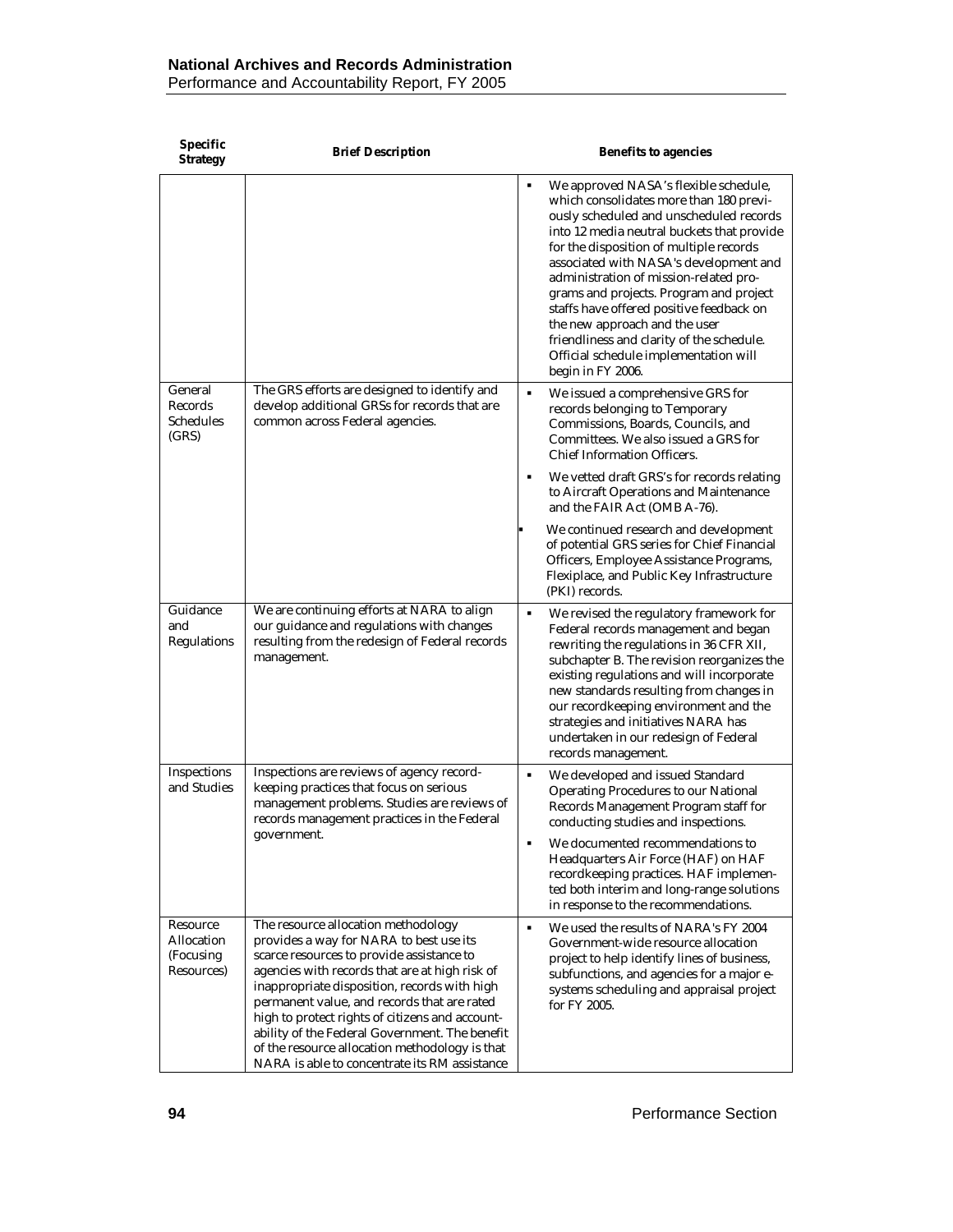| <b>Specific</b><br><b>Strategy</b> | <b>Brief Description</b>                                                                                                                                                                   | <b>Benefits to agencies</b>                                                                                                                                                                                                                                                                                                                                                                                                                                                                     |
|------------------------------------|--------------------------------------------------------------------------------------------------------------------------------------------------------------------------------------------|-------------------------------------------------------------------------------------------------------------------------------------------------------------------------------------------------------------------------------------------------------------------------------------------------------------------------------------------------------------------------------------------------------------------------------------------------------------------------------------------------|
|                                    | and other resources in high-priority, high-<br>visibility Federal programs or subfunctions<br>that are of concern to NARA's public<br>customers.                                           |                                                                                                                                                                                                                                                                                                                                                                                                                                                                                                 |
| Targeted<br>Assistance             | We have established partnerships with other<br>agencies to solve specific records management<br>problems.                                                                                  | We continued to support the Interagency<br>Wildland Fire Records Project. Through<br>this partnership of five agencies, we<br>jointly developed records management<br>tools to improve the way fires are man-<br>aged and to address the statutory require-<br>ments of the National Environmental<br>Policy Act and the National Fire Policy<br>Act. We approved records schedules<br>covering electronic and paper records and<br>also developed a legacy records preser-<br>vation strategy. |
| Reporting                          | We will report to Congress and OMB<br>regarding problems and recommended<br>practices discovered as part of targeted<br>assistance projects or inspections and studies<br>that we conduct. | We conducted a benchmark study with<br>Government agencies, university research<br>groups, and private service providers on<br>how business process analysis (BPA) and<br>IT systems development can be used to<br>support electronic recordkeeping. In FY<br>2006 we will train our staff and other<br>Federal records managers on using BPA to<br>support electronic recordkeeping.                                                                                                           |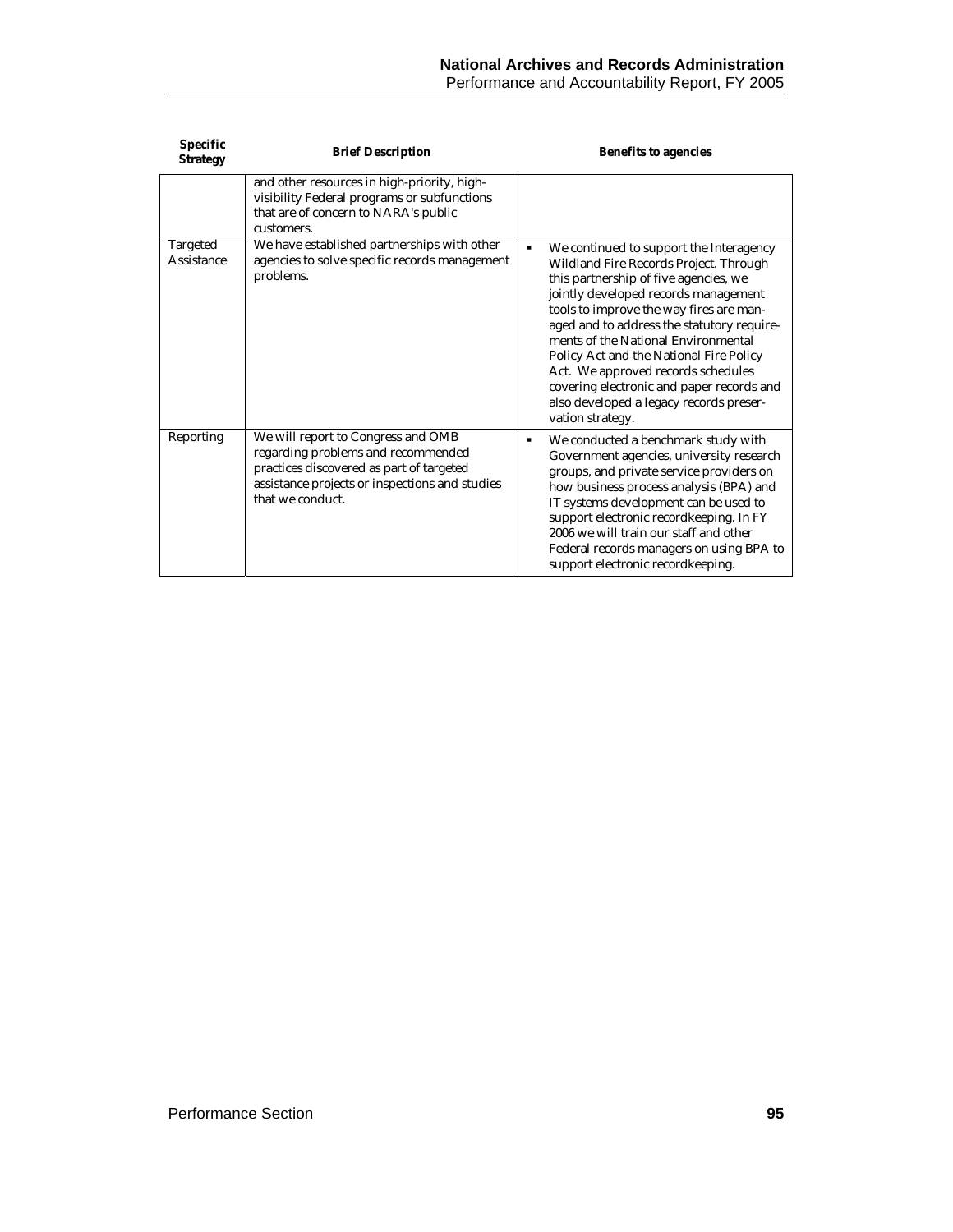# **Federal Records Management Evaluations**

Under 44 U.S.C. 2904(c)(8), the Archivist of the United States is required to report to Congress and OMB annually on the results of records management activities. NARA fulfills this requirement through the Performance and Accountability Report. Through this report, we also highlight the progress of individual agencies in managing and preserving the documentation necessary to protect the legal and financial rights of the Government and citizens.

In FY 2005, we began to use our Resource Allocation methodology and the OMB Business Reference Model (BRM) to target our assistance to Federal agencies. In September 2004 we completed an analysis of business processes, subfunctions, and agency activities across the Government, based on the OMB BRM, to identify those that are the most significant to protect legal rights, document government accountability, and preserve records that document the national experience. Using these criteria, we identified 13 business lines and 23 business subfunctions where we perceived the records to be at highest risk.

We used this analysis to target our records management assistance to help agencies in these subfunctions schedule their critical electronic records systems. We targeted our efforts to 245 specific electronic systems and, with agency support, we developed 80 schedules to cover these systems. In FY 2006 we will work with agencies to increase the number of critical electronic records schedules by 10 percent.

In addition, we are reporting on nine Federal programs that have shown significant progress in preserving and assuring timely maximum access to the American people of our governmental records. NARA partnered with the agencies in these activities, often through targeted assistance.

#### *Office of the Secretary of Defense*

The Directives and Records Division of the Executive Services Directorate of the Department of Defense Washington Headquarters Services recognized the critical need to preserve and protect the records of the Coalitional Provisional Authority in Iraq. The Division aggressively pursued the task, going up the chain of command to get the required authority and resources. Subsequently, with two separate deployments to Baghdad, Iraq, of 12 people over 56 days, the Directives and Records Division planned, organized, and conducted the image capture of 760,424 pages, the collection of 1.5 terabytes of electronic records, and the shipment of over 300,000 pages to the Washington National Records Center.

#### *Department of the Treasury, Office of the CIO*

The Department of the Treasury is a large agency, and the Office of the Chief Information Officer promotes records management through senior-level support, the issuance of a new agency newsletter, and other public relations tools, including a successful annual Records and Information Management Month program, which includes training, managers' briefings, and exhibits.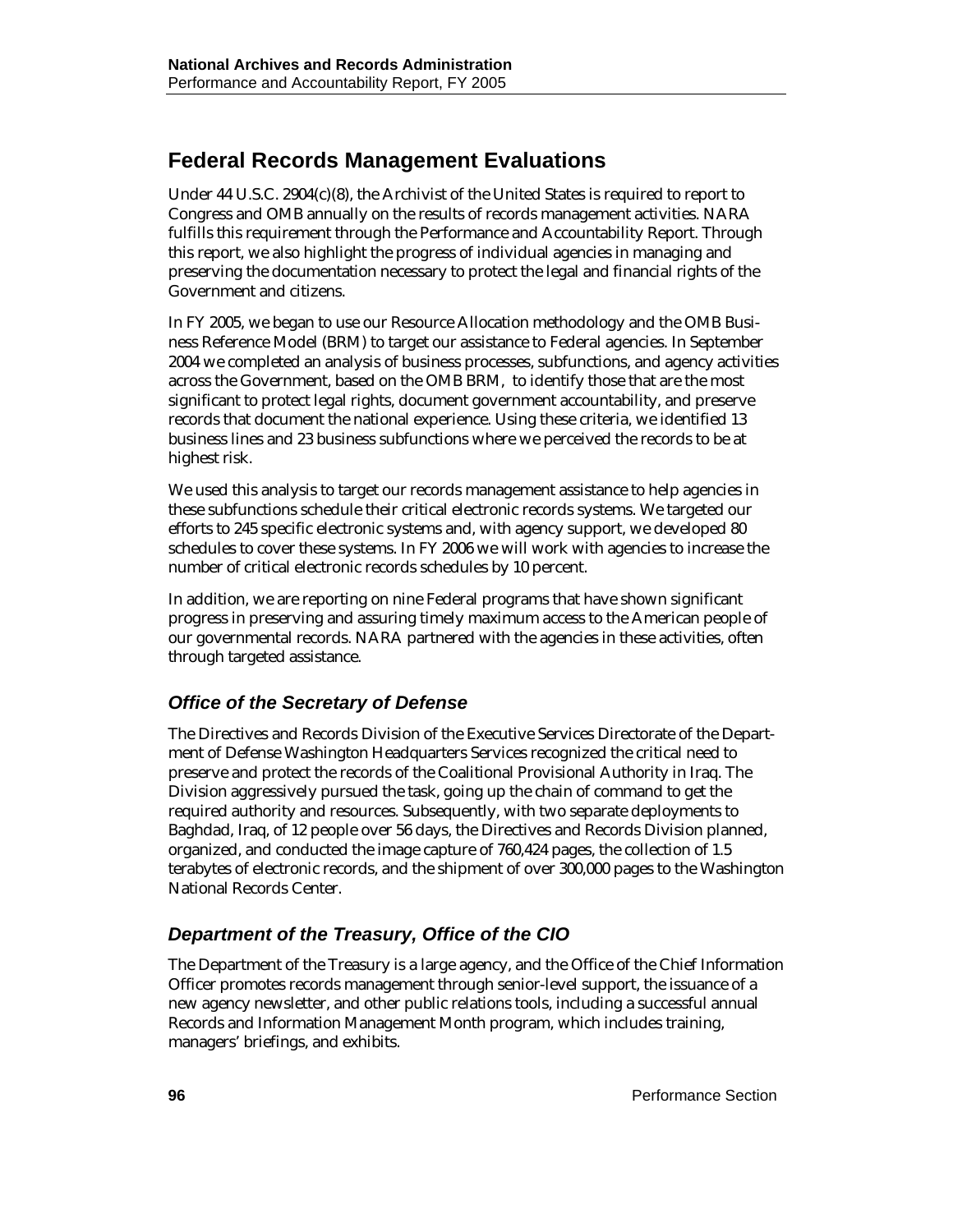#### *Internal Revenue Service*

The IRS records management program has coordinated the successful development of online and web-based training for over 1,000 Information Resource Coordinators. The IRS shared its web-based training with other agencies where it is being adapted to their programs. The training was influential in the development of NARA's own web-based records management training. The IRS also developed web-based records and information management procedural and process guides that are easily available and used by all employees.

#### *Department of Agriculture, Forest Service Department of the Interior, Bureau of Indian Affairs Department of the Interior, Bureau of Land Management Department of the Interior, U.S. Fish and Wildlife Service Department of the Interior, National Park Service*

The Interagency Wildland Fire Records Project was a partnership of five agencies that developed records management tools to improve the way fires are managed and to address the statutory requirements of the National Environmental Policy Act and the National Fire Policy Act. These agencies developed new standards and tools to control and preserve both paper and electronic wildland fire records both during a fire incident and afterwards. These standards and tools will allow the agencies to support fire operations more effectively and protect rights and interests of stakeholders. Just as important, they will allow fire agencies to permanently preserve records supporting scientific and historical research, implementation of National Fire Policy, and planning under the National Environmental Policy Act.

This partnership reflects the Office of Management and Budget's Business Reference Model "lines of business" by scheduling records across multiple agencies.

#### *Federal Bureau of Investigation*

The Records Automation Section of the Records Management Division developed a program to review systems for certification as electronic recordkeeping systems. The program requires close cooperation with the Office of the CIO to identify systems and develop recordkeeping requirements for the enterprise architecture, as well as with the Security Division for computer security certification and accreditation. The electronic recordkeeping system certification program is up and operating at the FBI. The Electronic Recordkeeping Certification Manual describes the process in detail and provides all the tools necessary to complete certification. It does this in a comprehensive way that can be easily adapted and adopted by other agencies.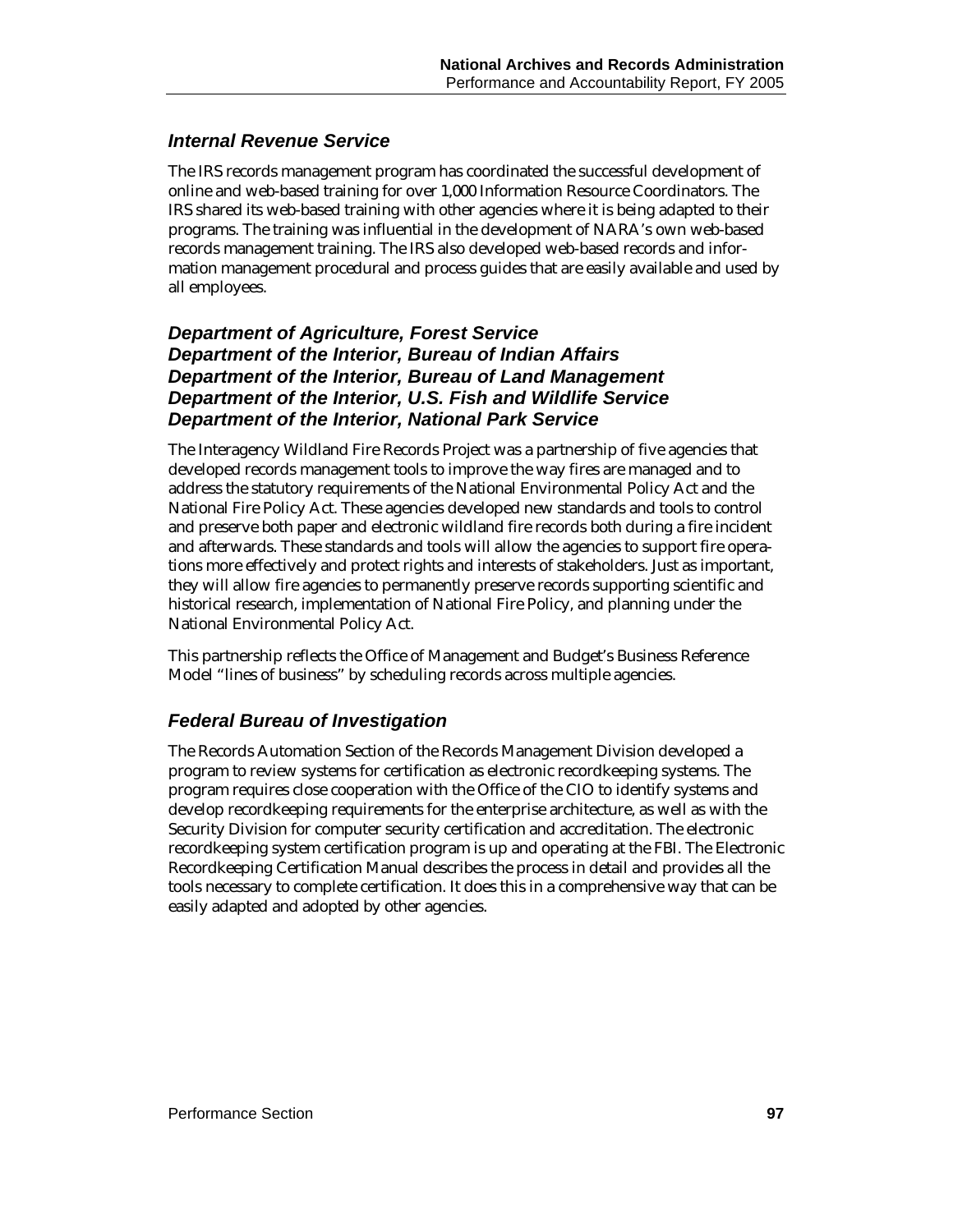# **Performance Assessment Rating Tool Summary**

#### *Records Services Program*

As part of the FY 2005 budget, OMB evaluated NARA's records services program using the Program Assessment Rating Tool (PART). PART was established to provide a process for rating the performance of programs across the Federal Government. The chart below summarizes OMB's findings, NARA's responses, and the current status of our progress in implementing the recommendations as well as FY 2005 results for PART measures.

| <b>OMB Recommendation</b>                                                                                         |                                                                                                                                                                                                                                                                                                        |      | <b>NARA's Response to OMB's</b> | <b>Status of Progress</b>                                                                                                                                                                                                                                                                                                               |
|-------------------------------------------------------------------------------------------------------------------|--------------------------------------------------------------------------------------------------------------------------------------------------------------------------------------------------------------------------------------------------------------------------------------------------------|------|---------------------------------|-----------------------------------------------------------------------------------------------------------------------------------------------------------------------------------------------------------------------------------------------------------------------------------------------------------------------------------------|
|                                                                                                                   |                                                                                                                                                                                                                                                                                                        |      | <b>Finding</b>                  |                                                                                                                                                                                                                                                                                                                                         |
| 1. Develop targets for newly<br>created unit-cost measures.<br>2. Produce audited financial<br>statements.        | NARA developed a standard<br>methodology for collecting unit cost<br>measures in FY 2004. Data was<br>collected for the first time for many<br>new cost measures in FY 2004 and FY<br>2005. Targets will be set where<br>appropriate after-measurement<br>methodologies are established and<br>tested. |      |                                 | NARA included 13 new cost<br>metrics in the FY 2004 perfor-<br>mance plan and developed a<br>methodology for collecting the<br>data for the first time in FY<br>2004. These data are reported in<br>the Performance section of this<br>report. We are monitoring<br>trends to determine where<br>targets are appropriate.<br>Completed. |
| <b>Selected PART Measures</b>                                                                                     |                                                                                                                                                                                                                                                                                                        | Year | <b>Target</b>                   | <b>Actual</b>                                                                                                                                                                                                                                                                                                                           |
| Annual cost of archival storage space<br>per cubic feet of traditional holdings                                   |                                                                                                                                                                                                                                                                                                        | 2005 | No annual target                | <b>S6.48</b>                                                                                                                                                                                                                                                                                                                            |
| By 2005, 95 percent of requests for<br>military service separation records are<br>answered within 10 working days |                                                                                                                                                                                                                                                                                                        | 2005 | 95                              | 88                                                                                                                                                                                                                                                                                                                                      |
| By 2009, 100 percent of NARA's<br>archival holdings are in appropriate<br>space                                   | 2005<br>No annual target                                                                                                                                                                                                                                                                               |      |                                 | 53% traditional holdings,<br>100% electronic holdings,<br>42% artifact holdings                                                                                                                                                                                                                                                         |
| By 2009, 100 percent of NARA records<br>centers comply with the October 2009<br>regulatory storage standards      |                                                                                                                                                                                                                                                                                                        | 2005 | No annual target                | 9                                                                                                                                                                                                                                                                                                                                       |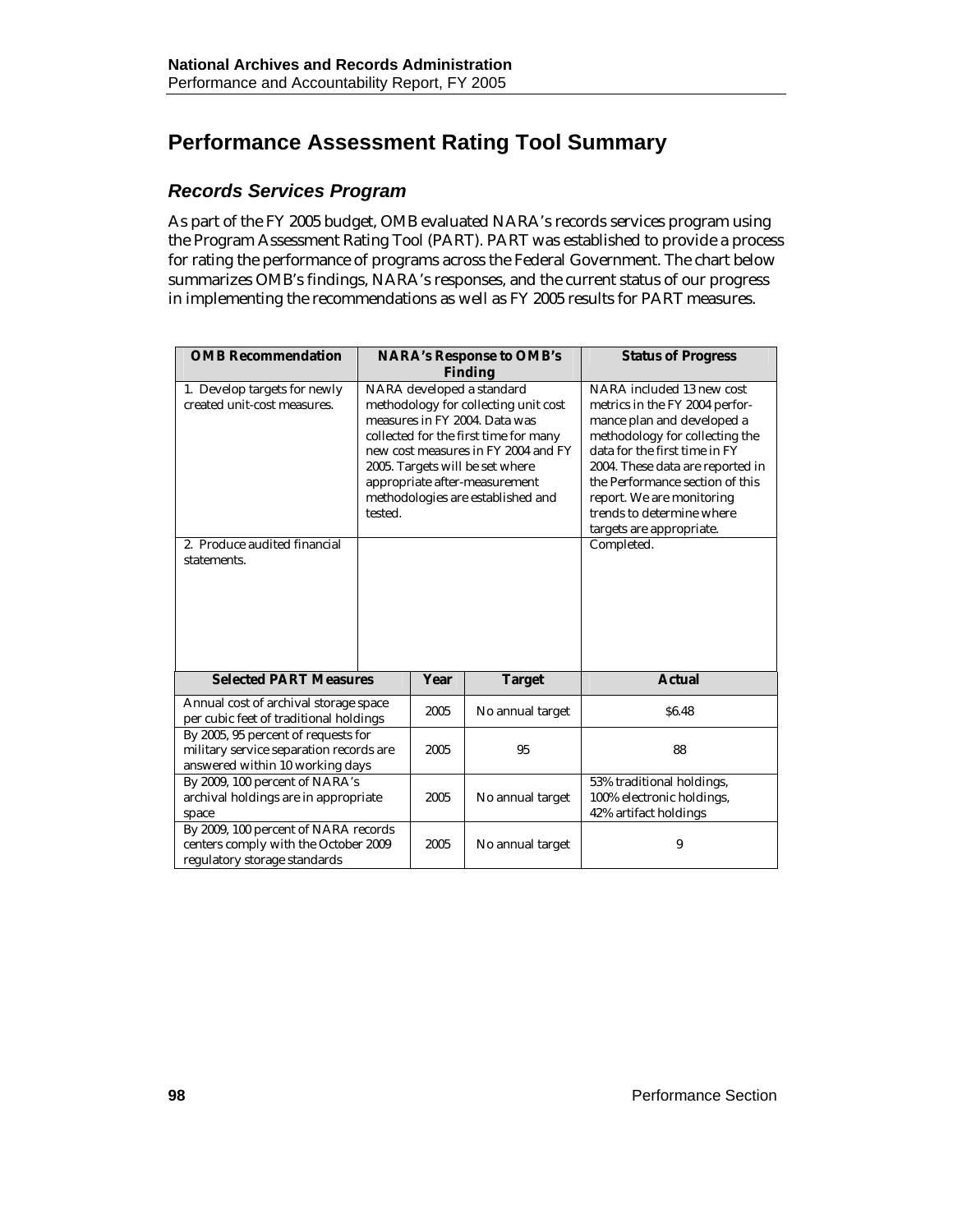### *Electronic Records Services Program*

As part of the FY 2006 budget, OMB evaluated NARA's electronic records services program using the PART. The chart below summarizes OMB's findings, NARA's responses, and the current status of our progress in implementing the recommendations, as well as FY 2005 results for PART measures.

| <b>OMB</b> Recommendation                                                                                                                                                                            |                                                                                                                                                                                                                                               | <b>NARA's Response to OMB's</b><br><b>Finding</b>                         | <b>Status of Progress</b>                                                                                                                                                   |                                                                                                          |  |                                                                                                                               |
|------------------------------------------------------------------------------------------------------------------------------------------------------------------------------------------------------|-----------------------------------------------------------------------------------------------------------------------------------------------------------------------------------------------------------------------------------------------|---------------------------------------------------------------------------|-----------------------------------------------------------------------------------------------------------------------------------------------------------------------------|----------------------------------------------------------------------------------------------------------|--|-------------------------------------------------------------------------------------------------------------------------------|
| 1. Work on resolving the basis<br>for its material weakness in IT<br>security.                                                                                                                       | We plan to complete all actions to<br>resolve this material weakness during<br>FY 2005.                                                                                                                                                       |                                                                           |                                                                                                                                                                             |                                                                                                          |  | This material weakness was<br>resolved during FY 2005.<br>(See enclosure B in Appen-<br>dix B, FMFIA Report, for<br>details.) |
| 2. Implement and utilize earned<br>value management for acquisi-<br>tion of the Electronic Records<br>Archives.                                                                                      |                                                                                                                                                                                                                                               | We plan to fully implement earned<br>value management for ERA in FY 2004. | EVM is used in day-to-day<br>management of the ERA<br>program. The development<br>contractor also is held to<br>EVM standards and reports<br>to NARA on a monthly<br>basis. |                                                                                                          |  |                                                                                                                               |
| 3. Refine its records manage-<br>ment policies and strategies and<br>engage with Federal agencies to<br>continue methods of improving<br>records management across the<br><b>Federal Government.</b> | We plan to continue implementing the<br>strategies identified in Strategic<br>Directions for Federal Records<br>Management to guide, advocate, and<br>lead the improvement of records<br>management methods across the<br>Federal Government. |                                                                           |                                                                                                                                                                             | See progress made in FY<br>2005 on page $96$ of this<br>report.                                          |  |                                                                                                                               |
| <b>Selected PART Measures</b>                                                                                                                                                                        |                                                                                                                                                                                                                                               | Year                                                                      | <b>Target</b>                                                                                                                                                               | <b>Actual</b>                                                                                            |  |                                                                                                                               |
| Percentage of archival electronic records<br>accessioned by NARA at the scheduled time.                                                                                                              |                                                                                                                                                                                                                                               | 2005                                                                      | 20%                                                                                                                                                                         | <b>TBD</b>                                                                                               |  |                                                                                                                               |
| The per megabyte cost of managing archival<br>electronic records through the Electronic<br>Records Archives will decrease each year                                                                  |                                                                                                                                                                                                                                               | 2005                                                                      | Target<br>pending<br>development<br>of ERA                                                                                                                                  | N/A                                                                                                      |  |                                                                                                                               |
| Milestone measures for development of the<br>Electronic Records Archives in 2005 include<br>completing design reviews and selecting a<br>final contractor for the system.                            |                                                                                                                                                                                                                                               | 2005                                                                      | Annual<br>measures                                                                                                                                                          | Design reviews successfully<br>completed and contractor<br>(Lockheed Martin) selected<br>to develop ERA. |  |                                                                                                                               |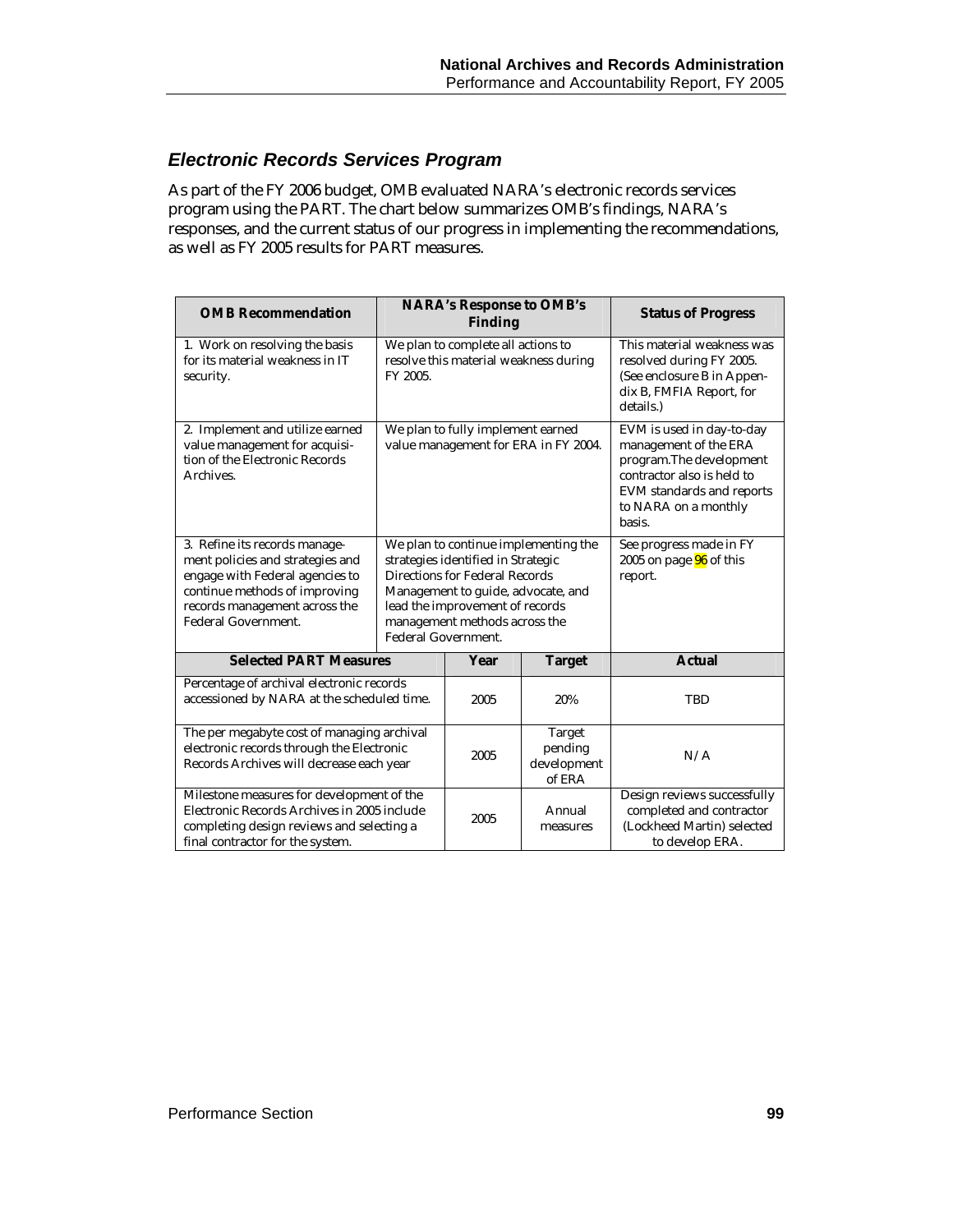# **Definitions**

The following provides definitions for many of the terms and concepts used in this Performance Section.

| Goal 1                                             | <b>Records Management</b>                                                                                                                                                                                                                                                                                                                                                                                                                                                                                                                                                                                   |
|----------------------------------------------------|-------------------------------------------------------------------------------------------------------------------------------------------------------------------------------------------------------------------------------------------------------------------------------------------------------------------------------------------------------------------------------------------------------------------------------------------------------------------------------------------------------------------------------------------------------------------------------------------------------------|
| Targeted assistance<br>partnership                 | Established with an underlying written agreement between NARA and a<br>Federal agency to identify and agree upon a specific project or projects to<br>solve the agency's records management problems. The agreement must<br>take the form of a project plan, memorandum of understanding (MOU),<br>or similar written documentation that performs the same function as a<br>project plan. The agreement has mutually agreed-upon criteria for<br>successful completion of the targeted assistance project or projects. An<br>agreement can include several projects, each with its own success<br>criteria. |
| Asset and risk<br>management                       | Determining the value of information as a business asset in terms of its<br>primary and secondary uses in the business process; identifying<br>potential risks to the availability and usefulness of the information;<br>estimating the likelihood of such risks occurring; evaluating the<br>consequences if the risk occurs; and managing the information based on<br>that analysis.                                                                                                                                                                                                                      |
| Records management<br>service components<br>(RMSC) | An application or system software that incorporates interfaces for<br>interacting with other programs and that is made available to all Federal<br>agencies for use in their enterprise architecture. The RMSC will provide<br>the ability to embed records management functionality in the IT<br>structure of the enterprise.                                                                                                                                                                                                                                                                              |
| Records schedule                                   | A document, having legally binding authority when approved by<br>NARA, that provides mandatory instructions (i.e., disposition authority)<br>for what to do with records no longer needed for current business.                                                                                                                                                                                                                                                                                                                                                                                             |
| Schedule item                                      | Records subject to a specific disposition authority that appear on a<br>records schedule.                                                                                                                                                                                                                                                                                                                                                                                                                                                                                                                   |
| Goal 2                                             | <b>Electronic Records</b>                                                                                                                                                                                                                                                                                                                                                                                                                                                                                                                                                                                   |
| Accession                                          | Archival materials whose legal custody is transferred to NARA.                                                                                                                                                                                                                                                                                                                                                                                                                                                                                                                                              |
| File units                                         | Data files of electronic records, most often in the form of a database.                                                                                                                                                                                                                                                                                                                                                                                                                                                                                                                                     |
| Logical data record                                | A set of data processed as a unit by a computer system or application<br>independently of its physical environment. Examples: a word processing<br>document; a spreadsheet; an e-mail message; each row in each table of a<br>relational database or each row in an independent logical file database.                                                                                                                                                                                                                                                                                                      |
| Preserved                                          | Electronic file preservation requires that (1) the physical file containing<br>one or more logical data records has been identified and its location,<br>format, and internal structure(s) specified; (2) logical data records within<br>the file are physically readable and retrievable; (3) the media, the<br>physical files written on them, and the logical data records they contain<br>are managed to ensure continuing accessibility; and (4) an audit trail is<br>maintained to document record integrity.                                                                                         |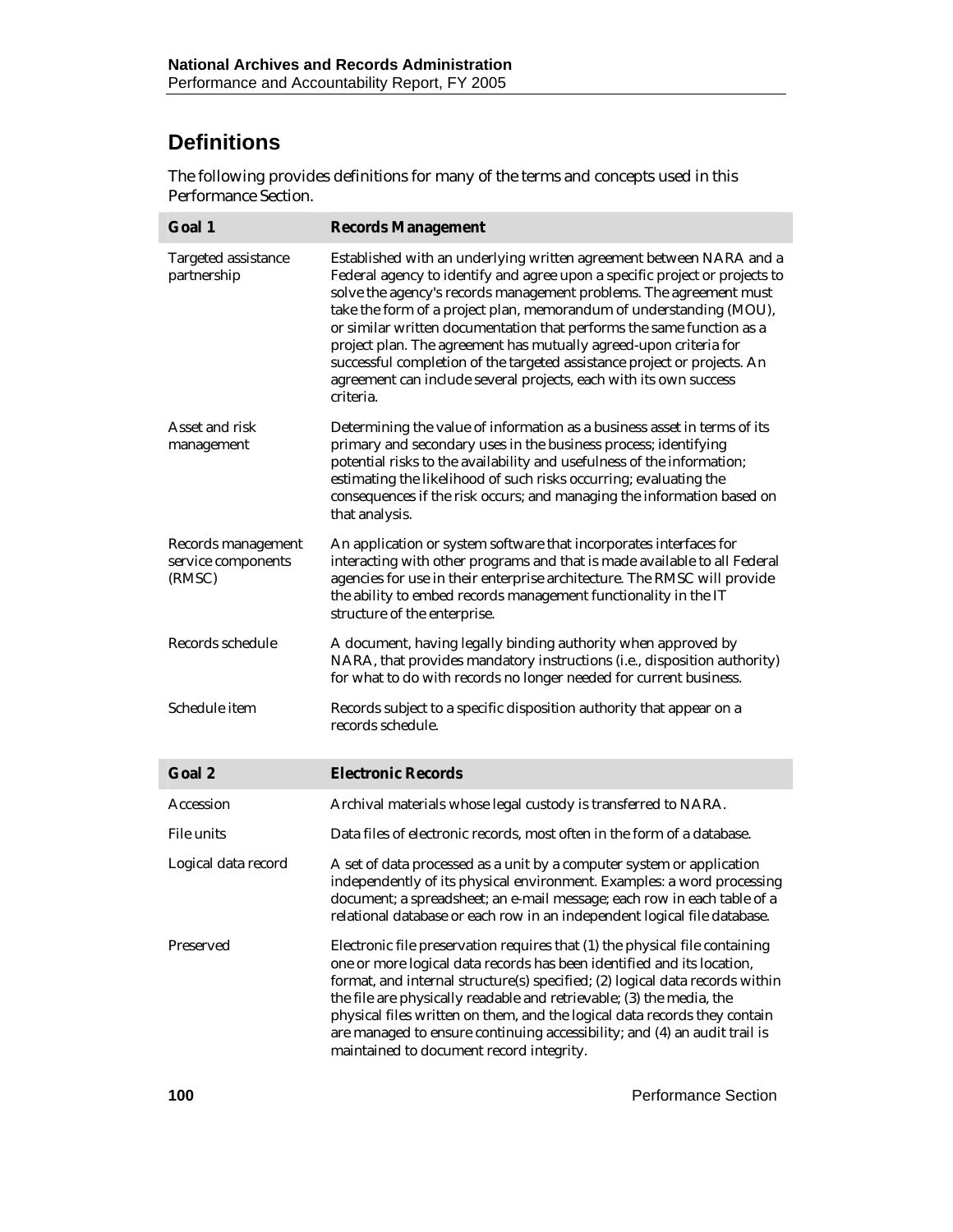| Online visits                       | One instance in which a person uses our web site is counted as one<br>"visit." It is a count of the number of times our web site is accessed and<br>is similar to counting the number of people who walk through our front<br>door. In contrast, it does not count "hits," which refer to the number of<br>files used to show the user a web page. A session in which a user<br>accessed a web page comprising 35 files would count as one visit and 35<br>hits. Counting visits is a more accurate way of showing use of our web<br>site. |
|-------------------------------------|--------------------------------------------------------------------------------------------------------------------------------------------------------------------------------------------------------------------------------------------------------------------------------------------------------------------------------------------------------------------------------------------------------------------------------------------------------------------------------------------------------------------------------------------|
| Megabyte                            | A measure of computer data storage capacity. A megabyte is 2 to the<br>20th power, or approximately a million bytes.                                                                                                                                                                                                                                                                                                                                                                                                                       |
| Gigabyte                            | A measure of computer data storage capacity. A gigabyte is 2 to the 30th<br>power, or approximately a billion bytes (that is, thousand megabytes).                                                                                                                                                                                                                                                                                                                                                                                         |
| Terabyte                            | A measure of computer data storage capacity. A terabyte is 2 to the 40th<br>power, or approximately a trillion bytes (that is, a thousand gigabytes).                                                                                                                                                                                                                                                                                                                                                                                      |
| Goal 3                              | <b>Access</b>                                                                                                                                                                                                                                                                                                                                                                                                                                                                                                                              |
| <b>ARC</b>                          | Archival Research Catalog, NARA-wide online catalog.                                                                                                                                                                                                                                                                                                                                                                                                                                                                                       |
| User hits                           | The number of files used to show the user a web page. This is not the<br>preferred method for measuring web usage. Counting online visits is<br>more accurate and became available for ARC in 2004.                                                                                                                                                                                                                                                                                                                                        |
| <b>Traditional holdings</b>         | Books, papers, maps, photographs, motion pictures, sound and video<br>recordings, and other documentary material that are not stored on<br>electronic media.                                                                                                                                                                                                                                                                                                                                                                               |
| Artifact holdings                   | Three-dimensional objects made, modified, or used by humans.                                                                                                                                                                                                                                                                                                                                                                                                                                                                               |
| Electronic holdings                 | Records on electronic storage media.                                                                                                                                                                                                                                                                                                                                                                                                                                                                                                       |
| Inventory                           | A listing of the volume, scope, and complexity of an organization's<br>records.                                                                                                                                                                                                                                                                                                                                                                                                                                                            |
| Written requests                    | Requests for services that arrive in the form of letters, faxes, e-mail<br>messages, and telephone calls that have been transcribed. Excludes<br>Freedom of Information Act requests, personnel information requests at<br>the National Personnel Records Center, Federal agency requests for<br>information, fulfillment of requests for copies of records, requests for<br>museum shop products, subpoenas, and special access requests.                                                                                                 |
| Federal agency<br>reference request | A request by a Federal agency to a records center for the retrieval of<br>agency records. Excludes personnel information requests at the National<br>Personnel Records Center.                                                                                                                                                                                                                                                                                                                                                             |
| Classified document<br>review       | A review by ISOO of an Executive branch agency to identify inconsis-<br>tencies in the application of classification and marking requirements of<br>Executive Order 12958. The results of the review along with any<br>appropriate recommendations for improvement are reported to the<br>agency head or agency senior official for the program.                                                                                                                                                                                           |
| Program review                      | An evaluation of selected aspects of an executive branch agency's<br>security classification program to determine whether an agency has met<br>the requirements of Executive Order 12958. The review may include                                                                                                                                                                                                                                                                                                                           |
| <b>Performance Section</b>          | 101                                                                                                                                                                                                                                                                                                                                                                                                                                                                                                                                        |